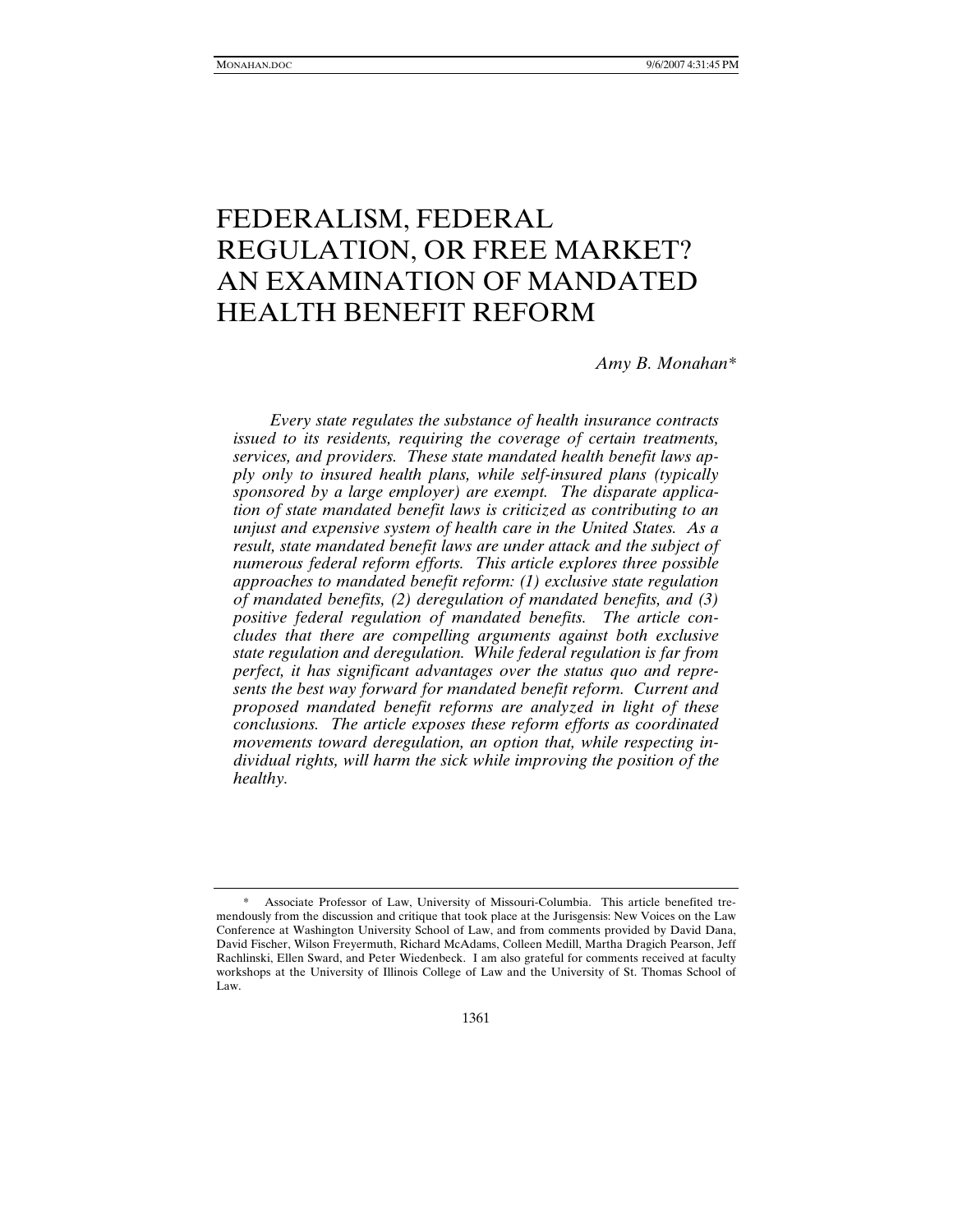### **INTRODUCTION**

Health care coverage and financing in the United States is a perplexing, complex mix of government and private funding and federal and state regulation that fails to produce superior health outcomes. The United States spends more than any other country on health care, yet over forty-six million Americans lack health insurance of any kind,<sup>1</sup> and we lag behind other countries in key health outcomes such as life expectancy and infant mortality.2

The United States' system of regulation and financing is partly to blame. Approximately sixty percent of the nonelderly population receives health coverage voluntarily offered by an employer, while the remaining population either receives government-sponsored coverage, purchases individual coverage, or is uninsured. $3$  While the federal government regulates nearly all employer-provided health coverage, states retain the power to regulate insurance contracts issued to their residents.<sup>4</sup> As a result, employers who purchase insurance to cover their health plan benefits are subject to both federal and state regulation, while employers who self-insure plan benefits are exempt from all state insurance regulation and subject to only minimal federal regulation. Employers who self-insure (most often large employers) enjoy nearly complete freedom to structure their health plans, while those who purchase insurance (most often small firms and individual purchasers) are often heavily regulated by their state. This disparity in regulation is hard to justify, particularly given that it provides those who are most likely to provide health coverage with the lowest regulatory burden, while imposing a more significant regulatory burden on those who are already least likely to provide health coverage to employees or to purchase it for themselves.

Given these disparities and the justified criticism of our current regulatory system, this article explores how we might improve the manner in which we regulate health insurance. Rather than exploring unrealistic options that require the complete overhaul of health care in the United States, discussion in this article is intentionally limited to currently salient and politically feasible health insurance reform options.

 <sup>1.</sup> KEN MCDONNELL ET AL., EBRI DATABOOK ON EMPLOYEE BENEFITS tbl.26.3 (2006), *available at* http://www.ebri.org/pdf/publications/books/databook/DB.Chapter%2026.pdf (reporting that as of 2006, 46.1 million Americans lacked health insurance coverage). The United States spends more on health care than any other country both on a per capita basis and as a share of national income. NAT'L CTR. FOR HEALTH STATISTICS, U.S. DEP'T OF HEALTH AND HUMAN SERVS., HEALTH, UNITED STATES, 2004, tbl.116 (2004), *available at* http://www.cdc.gov/nchs/data/hus/hus04trend.pdf#116.

<sup>2</sup>*. See* UNICEF, The State of the World's Children 2006, http://www.unicef.org/sowc06/pdfs/ sowc06\_table1.pdf (last visited Mar. 13, 2007).

 <sup>3.</sup> KAISER FAMILY FOUND., THE UNINSURED: A PRIMER 1 (2006) (stating that 61% of the nonelderly population receives employer-based coverage, 16% receives government-sponsored coverage, 5% purchases individual insurance, and 18% are uninsured).

 <sup>4.</sup> McCarran-Ferguson Act, ch. 20, 59 Stat. 33 (1945) (codified as amended at 15 U.S.C. §§ 1011–1015 (2000)).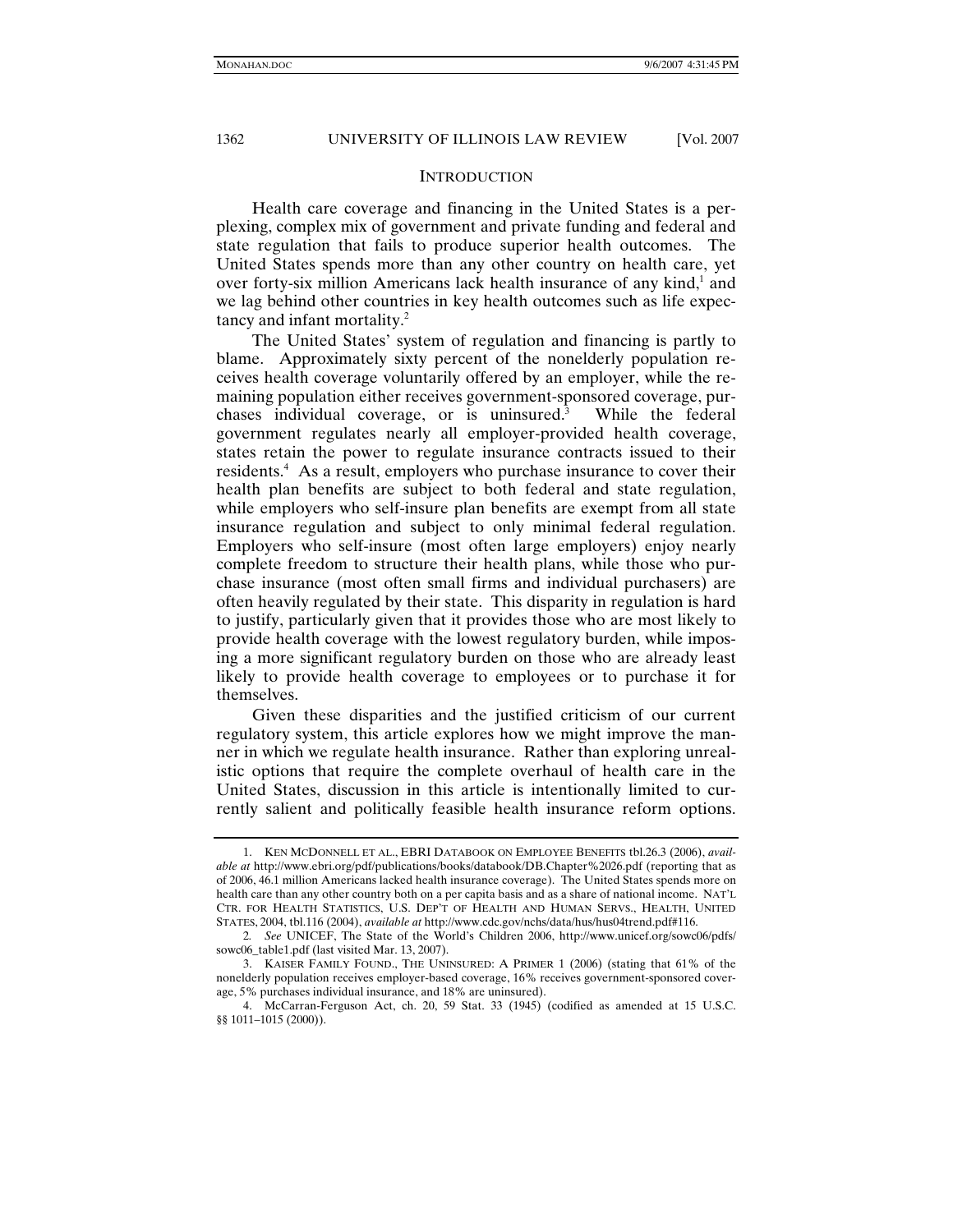Specifically, this article examines a current focus of federal health care reform: state mandated health insurance benefits. Every state currently mandates that coverage for certain procedures, treatments, and providers be included in every health insurance policy issued to state residents.<sup>5</sup> These mandated benefit laws, which do not apply to self-insured health plans, are criticized by many as contributing to an expensive and unjust health care system that leaves many without health coverage.

The issue of state mandated health insurance benefits involves several of the core debates regarding our system of health coverage: dual federal and state regulation, the proper role of the Employee Retirement Income Security Act of 1974 (ERISA),<sup>6</sup> the proper role of the market, and the benefits of federalism. Part I of this article examines the current status of state mandated benefit laws, discussing both the policy justifications for such mandates, as well as the complicating factor of ERISA preemption. Part II examines three possible end-point approaches to mandated benefits reform: (1) exclusive state regulation of mandated benefits; (2) total federal preemption of state law, combined with complete deregulation of mandated benefits; and (3) total federal preemption of state law, combined with new federal-level regulation of mandated benefits. After analyzing the three possible approaches from both an efficiency-based and normative perspective, this article concludes that there are compelling arguments against both exclusive state regulation and deregulation. While federal regulation is far from perfect, it is the best available reform option. Federal regulation of mandated benefits would end the current disparity between insured and self-insured plans, eliminate the pressures of jurisdictional competition on the legislative process, and perhaps make it more difficult for interest groups to secure economic rents. Unfortunately, as Part III concludes, the current federal legislation and legislative proposals targeting state mandated benefits consistently move in the direction of deregulation, a reform option that respects individual rights but, in the process, systematically favors the healthy over the sick.

# I. CURRENT REGULATION OF HEALTH COVERAGE

Unlike nearly every other major component of the national economy, the federal government has left to the states the ability to regulate insurance.7 Each state regulates the business of insurance, including the substance of health insurance contracts issued to its residents.<sup>8</sup> These substantive insurance contract requirements, which typically require cov-

 <sup>5.</sup> U.S. GEN. ACCOUNTING OFFICE, GAO/HEHS-96-161, HEALTH INSURANCE REGULATION: VARYING STATE REQUIREMENTS AFFECT COST OF INSURANCE 9 (1996) (stating that on average, states have enacted laws mandating about eighteen specific benefits).

 <sup>6.</sup> Pub. L. No. 93-406, 88 Stat. 829 (codified as amended in scattered sections of 26, 29 U.S.C.).

<sup>7</sup>*. See* 15 U.S.C. §§ 1011–1015.

<sup>8</sup>*. See id.*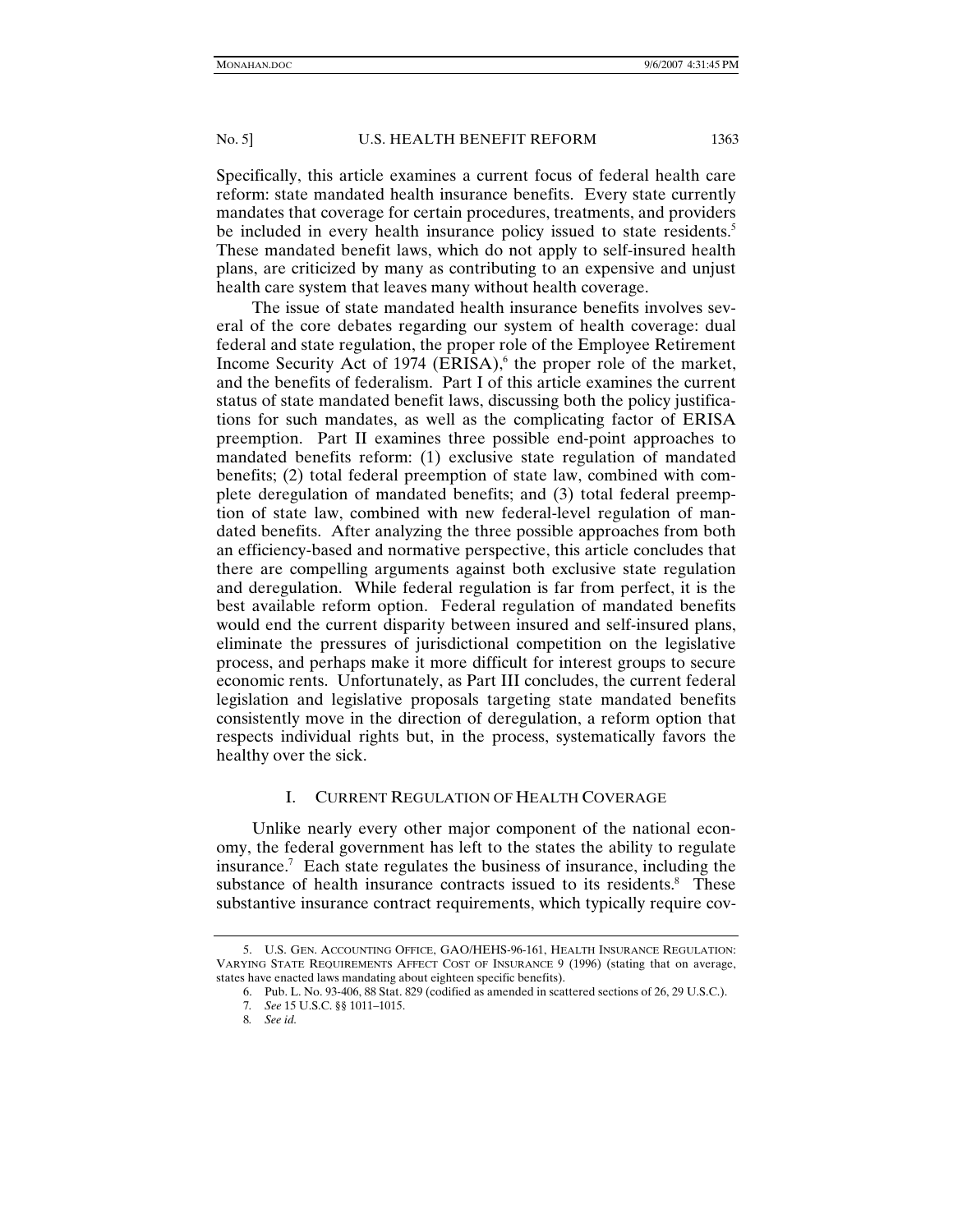erage for certain procedures, treatments, and providers, are referred to as "mandated benefit laws."9 States average eighteen health insurance mandates, ranging from a low of two mandates in Idaho to a high of thirty-five mandates in California.10 This Part will provide a brief background on state authority to regulate health insurance and an overview of the policy justifications for mandated benefit laws. It will then examine the impact ERISA has on the ability of states to regulate health insurance.

#### *A. State Mandated Health Benefits*

#### *1. State Authority*

The states have been granted explicit authority to regulate the business of insurance by Congress, but such authority remains subject to Congressional override. Initially, the Supreme Court held that the business of insurance did not involve interstate commerce and, therefore, the federal government was unable to regulate it.<sup>11</sup> But in 1944, the Supreme Court reversed its decision and held that interstate commerce was implicated in the business of insurance.<sup>12</sup> Less than one year later, the McCarran-Ferguson  $Act^{13}$  was passed, providing that, in the absence of specific congressional action, states would retain the ability to regulate the business of insurance.<sup>14</sup> However, section 1012(b) of the Act specifically provides that Congress may preempt state insurance law by specifically stating that federal legislation is intended to apply to the business of insurance.15 Congress therefore retains the ability to regulate insurance so long as it makes its intentions explicit.

 <sup>9.</sup> As used in this article, the term "mandated benefit laws" refers to state laws that provide for the mandatory inclusion of particular providers, services, or subscribers in the insurance contract. *See* NAT'L ASS'N. OF INS. COMM'RS, COMPENDIUM OF STATE LAWS ON INSURANCE TOPICS, II-HB-10-1 (2004).

<sup>10</sup>*. See id*. at II-HB-10-3 to II-HB-20-16. Author used cited data to calculate the average.

 <sup>11.</sup> Paul v. Virginia, 75 U.S. 168, 183 (1869) (holding that "[i]ssuing a policy of insurance is not a transaction of commerce").

 <sup>12.</sup> United States v. South-Eastern Underwriters Ass'n, 322 U.S. 533, 552–53 (1944).

 <sup>13.</sup> Pub. L. No. 79-15, 59 Stat. 33 (1945) (codified as amended at 15 U.S.C. §§ 1011–1015 (2000)).

 <sup>14. 15</sup> U.S.C. § 1011 (2000). While the act was billed as a protection for states' rights, it was "the product of the Association of Insurance Commissioners, which drafted a statute and presented it to Congress." Jonathan R. Macey, *Federal Deference to Local Regulators and the Economic Theory of Regulation: Toward a Public-Choice Explanation of Federalism*, 76 VA. L. REV. 265, 281 (1990). The first significant incursion on the state's franchise to regulate the insurance industry came in the area of product liability, by way of the Product Liability Risk Retention Act of 1981. *Id*. That act permits product manufacturers to purchase insurance on a group basis in order to reduce the problem of the rising cost of product liability insurance. *Id*.

 <sup>15. 15</sup> U.S.C. § 1012.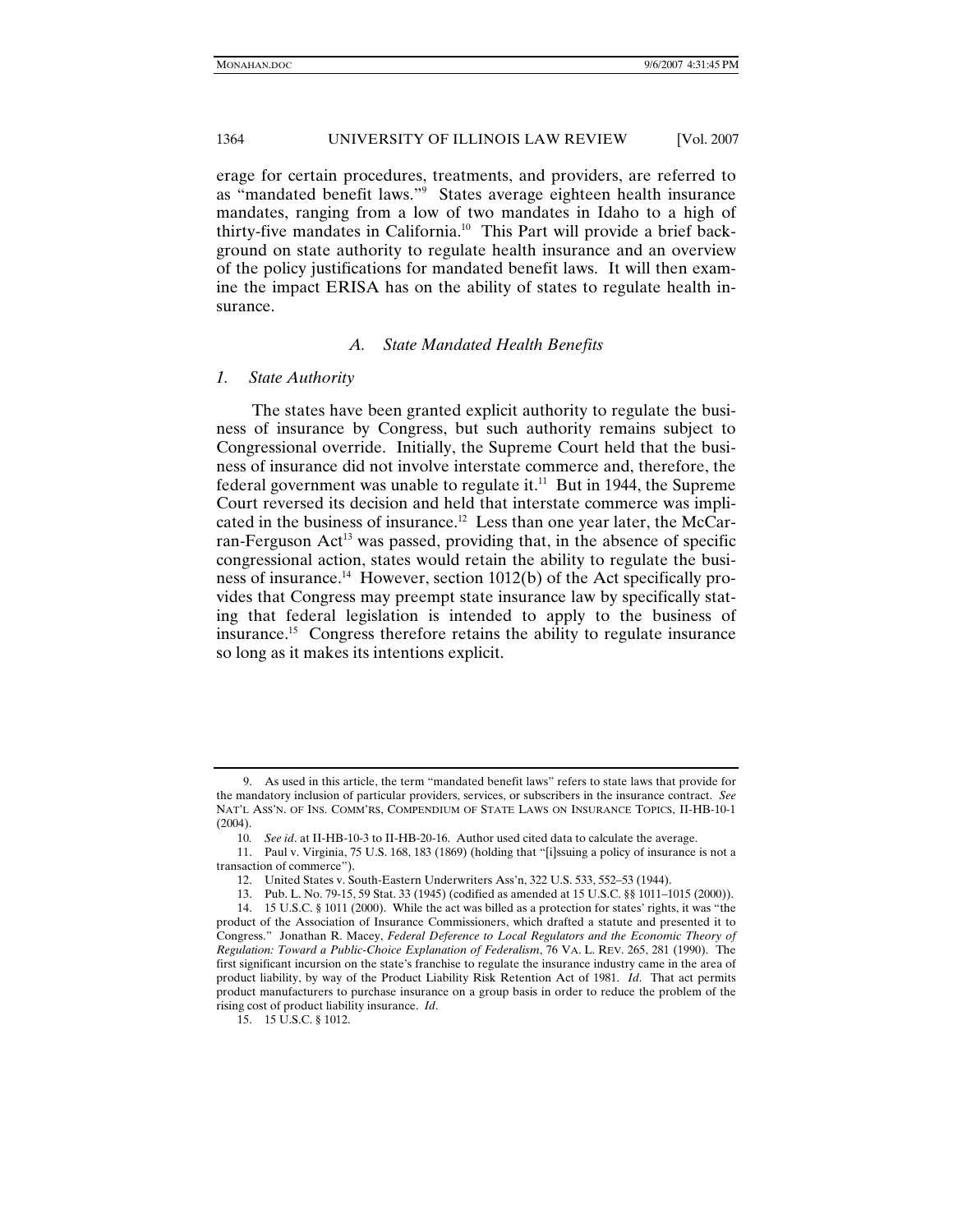#### *2. Mandated Benefits Policy*

Using the authority granted by the McCarran-Ferguson Act, the states have actively regulated the health insurance industry, not only by regulating the business of insurance companies, $16$  but also in requiring health insurance contracts to contain certain substantive coverage provisions in the form of mandated benefit laws. The prevalence of state mandated health benefits has grown dramatically since the 1960s.<sup>17</sup> States typically enact mandated health benefit laws in order to spread the risk of certain medical expenses across the entire state-insured population in an effort to avoid adverse selection and its related problems.<sup>18</sup>

To illustrate the problem of adverse selection, assume that one percent of the state population suffers from diabetes. Further assume that those who have diabetes and those who are at increased risk for developing diabetes know of their condition or increased risk. Assume also that the treatment of diabetes is expensive, and insurance companies would like to avoid those costs. It is likely that insurance companies will exclude diabetes coverage from their standard health insurance policies in order to control such costs. In the absence of a state mandate that requires insurance companies to include treatment of diabetes in its health insurance policies, individuals seeking insurance coverage for diabetes will be forced to request a "diabetes rider" to the standard insurance policy. Insurance companies will conclude that applicants who request a diabetes rider have reason to believe that they will utilize the benefits offered by such a rider. As a result, when the insurance company determines how to price the rider, it should set a price that is close to the actual cost of expected treatment for diabetes provided by the rider.<sup>19</sup> To the applicant seeking the diabetes rider, if the price of the rider is close to the expected benefit, the applicant may decide to forgo the coverage. This decision is rational, because as the cost of the rider nears or equals

 <sup>16.</sup> For example, states typically regulate the amount of financial reserves an insurance company must maintain. Katherine Swartz, *Justifying Government as the Backstop in Health Insurance Markets*, 2 YALE J. HEALTH POL'Y L. & ETHICS 89, 95 (2001).

 <sup>17.</sup> Jonathan Gruber, *State Mandated Benefits and Employer Provided Health Insurance* (Nat'l Bureau of Econ. Research, Working Paper No. 4239, 1992); *see also* U.S. GEN. ACCOUNTING OFFICE, *supra* note 5, at 9 (stating that, on average, states have enacted laws mandating about eighteen specific benefits).

<sup>18</sup>*. See* Metro. Life Ins. Co. v. Massachusetts, 471 U.S. 724, 731 (1985); Gruber, *supra* note 17, at 5–6; *see also* TEX. DEP'T OF INS., HEALTH INSURANCE REGULATION IN TEXAS: THE IMPACT OF MANDATED HEALTH BENEFITS 14–17 (1998) (discussing additional reasons why mandated benefits are thought to be necessary).

 <sup>19.</sup> The pricing function is a bit more complex than this simplified explanation. The insurance company will use data that it has regarding the extent to which individuals who request diabetes riders make use of the benefit (presumably a use rate of less than 100%, because not everyone who is at risk for the disease will develop the disease or need treatment). On its own, this would result in a price somewhat lower than the value of the benefits themselves. However, the administrative costs associated with the insurance will drive the price somewhat higher. In the end, the price for a diabetes rider will likely be somewhat lower than the value of the benefits, but it should not deviate too significantly.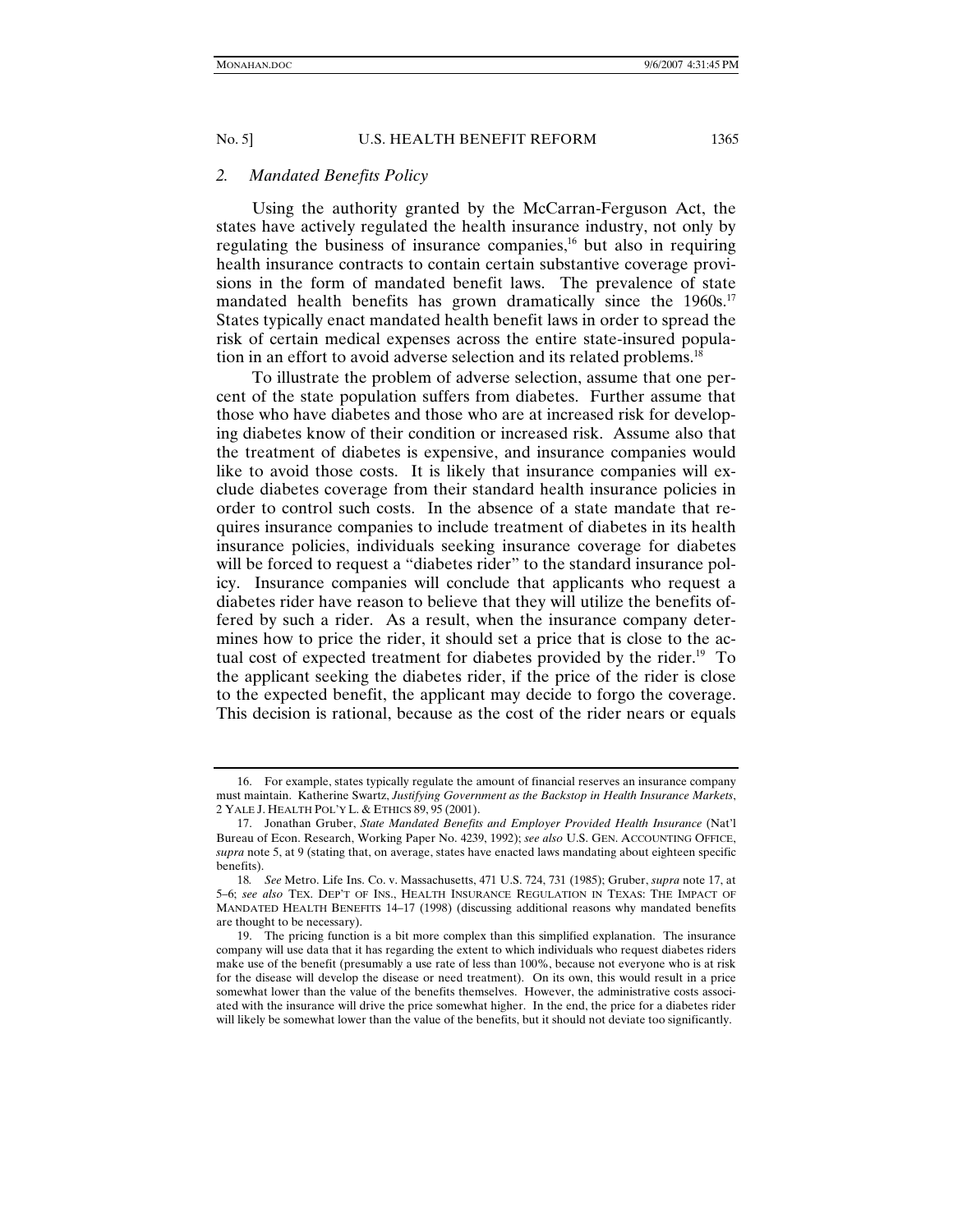the expected cost of the benefits to be provided, the rider ceases to function as insurance and functions only as the prepayment of expenses. $20$ 

States seek to remedy the problem just described by requiring that treatment for certain conditions be covered by all health insurance policies issued to state residents. With a state benefit mandate in place, the health insurance applicant who knows or has reason to suspect that he or she will need treatment for diabetes does not need to request a special rider to cover the treatment. And insurance companies, instead of pricing individual riders for the treatment, spread the cost of treating diabetes among the entire insured population of the state. As a result, those without diabetes pay slightly more for their health insurance, but those with diabetes do not find themselves priced out of effective health insurance. State benefit mandates effectively force low-risk individuals into the risk pool, allowing insurers to price the insurance at an average market rate (taking into account the population-wide risk) rather than based on the individual's expected risk.<sup>21</sup> States may enact such laws based on the presumption that health risks should be shared within the community or that state public health costs may rise in the absence of a mandate (or a combination of the two). $^{22}$ 

In addition to addressing adverse selection, benefit mandates are thought to produce other gains as well. For example, given an individual's propensity to underestimate the probability of certain illnesses, he or she may choose not to insure against those illnesses in the free market, "which may lead to suboptimal levels of coverage."<sup>23</sup> For example, I may falsely believe that I am at low risk of developing breast cancer. When I seek to purchase an insurance policy, I am not likely to seek a rider to cover annual mammography at increased cost. In the absence of a mammography-coverage mandate, my cognitive bias may result in my purchasing a suboptimal level of insurance coverage. Mandating coverage for certain benefits prevents individuals from making such mistakes. And this coverage benefits society in that certain diseases, in this case

<sup>20</sup>*. See* 43 AM. JUR. 2D *Insurance* § 478 (2003) (noting insurance can cover "almost any contingent or unknown event"); *id.* § 479 (noting insurance is not available for "a loss that the insured either knows of, planned, intended, or is aware is substantially certain to occur").

 <sup>21.</sup> Peter Siegelman, *Adverse Selection in Insurance Markets: An Exaggerated Threat*, 113 YALE L.J. 1223, 1230–31 (2004). The exact pricing method will vary based on state law. Some states have community rating requirements, which require insurance companies to set premiums based solely on community-level risk, while others allow states to take into account an individual's estimated risk. Even in states that allow individual risk rating, mandated benefit laws still help to spread the risk associated with the disease or treatment. Asymmetrical information is widely acknowledged in the insurance purchasing context, meaning that the insured typically has more information about his or her risks than the insurance company. *See id*. at 1241. Without mandated benefit laws, the insured signals risk to the insurer when he or she requests a rider to cover a specified condition. When a mandate is in place, that information signaling is unavailable and the insurance company must independently determine risk, which, due to information asymmetries, will result in a certain degree of risk spreading. *See* Swartz, *supra* note 16, at 94, 97.

<sup>22</sup>*. See* TEX. DEP'T OF INS., *supra* note 18, at 14–18.

 <sup>23.</sup> Gruber, *supra* note 17, at 6.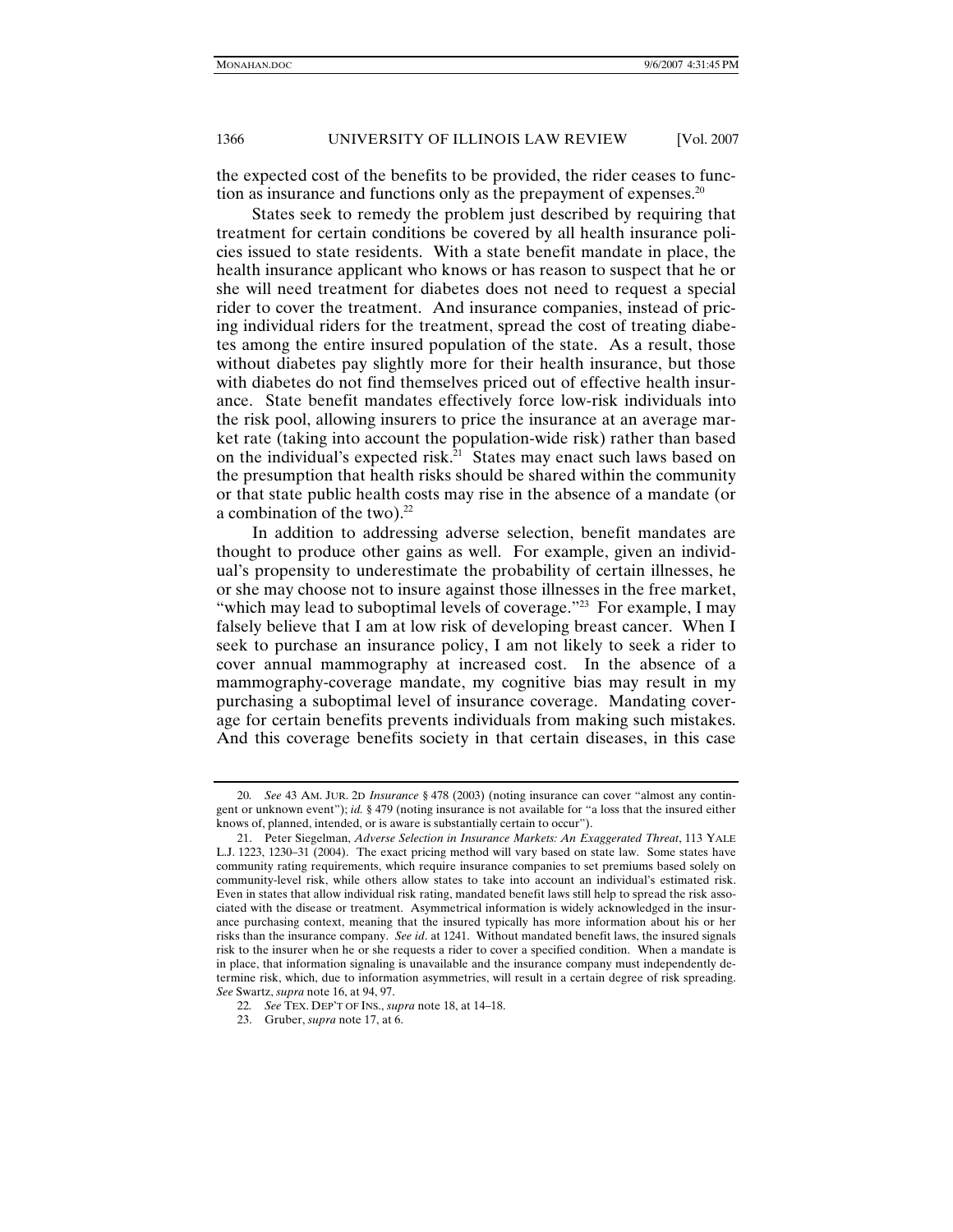breast cancer, will not go undetected and untreated. In turn, societal costs associated with such diseases should decrease.<sup>24</sup> Of course, mandating benefits on this justification only makes sense if the mandate is based on good evidence of systematic cognitive error (that is, that individuals do, in fact, consistently underestimate their risk of certain illness, and coverage for those illnesses is then mandated). There is little evidence that states actually undertake this type of sophisticated analysis as part of the legislative process.25

Mandated health benefits can also address problems related to externalities. Even where individuals correctly assess their risk of certain illnesses, externalities may prevent individuals from purchasing a level of coverage that is optimal from a societal perspective.<sup>26</sup> The positive externalities associated with immunization are a common example of externalities resulting in a suboptimal level of insurance.<sup>27</sup> If an individual determines that her risk of contracting infectious diseases is low and weighs that risk against the cost of adding coverage for immunizations to her health insurance policy, she may rationally decide to forgo such coverage. However, her decision fails to take into account the benefit to society that results from her immunization. Mandated benefits can help address these externalities by requiring coverage in all health insurance contracts.

The primary argument against state mandated health benefits is that these mandates increase insurance costs for the entire insured population, and therefore lead to a lower overall level of health insurance coverage.<sup>28</sup> While benefit mandates should increase coverage levels for indi-

 <sup>24.</sup> Societal costs in this situation may take the form of increased medical costs (when individuals are uninsured and cannot afford coverage, the cost of their care is generally passed along to the state or its citizens), or they may take noneconomic forms such as an unproductive population. Whether mandates are effective in reducing societal costs is not always clear. *See, e.g.*, Jonathan Klick & Sara Markowitz, *Are Mental Health Insurance Mandates Effective?: Evidence from Suicides* (Nat'l Bureau of Econ. Research, Working Paper No. 9994, 2003).

<sup>25</sup>*. See* TEX. DEP'T OF INS., *supra* note 18, at 68–80 (discussing states' legislative review processes, most of which focus on cost-benefit analysis).

<sup>26</sup>*. See* Gruber, *supra* note 17, at 6.

<sup>27</sup>*. See* Andre Hampton, *Markets, Myths, and a Man on the Moon: Aiding and Abetting America's Flight from Health Insurance*, 52 RUTGERS L. REV. 987, 999–1000 (2000).

 <sup>28.</sup> Various studies have suggested that the cost of mandated benefits averages about twenty percent of premium costs. *See* Gruber, *supra* note 17, at 5; *see also* TEX. DEP'T OF INS., *supra* note 18, at 25–28 (discussing the difficulty of accurately assessing the impact of mandated benefits on health insurance premiums). However, the one study that has measured the marginal cost of mandates found that state mandates raised health insurance premiums by four to thirteen percent compared to the cost of policies without the mandated benefits. Gail A. Jensen & Michael A. Morrisey, *Employer-Sponsored Health Insurance and Mandated Benefit Laws*, 77 MILBANK Q. 425, 444–45 (1999) (citing Acs et al., *Employers' Payroll and Insurance Costs: Implications for Play or Pay Employer Mandates*, *in* HEALTH BENEFITS AND THE WORKFORCE (1992)). Despite the fact that mandated benefits increase costs and therefore decrease coverage, at least one commentator has suggested that mandating benefits is more efficient than public provision of the same benefits. *See* Lawrence H. Summers, *Some Simple Economics of Mandated Benefits*, 79 AM. ECON. REV. 177, 178–81 (1989). However, the flip side to the argument is that mandated benefits benefit only those with state-regulated health insurance. *See id*. at 181.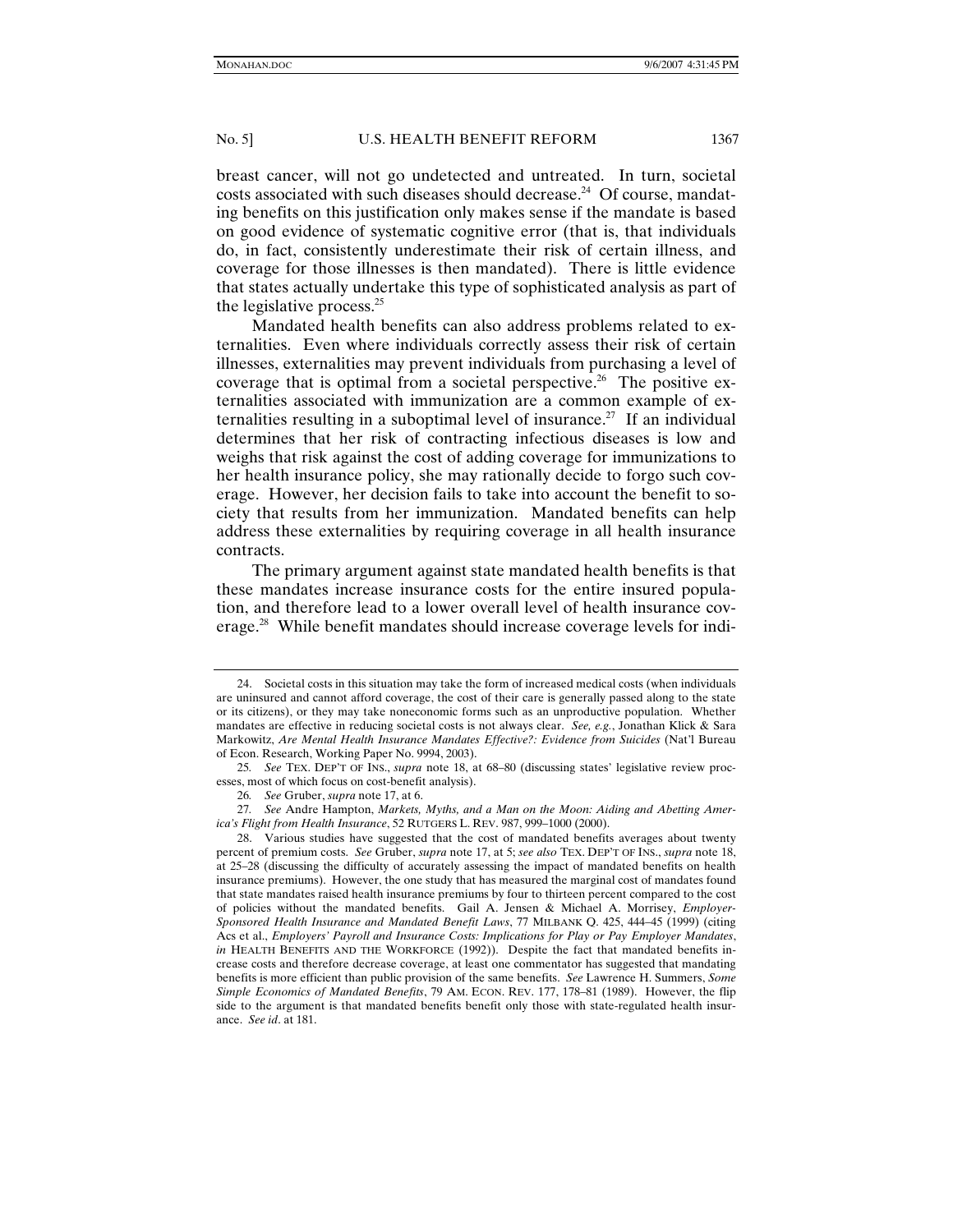viduals affected by, or at risk for, the medical conditions that are the subject of benefit mandates, the resulting increased cost borne by low-risk individuals may increase their rate of uninsurance. One study has suggested that as much as one-quarter of noninsurance in the United States is due to state regulation of insurance.29 Unfortunately, there is a distinct lack of agreement among researchers and commentators on the extent to which state benefit mandates increase health insurance premiums and the extent to which any such premium increase decreases the take-up rate<sup>30</sup> of insurance.<sup>31</sup> At least one study has found that mandated benefits have little impact on the propensity of small firms to offer health insurance. $32$  This finding is significant, given that those employed by small employers are the least likely to be offered health insurance.<sup>33</sup>

What we do know about uninsurance is that as of 2005, 46.1 million Americans, or nearly 18% of the population, lacked health insurance.<sup>34</sup> Those with family incomes below 200% of the poverty level were more likely to be uninsured than those with higher income levels.<sup>35</sup> Nearly 70% of the uninsured were in households with at least one full-time worker.<sup>36</sup> Those employed in small businesses, service industries, and blue-collar jobs were more likely to be uninsured than those employed in

34. KAISER FAMILY FOUND., *supra* note 3, at 1; MCDONNELL ET AL., *supra* note 1, at tbl.26.3.

<sup>29</sup>*. See* PRESIDENT'S COUNCIL OF ECON. ADVISORS, ECONOMIC REPORT OF THE PRESIDENT 141 (1991), *available at* http://fraser.stlouisfed.org/publications/ERP/issue/1515/download/5812/ERP\_1991. pdf.

 <sup>30. &</sup>quot;Take-up rate" refers to the rate at which individuals who are offered coverage elect to take advantage of such coverage.

<sup>31</sup>*. See* TEX. DEP'T OF INS., *supra* note 18, at 25–37 ("For example, a recent news article quotes one large Texas insurer as saying mandates raise the price of insurance by as much as 20%. In the same article, another large insurer estimates the cost to be only about 2%."); *see also* U.S. GEN. ACCOUNTING OFFICE, *supra* note 5, at 8–9; Renate M. Nellich, *Executive Partnerships in Reinsurance*, NAT'L UNDERWRITER LIFE & HEALTH/FIN. SERVS. EDITION, Apr. 20, 1998, at 10 ("Since 1975 U.S. benefits have grown from 30 percent of payroll to 41.9 percent of payroll today. Nearly half of the increase is due to the expansion of mandated benefits.").

<sup>32</sup>*. See* Gruber, *supra* note 17, at 3. The study finds that at least part of the reason that mandated benefits do not appear to effect small firms' decision to offer health insurance is that most firms offer the benefits even when they are not mandated to do so. *Id*.; *cf.* Paul Fronstin et al., *Small Employers and Health Benefits: Findings From the 2002 Small Employer Health Benefits Survey*, EBRI ISSUE BRIEF, No. 253, Jan. 2003, at 6, 14 (reporting that 45% of small employers surveyed believed that "government regulations" were a "major reason" for increasing health care costs, and 63% of small employers surveyed cited "the business cannot afford it" as a major reason for not offering a health plan).

 <sup>33.</sup> While 98% of firms with 200 or more employees offer health insurance, only 59% of small firms (those with less than 200 employees) do so. KAISER FAMILY FOUND., HEALTH BENEFITS OFFER RATES § 2, 32 (2005).

 <sup>35.</sup> KAISER FAMILY FOUND., THE UNINSURED AND THEIR ACCESS TO HEALTH CARE (2005), http://www.kff.org/uninsured/upload/The-Uninsured-and-Their-Access-to-Health-Care-Fact-Sheet-6. pdf (stating that the number of uninsured has been rising since 2000, when there were 39.6 million uninsured Americans).

<sup>36</sup>*. Id*.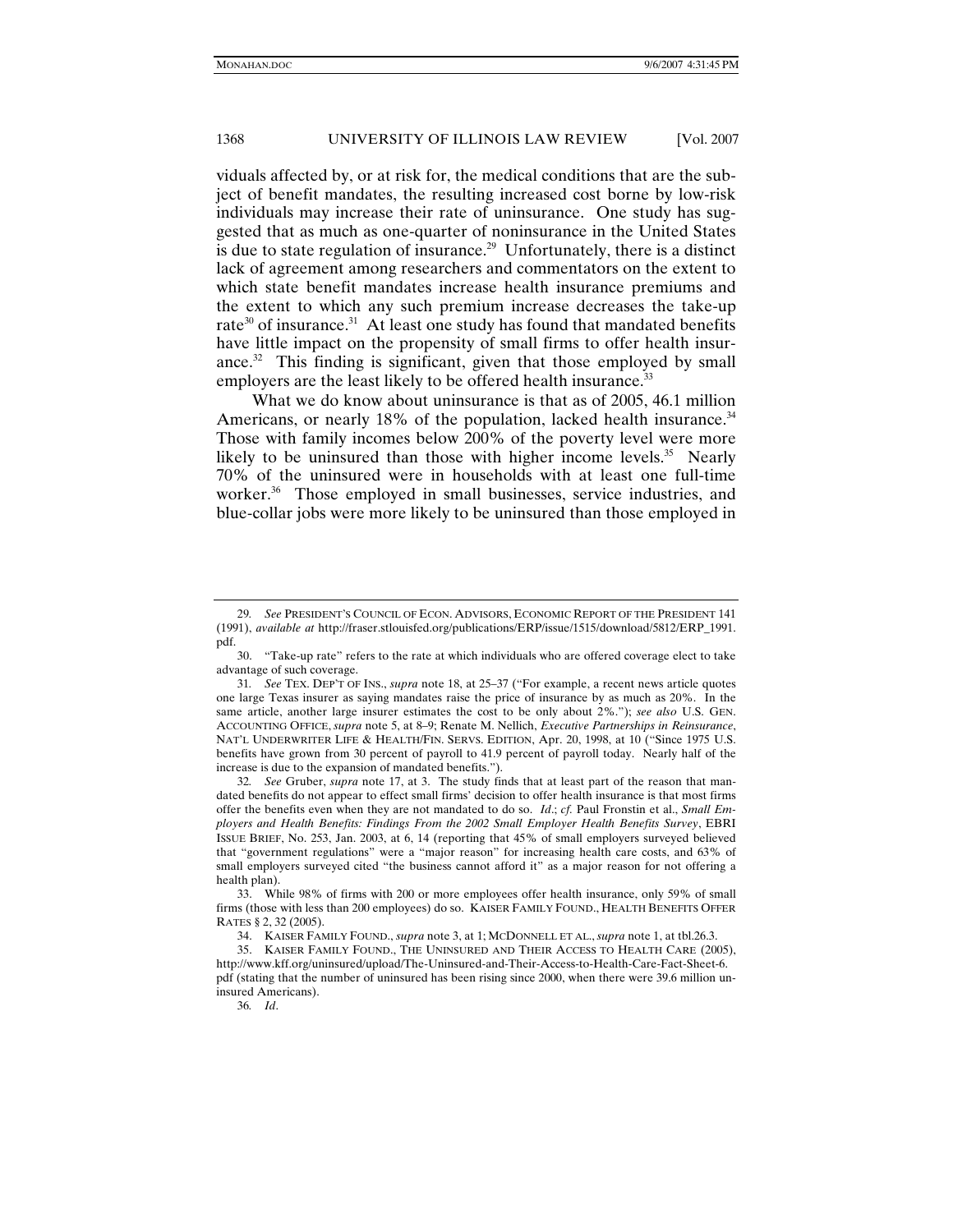other sectors.37 Affordability is the most common reason cited for turning down employer-offered health insurance.<sup>38</sup>

The effects of uninsured status are thought to be significant in several areas. Some researchers estimate that a reduction in mortality of five to fifteen percent could be achieved if the uninsured were to gain continuous health coverage.<sup>39</sup> Another estimate is that "at least 18,000 Americans die prematurely each year solely because they lack health coverage."40 In addition, the medical costs of uninsured individuals often get passed on to those with insurance in the form of higher costs for medical care and, consequently, higher insurance premiums.<sup>41</sup> While the exact impact that state mandated benefits have on levels of insurance coverage is unclear, it is clear that the problem of uninsurance in the United States is a significant one that needs to be addressed.

Mandated benefits can also be critiqued on the grounds that they increase the moral hazard associated with insurance coverage.<sup>42</sup> Moral hazard refers to the phenomenon that occurs when individuals with insurance coverage become more likely to experience a loss because of the insurance coverage itself.<sup>43</sup> For example, in the automobile insurance context, a driver who has generous insurance coverage may be more likely to engage in risky behavior (such as parking in an unsafe location) than a driver without coverage. This in turn makes it more likely that the driver with generous insurance will experience a loss and make an insurance claim. The same may be true with health insurance. If a state has mandated coverage for diabetes, those with health insurance coverage may be less likely to make lifestyle changes recommended by their doctor to avoid the onset of diabetes than they would be if they did not have diabetes coverage. Moral hazard is only a concern, however, for those diseases or conditions over which the individual has some degree of control. Mandated benefits for many diseases, such as those not linked to lifestyle factors, should not lead to any increase in moral hazard. Even for those diseases linked to lifestyle, the case for moral hazard may be difficult to make, given the many nonmonetary costs associated with illness.44

<sup>37</sup>*. Id*.

 <sup>38.</sup> Paul Fronstin, *Sources of Health Insurance and Characteristics of the Uninsured: Analysis of the March 2005 Current Population Survey*, EBRI ISSUE BRIEF NO. 287, Nov. 2005, at 15, *available at* http://www.ebri.org/pdf/EBRI\_IB\_11-2005.pdf; *see also* David A. Hyman & Mark Hall, *Two Cheers for Employment-Based Health Insurance*, 2 YALE J. HEALTH POL'Y L. & ETHICS 23, 26 (2001).

 <sup>39.</sup> KAISER FAMILY FOUND., *supra* note 3, at 2.

<sup>40</sup>*. Id*.

 <sup>41.</sup> Stephen Blakely, *The Economic Costs of the Uninsured*, EBRI NOTES, Aug. 2000, at 1.

 <sup>42.</sup> Gruber, *supra* note 17, at 6–7.

 <sup>43.</sup> THOMAS RICE, THE ECONOMICS OF HEALTH RECONSIDERED 82 (1998). The term "moral hazard" was originally used in the fire insurance context, where it was recognized that an individual with fire insurance might be more likely to incur a loss (i.e., set a fire) or be less diligent in preventing fire. *Id.*

<sup>44</sup>*. See* Raisa B. Deber, *Canadian Medicare: Can It Work in the United States? Will It Survive in Canada?*, 19 AM. J.L. & MED. 75, 87 (1993) (arguing that moral hazard may affect the propensity to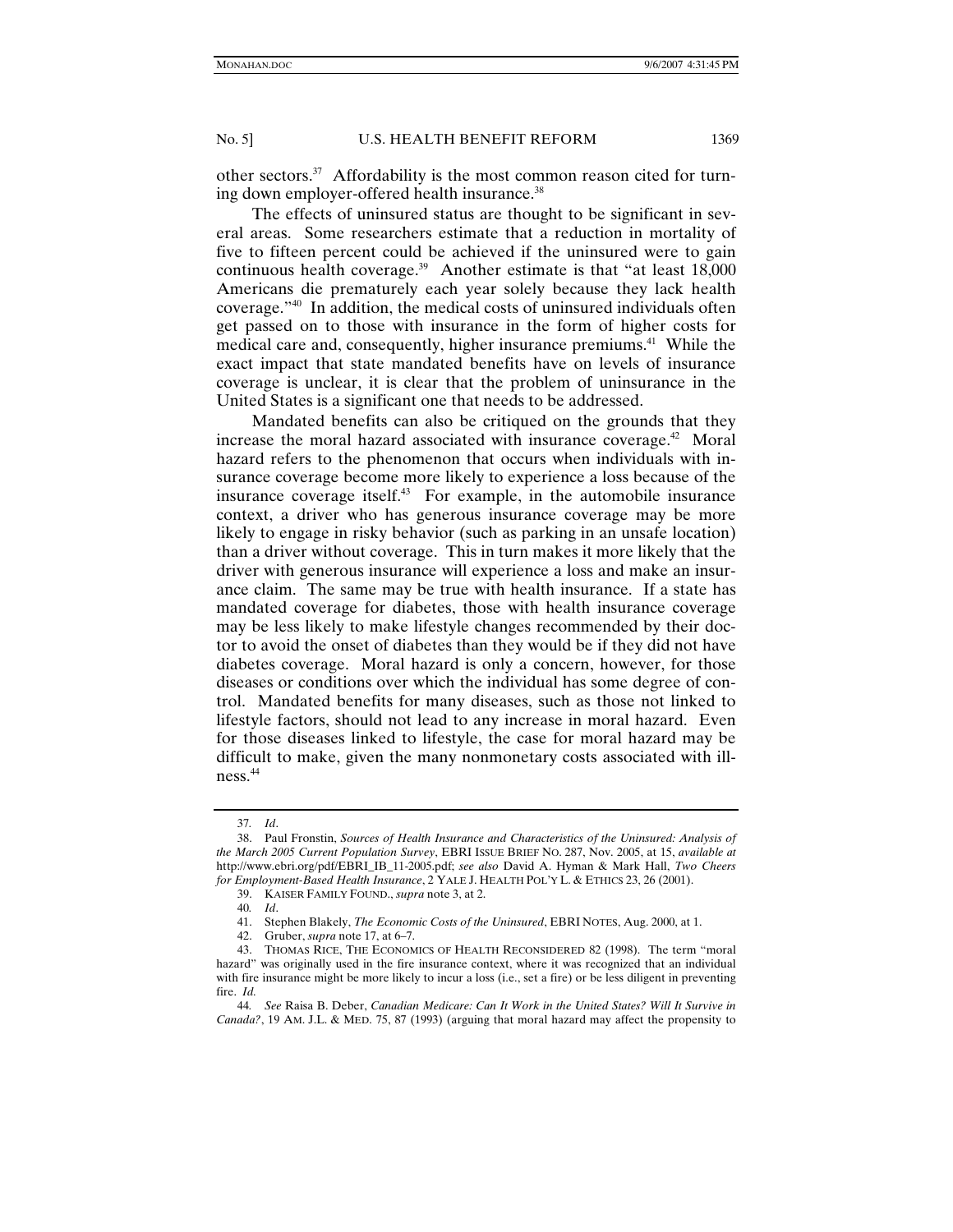Of course, many object to mandated benefit laws based on the belief that such laws represent rent seeking by special interest groups rather than good public policy.45 Mandated benefit laws appear to be the type of provisions susceptible to such rent seeking, in that they typically involve a small group that exclusively benefits from the law.46 Provider mandates, such as those that require medically necessary services provided by a chiropractor to be covered by all health insurance policies, are often viewed as rent seeking.<sup>47</sup> After all, chiropractors are a small group with high stakes in passing such a provider mandate. If passed, their business may increase exponentially. And while the public may in fact benefit from the law, the potential benefit is the greatest for the chiropractors.

The same argument can be made for treatment mandates. When those who suffer from a given illness join together to seek treatment mandates, we again have a small group with high stakes in the legislative outcome. And while every state resident has the potential to benefit from the mandate, those with the illness have much more to gain. If benefit mandates are influenced significantly by such rent seeking and not by underlying health policy goals, it is hard to justify mandated benefit laws.

Another argument against state mandated health benefits is that the greater the state regulation of health insurance benefits, the more likely employers are to self-insure.<sup>48</sup> A health plan is self-insured when the plan sponsor (generally an employer) funds the plan benefits itself and retains the risk of loss, rather than shifting the risk of loss to a third party by purchasing an insurance contract.<sup> $49$ </sup> In an insured plan, the insurance company is directly liable to plan beneficiaries; in a self-insured plan, the plan sponsor retains all benefit liabilities.<sup>50</sup> Self-insurance is perfectly legal and, as discussed below, allows employers to avoid all state mandated benefit laws. The objection to incentivizing employers to self-insure is twofold. First, self-insured plans do not pay premium tax to the state,

47*. See, e.g.*, Al Knight, *Medical Mandates: Government Puts Squeeze on Employers*, DENV. POST, May 18, 1997, at F1.

 48. Gruber, *supra* note 17, at 7. *But see* Christina H. Park, *Prevalence of Employer Self-Insured Health Benefits: National and State Variation*, 57 MED. CARE RES. AND REV. 340, 343 (2000) (finding that state benefit mandates have no significant role in the propensity to self-insure).

50. For a further discussion of self-insured plans, see *infra* Part I.B.

purchase insurance, but that it likely does not affect lifestyle choices due to the nonmonetary costs of illness).

 <sup>45.</sup> Rent seeking has been defined as "the attempt to obtain economic rents . . . through government intervention in the market." Jonathan R. Macey, *Promoting Public-Regarding Legislation Through Statutory Interpretation: An Interest Group Model*, 86 COLUM. L. REV. 223, 224 n.6 (1986). In other words, rent seeking occurs when interest groups lobby the government to secure legislation that provides an economic benefit to the group that they would not otherwise enjoy in the absence of legislative intervention in the market.

<sup>46</sup>*. See* MANCUR OLSON, JR., THE LOGIC OF COLLECTIVE ACTION: PUBLIC GOODS AND THE THEORY OF GROUPS 143–44 (1965); Robert D. Tollison, *Rent Seeking*, *in* PERSPECTIVES ON PUBLIC CHOICE: A HANDBOOK (Dennis C. Mueller ed., 1997).

<sup>49</sup>*. See* Am. Med. Sec., Inc. v. Bartlett, 111 F.3d 358, 364 (4th Cir. 1997).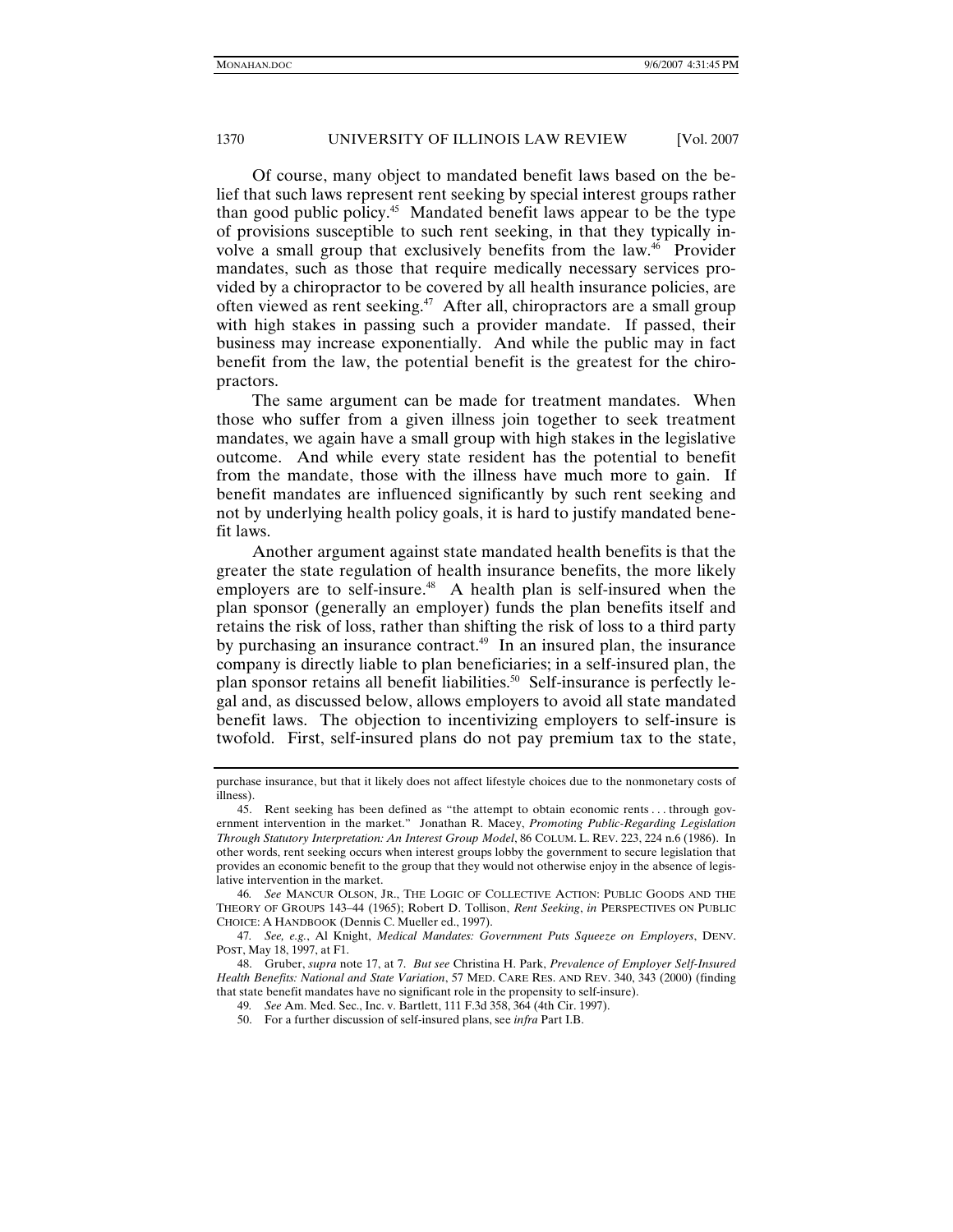shrinking the state tax base.<sup>51</sup> Second, because of the distortion that the costs associated with state mandated benefit laws have on the decision to insure versus self-insure, companies may choose an inefficiently high level of self-insurance given the increased risk associated with selfinsurance.<sup>52</sup>

Overall, mandated benefits are a useful policy tool. They can help spread risk, eliminate adverse selection, and address problems such as externalities and cognitive biases. There is, however, potential for abuse. If state legislatures give in to rent seeking by interest groups or fail to require well-reasoned justifications for new laws, mandates may contribute to the high cost of health insurance, thereby increasing the number of Americans unable to afford health coverage. The next subpart examines how ERISA complicates the analysis of state mandated benefit laws.

# *B. The Role of ERISA*

State mandated benefits do not end up affecting the health insurance coverage of many Americans, due to the peculiarities of the preemption provisions of ERISA. ERISA is a federal law that governs nearly all employer-sponsored benefit plans, including group health plans.53 At the time it was enacted in 1974, ERISA's substantive provisions were focused exclusively on pension plans.<sup>54</sup> While ERISA created disclosure requirements, fiduciary standards, and remedies for all types of employee benefit plans, ERISA did not dictate what benefits a group health plan was required to provide.<sup>55</sup> Only recently has ERISA been amended to include substantive requirements for group health plans, similar to state mandated benefit laws, and to date they have been relatively limited.56 The current requirements include minimum hospital stays following the birth of a child, $57$  limits on the preexisting condition exclusions that plans may impose,<sup>58</sup> and mental-health parity requirements.<sup>59</sup>

One of ERISA's policy goals was to provide a single regulatory scheme for employers who operate in multiple states. $60$  In order to achieve such uniformity, ERISA provides that state laws that "relate to"

 <sup>51.</sup> Gruber, *supra* note 17, at 7.

<sup>52</sup>*. Id*.

<sup>53</sup>*. See* Employee Retirement Income Security Act of 1974 (ERISA), Pub. L. No. 93-406, 88 Stat. 829 (codified as amended in scattered sections of 26, 29 U.S.C.).

<sup>54</sup>*. See* Colleen E. Medill, *HIPAA and its Related Legislation: A New Role for ERISA in the Regulation of Private Health Care Plans?*, 65 TENN. L. REV. 485, 487–88 (1998).

<sup>55</sup>*. Id*.

 <sup>56.</sup> Particularly when compared with an average of eighteen benefit mandates per state. *See* U.S. GEN. ACCOUNTING OFFICE, *supra* note 5; *supra* text accompanying note 5.

 <sup>57.</sup> Newborns' and Mothers' Health Protection Act of 1996, 42 U.S.C. § 300gg-4 (2000).

 <sup>58. 26</sup> U.S.C. § 9801 (2000); 29 U.S.C. § 1181 (2000); 42 U.S.C. § 300gg.

 <sup>59.</sup> Mental Health Parity Act of 1996, 29 U.S.C. § 1185a (2000); *id.* at 42 U.S.C. § 300gg-5 (2000).

<sup>60</sup>*. See* Pilot Life Ins. Co. v. Dedeaux, 481 U.S. 41, 46 (1987).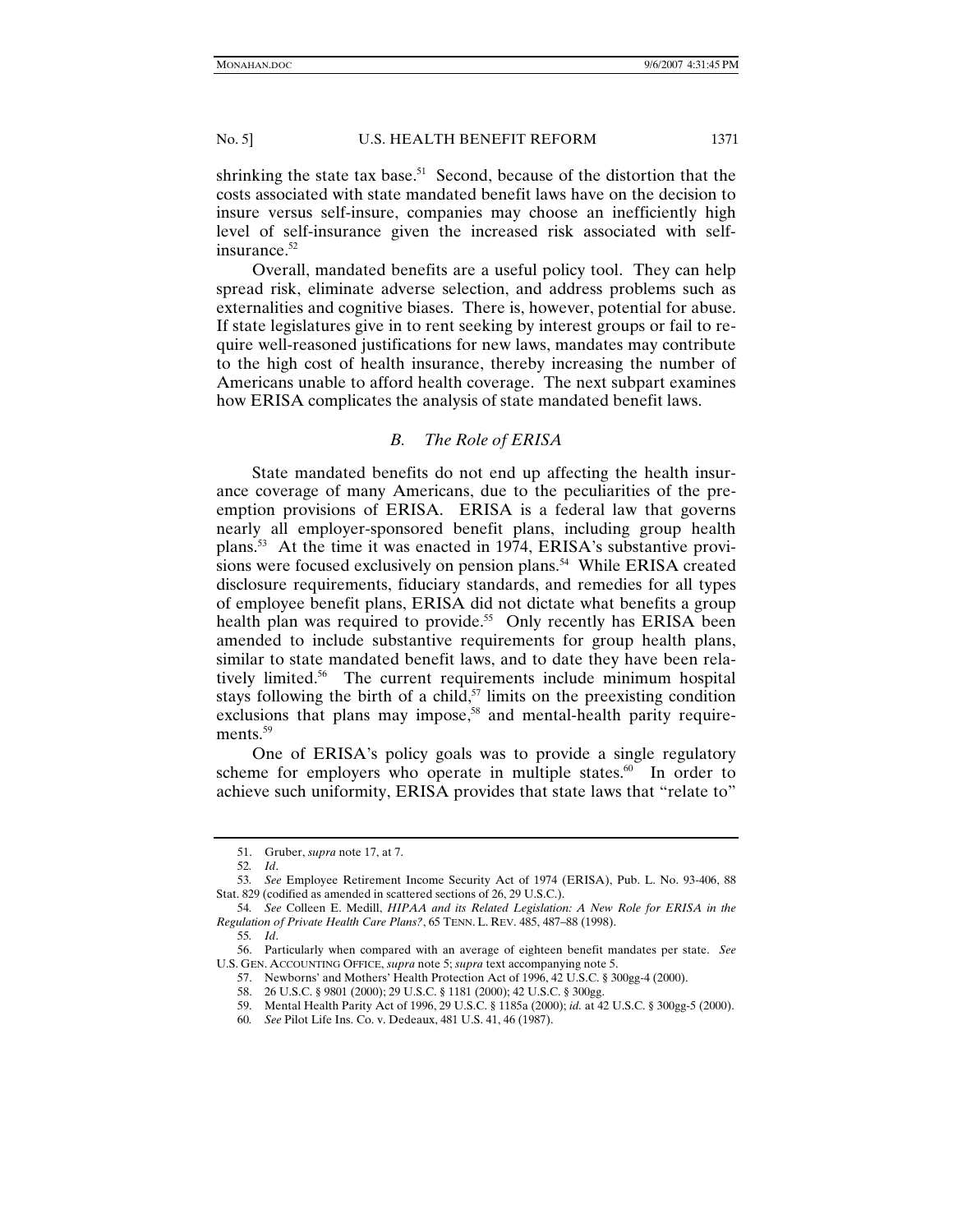any employee benefit plan are preempted.<sup>61</sup> Although ERISA "saves" from preemption state laws that regulate insurance,<sup> $62$ </sup> the Act provides that a self-insured employee benefit plan shall not be deemed to be an insurance company or to be engaged in the business of insurance for purposes of any state law purporting to regulate insurance companies or insurance contracts.<sup>63</sup> Functionally, what the "deemer clause" provides is that states may not regulate self-insured employee benefit plans. This system of preemption protects the ability of states to regulate insurance, while at the same time exempting self-insured plans from such rules.<sup>64</sup>

The effect of this preemption scheme on employer-sponsored group health plans is that plans that are self-insured are subject only to the limited substantive requirements of ERISA, while plans that are funded through insurance contracts are subject to state insurance laws (including mandated benefit provisions), as well as any substantive requirements of ERISA that require greater benefits than applicable state law.<sup>65</sup> While insured plans therefore must comply with many substantive requirements, self-insured plans operate rather happily in a "regulatory void."<sup>66</sup> This is true even if the self-insured plan purchases stop-loss insurance.<sup>67</sup>

Many plan sponsors who self-insure health plans protect against the risk of loss that they have retained by purchasing a stop-loss insurance policy.68 A stop-loss policy reimburses a plan sponsor for losses incurred by the health plan once those losses exceed a given level, generally determined either on an individual basis or a planwide basis. $69$  The point at which a stop-loss policy begins to reimburse a plan sponsor is referred to as the policy's "attachment point."70 From both the plan sponsor's and employee's perspective there may be very little difference between an insured and self-insured plan. Both types of plans are typically administered by a third-party health insurance company that processes claims

 <sup>61. 29</sup> U.S.C. § 1144(a) (2000).

<sup>62</sup>*. Id*. § 1144(b)(2)(A) (commonly referred to as the "savings clause").

<sup>63</sup>*. Id*. § 1144(b)(2)(B) (commonly referred to as the "deemer clause"). A self-insured plan is one that does not transfer the risk of loss through the purchase of an insurance contract to cover benefit payments. *See* Am. Med. Sec., Inc. v. Bartlett, 111 F.3d 358, 364 (4th Cir. 1997). Instead, the plan sponsor funds the benefits itself and retains the ultimate risk of loss. *Id*.

 <sup>64.</sup> Russell Korobkin, *The Battle over Self-Insured Health Plans, or "One Good Loophole Deserves Another*,*"* 5 YALE J. HEALTH POL'Y L. & ETHICS 89, 105 (2005).

 <sup>65.</sup> For example, a state insurance law requiring a minimum hospital stay of thirty-six hours following childbirth would be superseded by the federal Newborns' and Mothers' Health Protection Act of 1996, which requires a minimum hospital stay of forty-eight hours following childbirth. *See* 42 U.S.C. § 300g-4 (2000).

<sup>66</sup>*. See* Troy Paredes, *Stop-Loss Insurance, State Regulation, and ERISA: Defining the Scope of Federal Preemption*, 34 HARV. J. ON LEGIS. 233, 239 (1997).

<sup>67</sup>*. See*, *e.g*., Bill Gray Enters. Inc. Employee Health & Welfare Plan v. Gourley, 248 F.3d 206, 214 (3d Cir. 2001); *Am. Med. Sec., Inc.*, 111 F.3d at 364; United Food & Commercial Workers v. Pacyga, 801 F.2d 1157, 1161–62 (9th Cir. 1986).

 <sup>68.</sup> Paredes, *supra* note 66, at 249.

<sup>69</sup>*. See id.* at 249–50.

<sup>70</sup>*. See* Medill, *supra* note 54, at 492–93.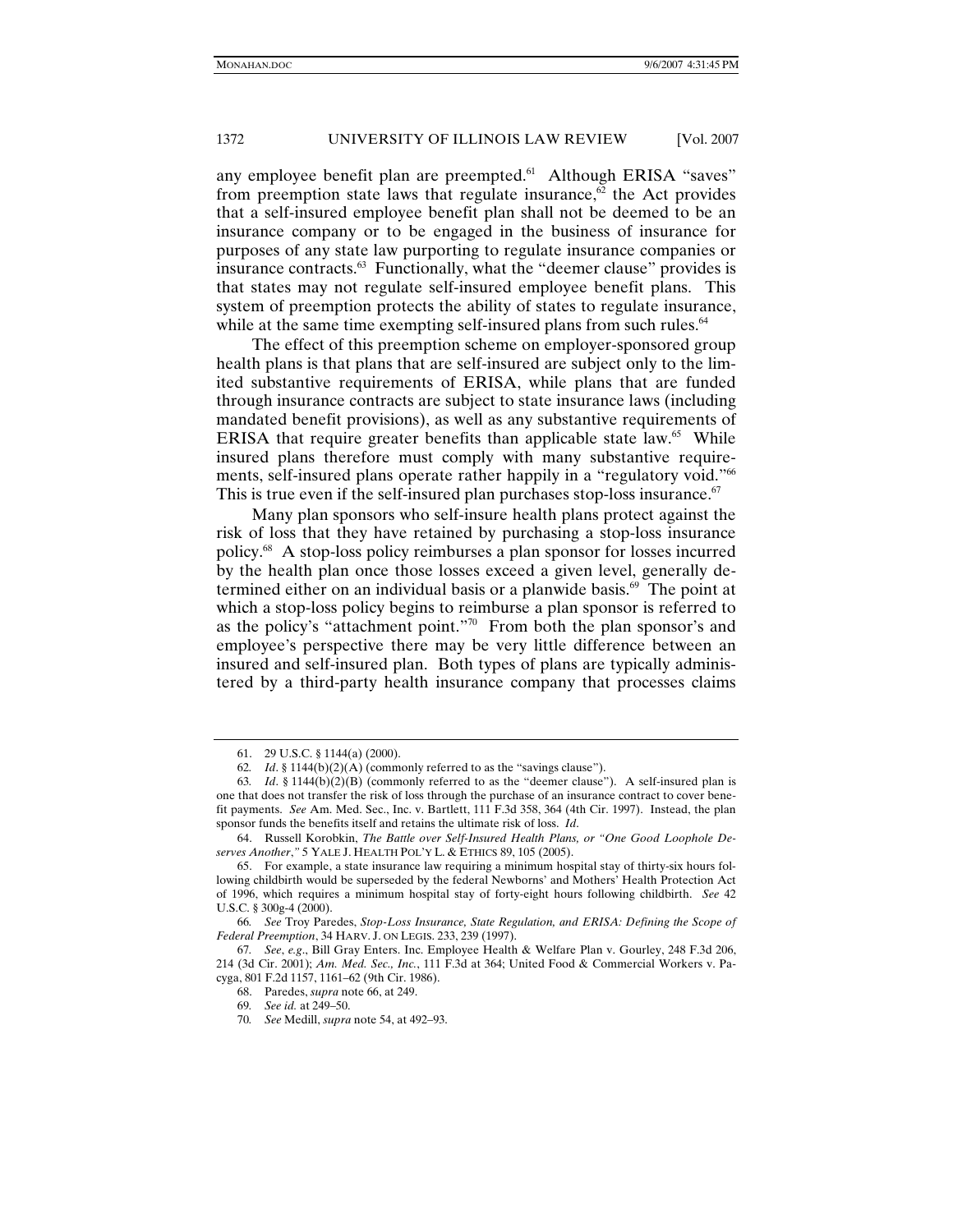and negotiates provider networks and charges.<sup>71</sup> The only difference is that the source of the money used to pay benefits due under a selfinsured plan is the employer rather than an insurance company.<sup>72</sup> To further confuse matters, a self-insured plan that has purchased stop-loss coverage with a low attachment point effectively has insured against the risk of loss just as an insured plan has, but as a technical matter the plan with stop-loss coverage is still considered to be self-insured and therefore not subject to any state laws that "relate to" an employee benefit plan.<sup>73</sup>

One reason that many commentators criticize, or are puzzled by, ERISA's preemption scheme is that it regulates health plans that appear to be identical in vastly different ways.<sup>74</sup> Not only are there legitimate equity concerns, but the regulatory system also effectively impedes state mandated benefit laws from having a significant impact on risk pooling and other policy goals. While it is difficult to determine exactly how prevalent self-insured health plans are, one recent study reports that fifty-four percent of workers covered by employer-sponsored health plans were in self-insured plans.75 Such data suggest that self-insurance significantly reduces the number of individuals included in the risk pools that state mandated benefit laws attempt to create.<sup>76</sup>

The likelihood of an employer self-insuring increases with employer size.<sup>77</sup> As a result, those most likely to be subject to state insurance regulation, and therefore mandated benefit requirements, are small employer plans and individuals. This is particularly significant, given that individuals employed by small employers and those who are unemployed are most likely to be uninsured. If mandated benefits negatively affect insurance coverage levels due to increased cost, they are likely to do so with respect to the population most at risk of lacking health insurance coverage. Given these perceived problems with our system of health in-

 <sup>71.</sup> In both types of plans, the insurance company typically processes all initial claims. However, employers often have the ultimate authority to decide a claim on appeal from a self-insured plan, whereas the insurance company will decide all levels of an appealed claim in an insured plan.

 <sup>72.</sup> This difference generally is not apparent to a plan participant. The only way for a plan participant to determine the funding status of his or her health plan is to consult the plan's summary plan description, a plain English summary of plan terms that is required to be provided pursuant to ERISA § 101(a). *See* 29 U.S.C. § 1021(a) (2000). One of the required items to be included in a summary plan description is the funding source for the plan. 29 C.F.R. § 2520.102-3(q) (2006).

<sup>73</sup>*. See* Am. Med. Sec., Inc. v. Barlett, 111 F.3d 358, 364 (4th Cir. 1997).

<sup>74</sup>*. See, e.g.*, Metro. Life Ins. Co. v. Massachusetts, 471 U.S. 724, 747 (1985); Jeffrey G. Lenhart, *ERISA Preemption: The Effect of Stop-Loss Insurance on Self-Insured Health Plans*, 14 VA. TAX REV. 615 (1995); Paredes, *supra* note 66.

 <sup>75.</sup> KAISER FAMILY FOUND. & HEALTH RESEARCH AND EDUC. TRUST, EMPLOYER HEALTH BENEFITS: 2005 ANNUAL SURVEY 109 exhibit 10.1, *available at* http://www.kff.org/insurance/7315/ upload/7315.pdf.

 <sup>76.</sup> Sixty-six percent of nonelderly Americans are covered by nongovernmental health insurance and therefore potentially subject to state mandated benefit laws. *See* KAISER FAMILY FOUND., *supra* note 3, at 2 (reporting that 61% are covered by employer-sponsored plans and 5% are covered by individual insurance policies). Of this number, approximately half (or 33% of all nonelderly Americans) are exempt from state mandated benefit laws because their employer self-insures its benefit plan.

<sup>77</sup>*. See* Park, *supra* note 48, at 348.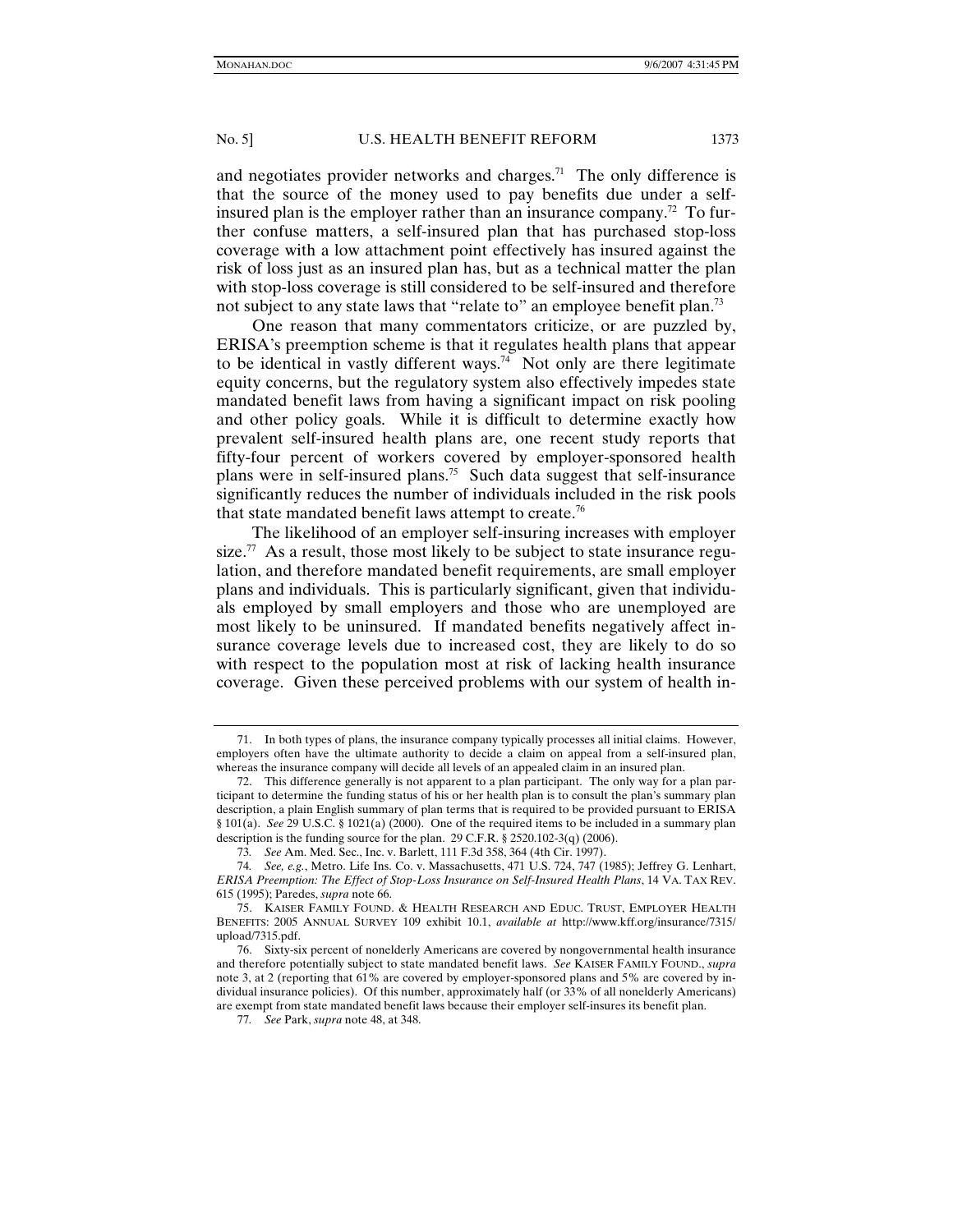surance regulation, the next Part examines three possible end-point approaches to mandated benefits reform.

# II. POSSIBLE APPROACHES TO MANDATED BENEFITS REFORM

As stated in the Introduction, this article will not engage the "what if we started over" debate, but instead will explore possible reform options in our second-best world—our existing and firmly entrenched health care system. Specifically, this Part will explore three different end-point approaches to addressing the perceived problems with state mandated benefit laws. The first possibility is to repeal ERISA preemption as it applies to self-insured health plans, in order to give the states the exclusive ability to mandate health benefits. The second possibility is to take the power to mandate health benefits away from the states, but not replace it with any federal regulation—in other words, complete deregulation of the substance of health insurance contracts. Finally, a third possibility is to take the power to mandate health benefits away from the states and instead mandate benefits at the federal level.<sup>78</sup> Each of these possibilities is discussed in turn, from both an efficiency-based and normative perspective.

There are several possible conclusions one might reach after analyzing the reform options. While there may be compelling arguments for the reform option, or compelling arguments against it, it is also possible that there is an absence of compelling arguments either for or against the reform. In this latter case, such reform option should be compared to the status quo to determine whether the reform offers a significant improvement over the status quo and is therefore worthy of pursuit.

This Part concludes that there are compelling arguments against both exclusive state regulation and deregulation. State regulation would create significant economic inefficiency, while deregulation would further disadvantage high-risk individuals. Federal regulation, on the other hand, does not have compelling arguments either for or against it. As a result, this Part concludes by comparing the possibility of federal regulation against our current regulatory system, finding that federal regulation addresses the inequities present in our current system, while retaining the important policy tools that mandated benefits provide and not causing undue inefficiencies. Thus, federal regulation provides significant advantages over our current system and is a reform option worth pursuing.

 <sup>78.</sup> One might argue that there is a fourth approach, a hybrid approach of the type found in the Health Insurance Portability and Accountability Act of 1996 (HIPAA), Pub. L. No. 104-191, 110 Stat. 1936. Under that approach, federal law sets minimum standards that states are free to exceed by passing their own laws. I omit such an approach from my discussion because it appears to offer all of the burdens of two distinct levels of regulation, without offering benefits that cannot be achieved by either exclusive state regulation or exclusive federal regulation.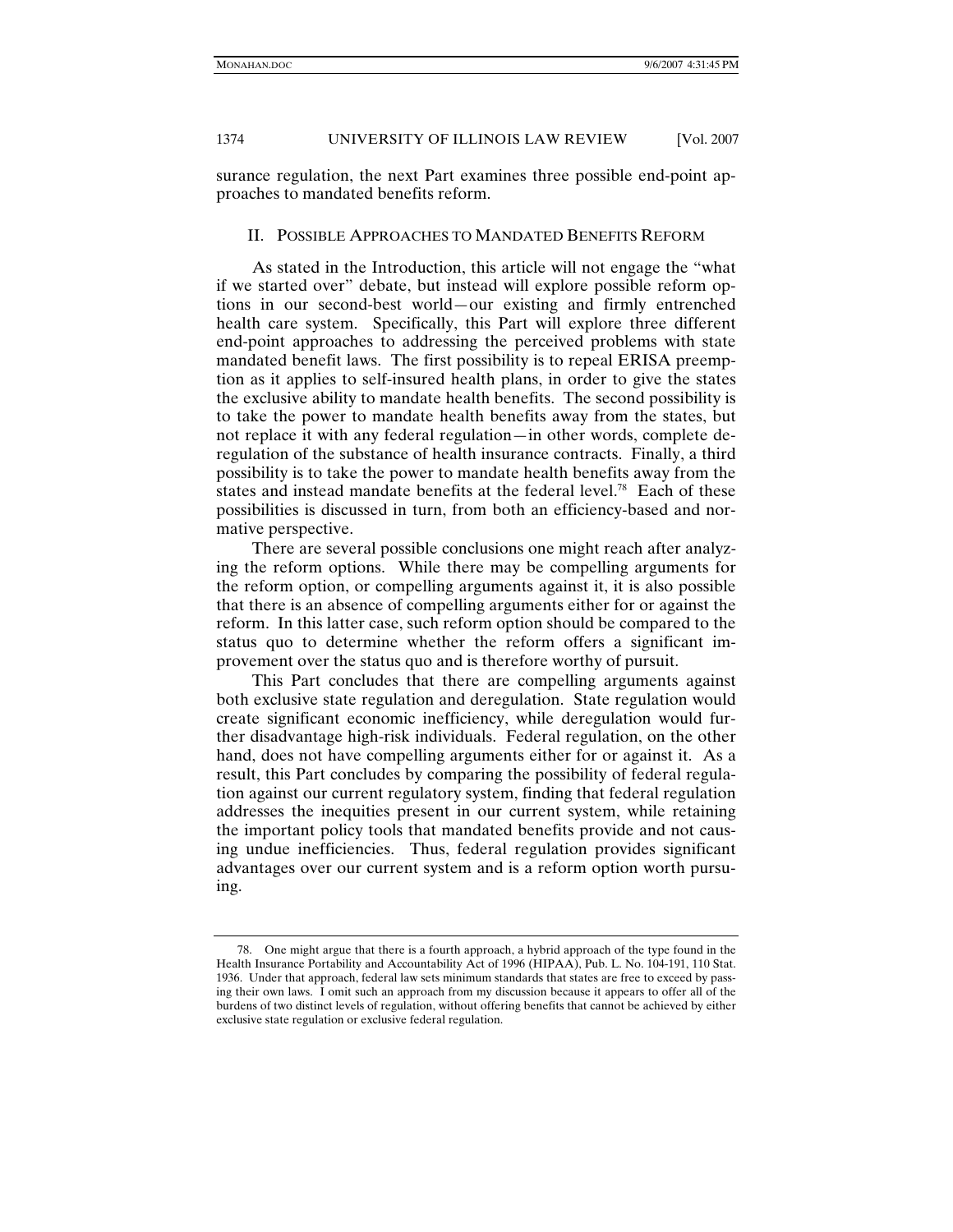#### *A. Exclusive State Regulation*

One possible end-point for the reform of mandated benefits laws is to provide the states with exclusive authority in this area and repeal ERISA preemption as it applies to self-insured health plans.79 Instead of lessening the impact of state mandated benefit laws, as deregulation would do, this reform would strengthen state mandated benefit laws by bringing self-insured plans within their reach. This section concludes that although there are strong normative arguments in favor of state regulation, efficiency considerations make such an end-point undesirable.

# *1. Efficiency-Based Arguments in Favor of State Regulation*

There is not a strong case to be made in favor of state regulation from an efficiency perspective. State regulation would result in the risk associated with mandated benefits being spread more broadly than under our current system of regulation, but only to a limited extent. Such increased risk spreading would result from (1) self-insured plans covering mandated benefits for the first time and (2) employers who switch from a self-insured plan to an insured option in the face of state laws that apply equally, regardless of funding.<sup>80</sup> In the case of self-insured plans that offer mandated benefits for the first time, the risk would be spread only within that plan. This nonetheless represents an improvement in risk spreading compared with the status quo where such risk was not even spread among the plan's population.

Additionally, exclusive state regulation would prevent any distortions in an employer's decision whether to insure or self-insure its health plan.81 While these changes are indeed positive, they are not very significant, and the inefficiencies that result from such a regulatory system are much more substantial.

# *2. Efficiency-Based Arguments Against State Regulation*

For all health insurance purchasers, but particularly for multistate employers, state-level regulation impedes economic efficiency. One of the most valued benefits of ERISA preemption for employers, provided they choose to self-insure, is that it allows them to be subject to only one level of regulation for all of its employees. Having to comply with up to fifty different sets of health plan regulations is significantly less efficient.

 <sup>79.</sup> Specifically, this end-point would require repealing ERISA's "deemer" clause. For purposes of this article, I will assume that the deemer clause is repealed only as it applies to the substance of self-insured health plans. I will not consider or discuss whether self-insured health plans should be subject to broader state insurance regulation, such as requirements for financial reserves.

 <sup>80.</sup> If risk pooling is a top priority, only a single payor system would provide an adequate solution. Our third party payor system will always segment risk to a certain degree.

<sup>81</sup>*. See supra* notes 48–52 and accompanying text.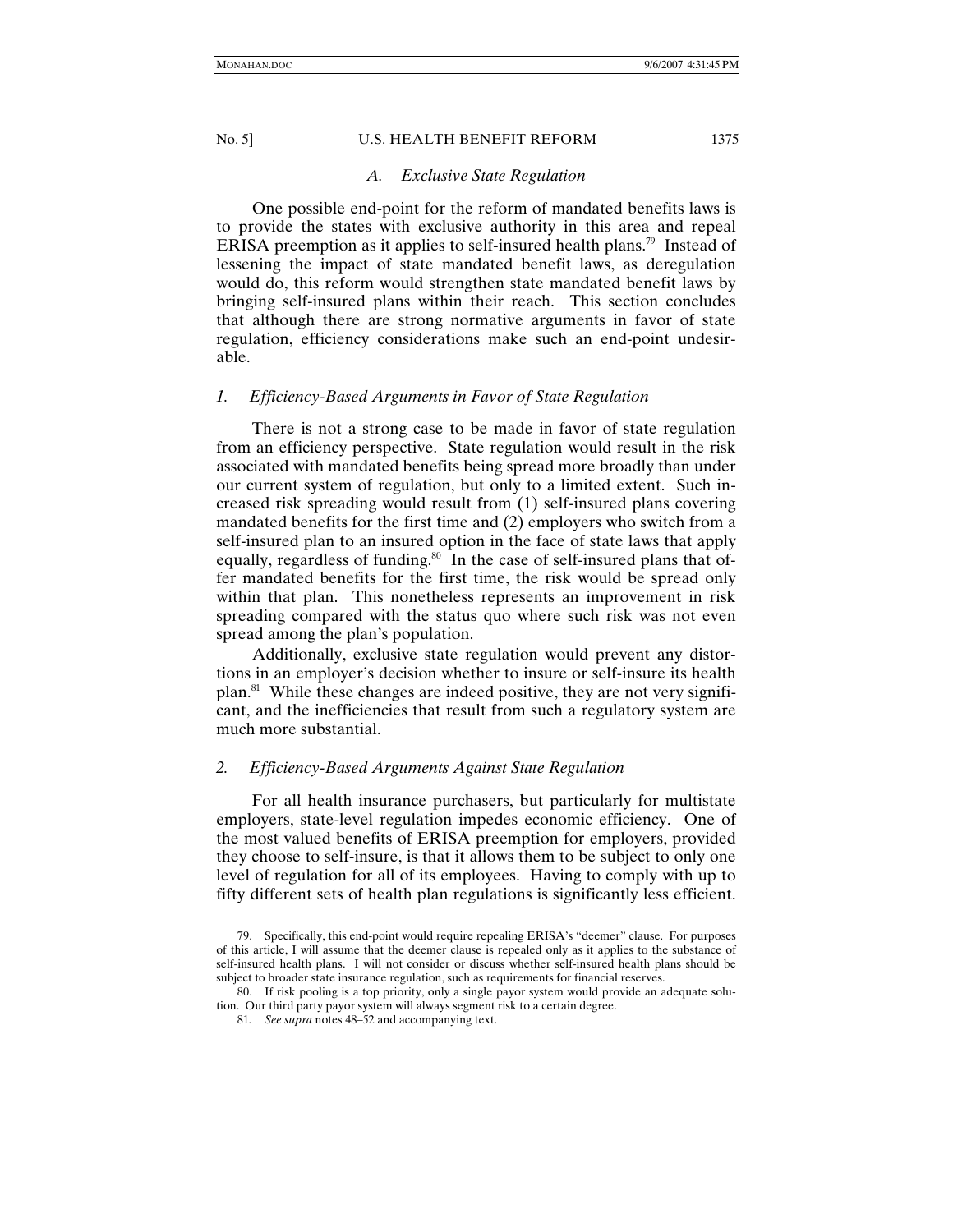If ERISA preemption were repealed, multistate employers would have to either (1) purchase a separate group health insurance contract in each state in which it has employees, or (2) hire a third-party administrator to administer a self-insured health plan that complies with each relevant state's laws. Either option will certainly cost more than the nearly complete freedom that self-insurance currently provides, in which only minimal federal-level regulation applies.<sup>82</sup>

From an efficiency-based perspective, the case against exclusive state regulation is strong. While state regulation would improve risk spreading and eliminate distortions in employer funding decisions, it would raise compliance costs.

# *3. Normative Arguments in Favor of State Regulation*

Repealing ERISA preemption as it applies to self-insured health plans would provide each state with the power to legislate health policy for *all* of its residents with health coverage, not just those whose employers chose to purchase a contract of insurance and those who buy individual insurance contracts. With the power to regulate both insured and self-insured health plans, state legislation would have a much broader reach and an increased ability to affect health policy. Specifically, it would give to the states the power to ensure that each state resident with health coverage would have access to certain mandated benefits.

Giving states the exclusive authority to mandate health benefits respects the traditional role of the states as innovators in health policy.<sup>83</sup> States have distinct populations with (perhaps) distinct health care needs, and allowing the state government to respond to those needs may produce a better outcome than one-size-fits-all federal legislation. After all, a state with a large immigrant population may have very different health policy goals than a state with a more homogenous population. Giving states both the power and freedom to respond to their populations and to experiment on a state level could be very helpful in reaching a solution to American's health care problems.<sup>84</sup>

 <sup>82.</sup> Even if we compared exclusive state regulation to a system of positive federal regulation of mandated benefits, the state-based system would still have significantly higher compliance costs. Instead of having to satisfy one level of national regulation, health insurance purchasers would have to comply with as many as fifty different sets of state laws.

<sup>83</sup>*. See* Carol S. Weissert, *Promise and Perils of State-Based Road to Universal Health Insurance in the U.S.*, 7 J. HEALTH CARE L. & POL'Y 42, 42 (2004).

 <sup>84.</sup> As discussed in this article, states would be limited to reform efforts centering on legislation that concerned the substance of health coverage. It would not open up self-insured plans to other types of state regulation, and therefore what states could accomplish would remain somewhat limited. For example, as part of the recently passed Massachusetts health care reform, employers who do not offer their employees health insurance might have to pay a fee to the state to help cover the health care costs of uninsured workers. *See* KAISER COMM'N ON MEDICAID AND THE UNINSURED, KEY FACTS, MASSACHUSETTS HEALTH CARE REFORM PLAN 1 (2006), http://www.kff.org/uninsured/ upload/7494.pdf. Under our current system of ERISA preemption, it is unclear to what extent these reforms will apply to employers and employer plans. The result would not change under the assump-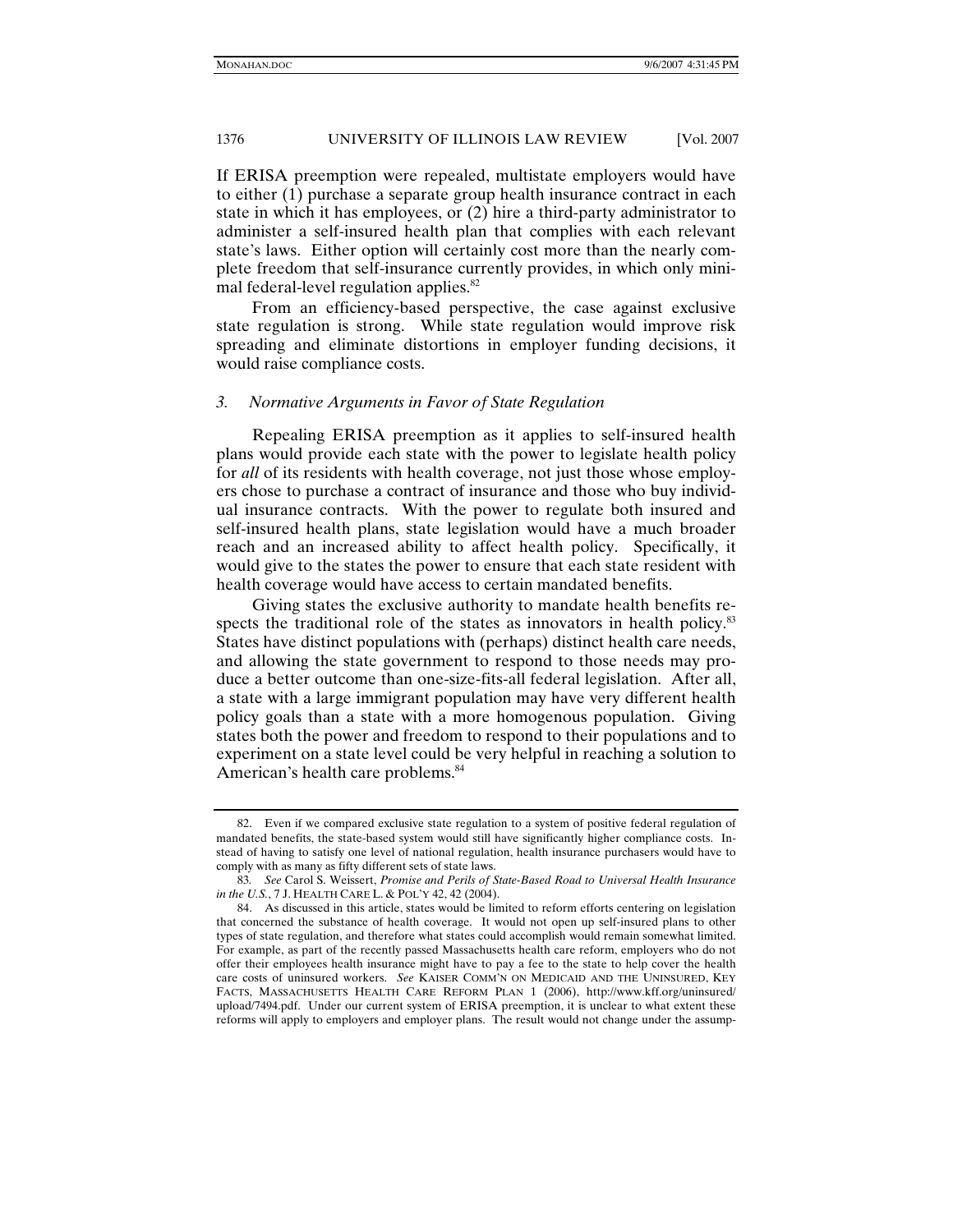Exclusive state regulation also addresses one of the fundamental criticisms of ERISA, namely that it regulates health plans that are in all relevant respects the same in vastly different ways.<sup>85</sup> No longer would it matter whether the employer purchases a contract of insurance to pay plan benefits or whether it self-insures the plan and purchases stop-loss insurance to protect itself from loss. All employer plans, regardless of funding source, would have to cover those benefits mandated by the state. One important side effect of state regulation is that small employers would face the same regulatory burdens as other health coverage providers.<sup>86</sup> However, while the regulatory playing field would be leveled, large employers would still have a health insurance purchasing advantage due to economies of scale and their larger risk pools.

# *4. Normative Arguments Against State Regulation*

One could make a normative argument against state-level regulation for all health plans on the basis of such regulation's effect on the economy. If one believes that a strong economy is a moral good (for example, because a strong economy creates more, better, and more secure jobs), then one should avoid regulatory systems that damage the economy. Because state-level regulation could impede the national economy by putting in place a cumbersome fifty-state regulatory scheme that burdens large employers, an argument can be made that such a reform option should be avoided on moral grounds.

# *5. Conclusion*

The normative arguments in favor of state regulation are very appealing. We would strengthen the ability of states, long innovators in health policy, to produce real change in the health care arena; we would also address the regulatory inequity in our current system between insured and self-insured plans. However, the price exacted in the form of decreased efficiency in our health care system (and increased costs to many health care purchasers) provides a compelling argument against this reform option.

tions of this article, where ERISA preemption is repealed only to the extent it applies to the substance of self-insured health plans.

 <sup>85.</sup> The other two end-points discussed, federal regulation and federal deregulation, also address the disparity between insured and self-insured plans that currently exists under ERISA.

 <sup>86.</sup> Because small employers are least likely to self-insure their health plans, eliminating the preference for self-insurance would make small employers subject to the same regulations as all other employers. *See* KAISER FAMILY FOUND. & HEALTH RESEARCH AND EDUC. TRUST, *supra* note 75. Again, federal regulation and federal deregulation would also level the regulatory playing field between small and large employers by making all employers subject to the same regulation, regardless of funding decisions.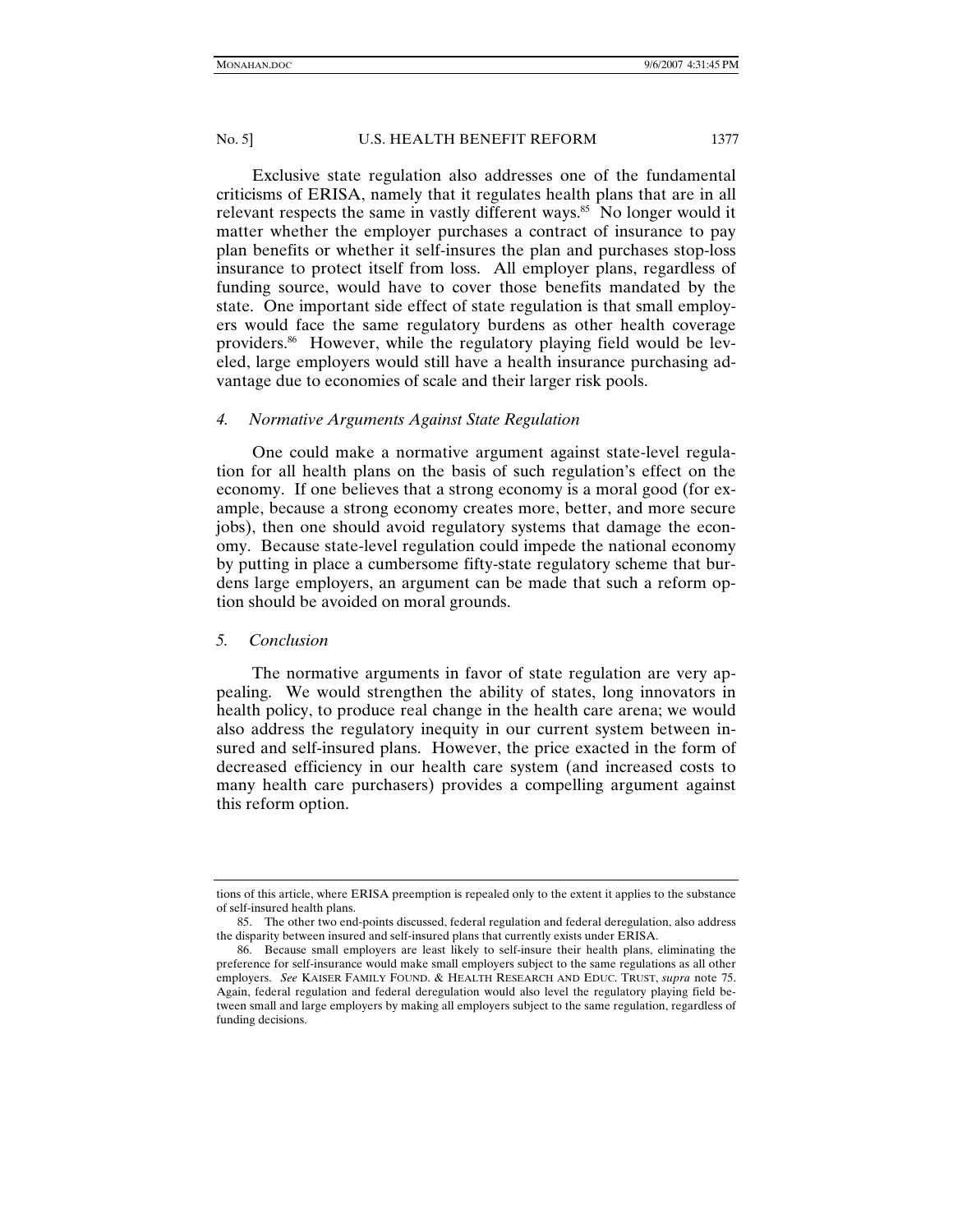# *B. Federal Deregulation*

Another possible end-point for mandated benefits reform would be for the federal government to completely preempt all state mandated benefit laws, but with no new federal-level regulation. In other words, the second possible end-point is for the federal government to deregulate the substance of health insurance contracts. $87$  This section concludes that there are compelling arguments against deregulation from both an efficiency-based and normative perspective, such that deregulation should not be considered a viable reform option for mandated benefit laws.

### *1. Efficiency-Based Arguments in Favor of Deregulation*

There are several strong efficiency-based arguments to be made in favor of deregulation. If the substance of health insurance contracts is deregulated, health insurance purchasers would have access to coverage that could be better tailored to the purchaser's precise preferences. Employers would enjoy simplified and more efficient health care purchasing, and small employers would have access to lower-cost coverage.

# a. Preference Satisfaction

If we deregulate the substantive content of health insurance policies, a health insurance purchaser would be free to select the policy that best fits his or her personal preferences. For example, a healthy woman in her thirties might decide that she has a very strong preference for maternity coverage, but no desire for substance abuse coverage. Similarly, an employer could buy a group insurance policy with any mix of benefits it desires. In a deregulated market, the purchaser is provided with the opportunity to maximize her utility by being free to select that mix of coverages that is most valuable to her. All purchasers would be given the freedom to take into account their unique preferences and, given their limited resources, how best to satisfy those preferences.

### b. Simplified Administration

While all purchasers are likely to experience utility and efficiency gains under a deregulated system, employers (particularly multistate employers) are in a unique position to benefit. Under a deregulated system, an employer would be able to choose the exact mix of benefits it wants to provide to its employees (regardless of their location), while still receiving the protection of an insurance contract if desired. Under our current system, if an employer wants to offer an insured health plan to its em-

 <sup>87.</sup> I am not suggesting that the business of insurance be entirely deregulated, just that the federal government take away the power of the states to mandate substantive provisions of health insurance contracts.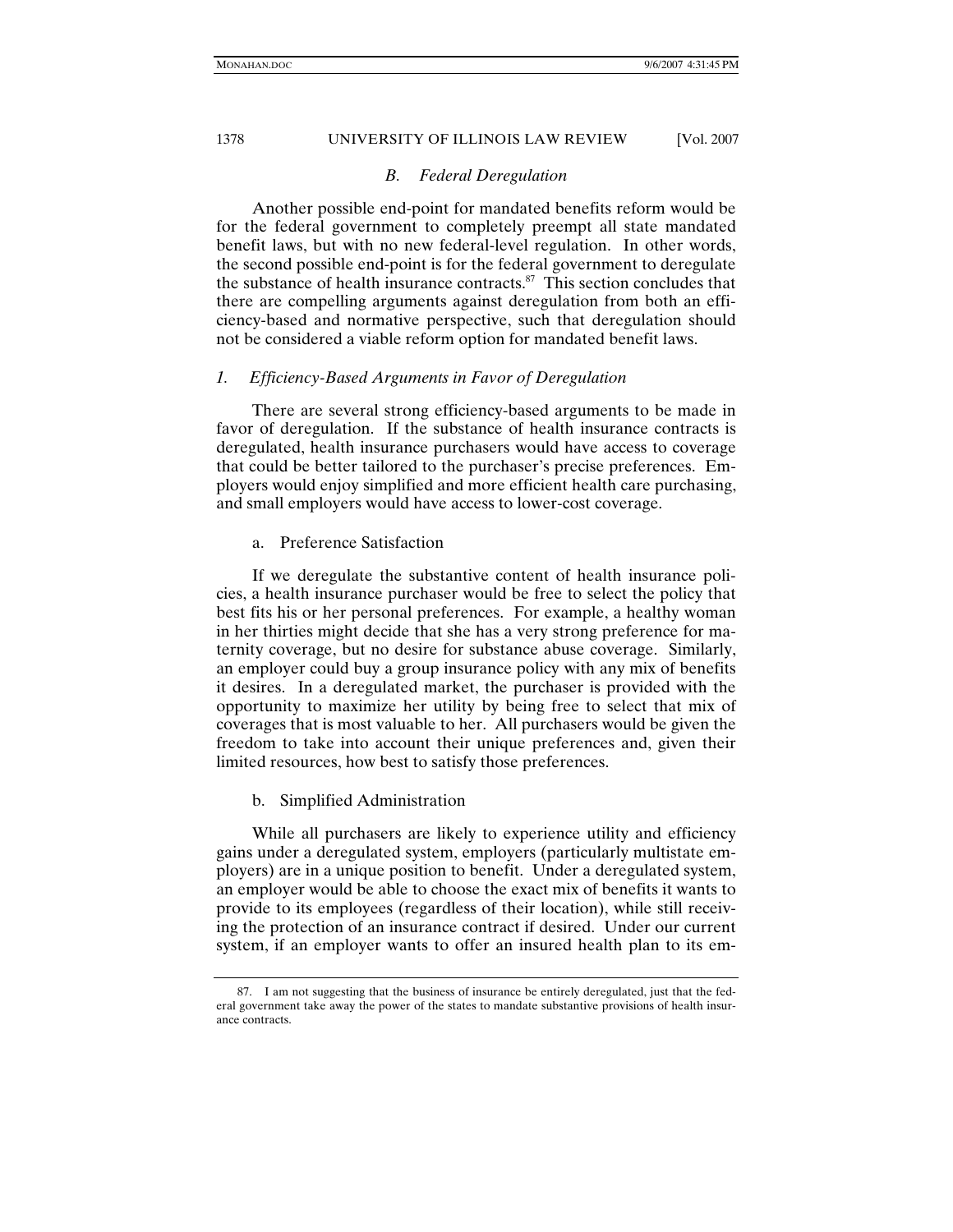ployees, it must purchase a separate insurance contract in each state that it has employees, and each such contract must comply with the insurance regulations, including mandated benefit laws, of that state.<sup>88</sup> If the employer does not want to offer different benefits to employees in different states, it must self-insure and retain the risk of loss associated with the health coverage.<sup>89</sup> Deregulation would change this calculus and allow employers to select their desired mix of benefits for their entire employee population, while causing no distortion in the decision to insure or self-insure.<sup>90</sup>

#### c. Lower Costs for Small Employers

Rates of self-insurance vary inversely with employer size.<sup>91</sup> While a majority of large employers self-insure their health plans, relatively few small employers do so. $92$  Small employers are also the least likely to offer health insurance to their employees. $93$  Data suggests that one of the drivers of low offer rates by small employers is that small employers face larger health care costs than their larger counterparts, due in part to the effect of state mandated benefit laws. $\frac{94}{4}$  Effectively eliminating mandated benefit laws through deregulation should help lower health insurance costs for small employers, possibly increasing the likelihood that such employers will offer coverage to their employees.<sup>95</sup>

### d. Summary

The efficiency-based case to be made for deregulation appears fairly compelling at this point. Purchasers would be free to maximize their utility by selecting an insurance policy that matches their preferences. Fur-

93*. Id*. at 35 exhibit 2.2.

 <sup>88.</sup> While insurance companies are likely to bear the brunt of the burden of technical compliance with individual state laws, having separate insurance contracts in different states does raise costs for multistate employers. For example, pursuant to ERISA an employer is required to furnish a summary plan description for each group health plan that it sponsors. *See* 29 U.S.C. § 1021(a) (2000). Multistate employers who offer insured health plan options will in most cases have to produce a separate summary plan description for each insured plan that it offers in a different state, in order to accurately communicate the mandated benefits required by each state.

 <sup>89.</sup> Employers may purchase stop-loss insurance to protect themselves against the risk of loss associated with a self-insured health plans. *See* Paredes, *supra* note 66, at 248. While stop-loss coverage does provide the employer with some protection, the employer remains directly liable to plan participants for promised plan benefits. *Id*. at 250. If the stop-loss insurer becomes insolvent, the employer would remain liable for benefits. *See id*.

<sup>90</sup>*.* See *supra* notes 44–58 and accompanying text for a discussion of how the current system of mandated benefit regulation distorts the decision to insure or self-insure a plan.

<sup>91</sup>*. See* KAISER FAMILY FOUND. & HEALTH RESEARCH AND EDUC. TRUST, *supra* note 75.

<sup>92</sup>*. Id*.

 <sup>94.</sup> It is clear that cost is a principal driver of the decision by small employers whether to offer health insurance. *See id*. at 37 exhibit 2.6. What is less clear is the extent to which mandated benefit laws affect either the cost of coverage to small employers or their decision to offer health insurance. *See, e.g.*, U.S. GEN. ACCOUNTING OFFICE, *supra* note 5, at 15.

<sup>95</sup>*. See* Fronstin et al., *supra* note 32, at 15.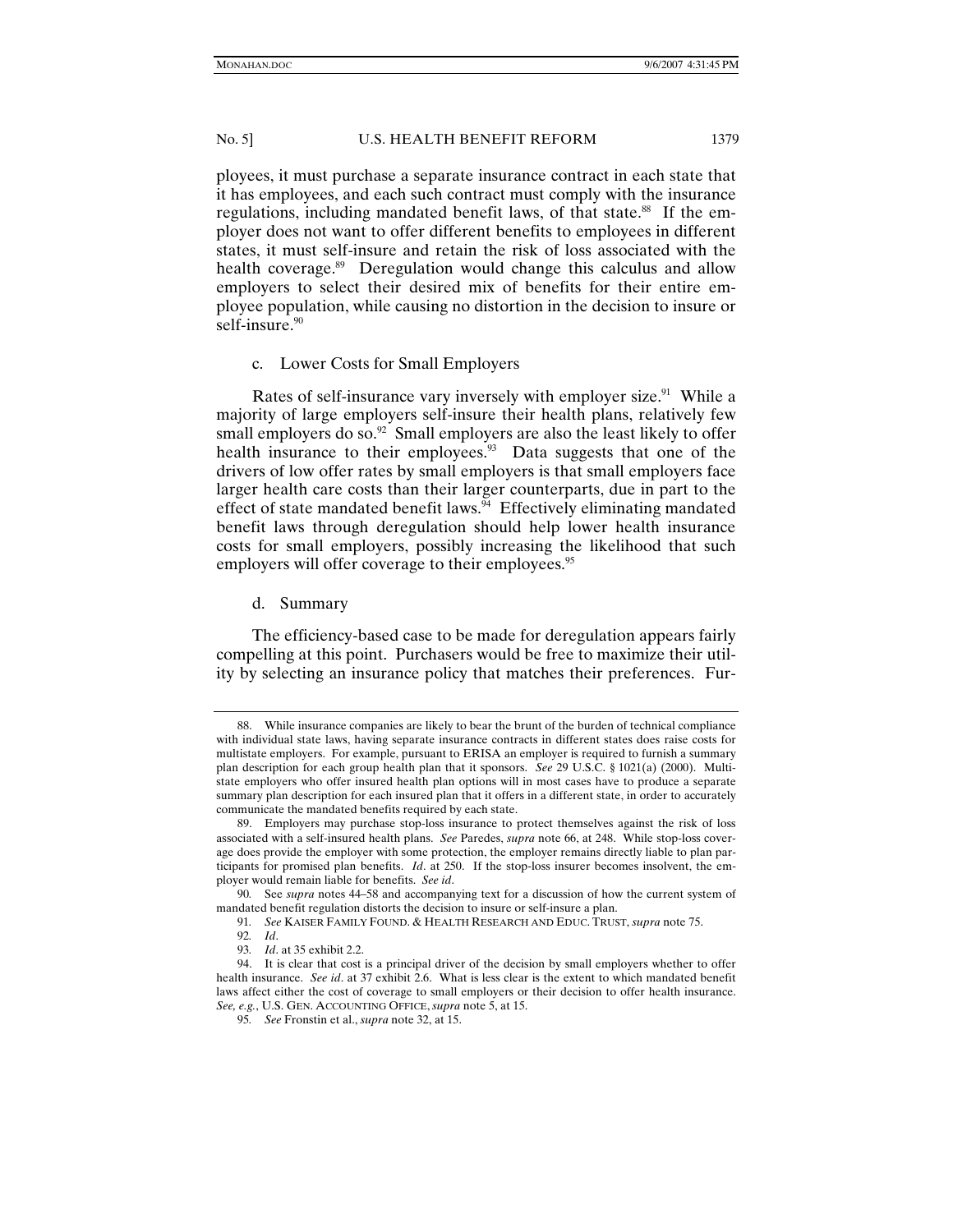thermore, employers would find it easier and more efficient to purchase health insurance contracts for their employees without having to satisfy multiple sets of state laws, and small employers particularly would benefit from lower health insurance costs.

# *2. Efficiency-Based Arguments Against Deregulation*

While the efficiency-based arguments in favor of deregulation appear strong, the efficiency-based arguments against such a system are more persuasive. First and foremost, deregulation would reintroduce adverse selection problems in health insurance, one of the main problems state mandated benefits laws are meant to address. In addition, it may prevent certain high-risk individuals from being able to afford health insurance coverage, and it raises problems associated with purchasers' capacity for accurate risk assessment. Finally, it is not clear that deregulating would increase coverage rates.

### a. Adverse Selection

While deregulation may result in decreased cost and increased choice, it would also undermine the risk pooling function of mandated benefits. For example, if I am a young and healthy person (with perhaps an unrealistic view of my health risks), in a deregulated market I might select a "bare bones" health policy. If I have a family history of diabetes, or am myself a diabetic, I will likely want to purchase a policy that covers diabetes treatment and supplies. Similarly, to the extent employers are trying to satisfy the preferences of their employee group, they will seek out policies that provide those benefits that their employees are likely to value and utilize.<sup>96</sup> In other words, health care purchasers would act in their own best interest.

The result should be obvious. Those who are healthy enough to select bare bones policies will benefit from lower insurance costs, while those who elect additional coverage will pay significantly more, since

 <sup>96.</sup> Employers are not always motivated principally by low premium costs. The interests of employers who purchase insurance are not always identical or even similar to the interests of the employees who are covered by such insurance. *See* Hyman & Hall, *supra* note 38, at 26–27. If price is an employer's sole motivator (or if the employer believes that price is the most important factor to its employees), the employer would likely seek to purchase a bare bones policy. However, employee demand (or market pressure) may lead employers to offer more generous coverage than that provided by the lowest cost policy. At least one study has shown that most employers who self-insure their health plans offer all of the benefits mandated by their state of residence, even though they are under no legal obligation to do so. U.S. GEN. ACCOUNTING OFFICE, *supra* note 5, at 15. One might use this fact to argue that deregulation would not create negative results, since employers tend to offer the mandated benefits even when they are not legally obligated to do so. However, it is not clear that employers would continue to offer the benefits under a deregulated system. It is possible, after all, that self-insured plans offer mandated benefits because of market pressures created by the mandated benefit laws (i.e., employers with self-insured plans offer the benefits because they must compete against employers with insured plans that are required to include the benefits).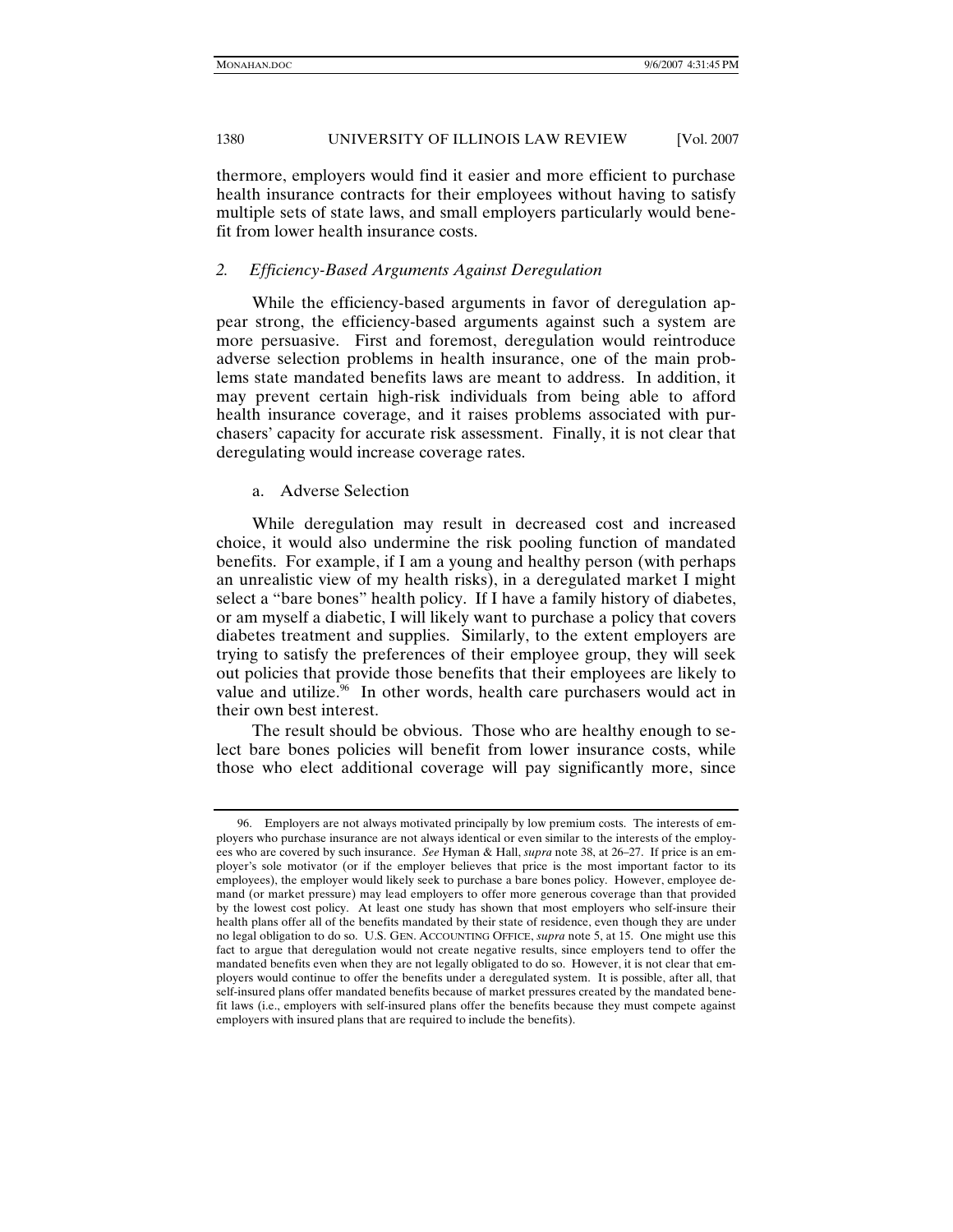those purchasing decisions will signal to insurance companies the type of risk that the purchaser likely represents.<sup>97</sup> The adverse selection problem that was being solved by state benefit mandates would return.

# b. Risk Pooling Undermined

As explained earlier, state mandates are often enacted in order to spread the risk of a particular condition across the state insured population.98 This risk spreading may raise the insurance cost for those who are low risk, but allow those who are high risk to have access to insurance that covers the condition at a price that is not prohibitive. Allowing health insurance purchasers to opt out of this risk spreading by allowing them complete freedom in selecting those benefits they want to include in a health insurance policy undermines the ability of states to achieve one of the primary policy goals behind mandated benefits.<sup>99</sup>

# c. Problems of Risk Assessment

Deregulation would take away the paternalistic function of mandated benefit laws. No longer would the state require the inclusion of certain benefits in every health insurance contract, regardless of the preferences of the purchaser. Instead, the purchaser would have both the freedom and responsibility to select those benefits that satisfy his or her preferences and adequately protect him or her from risk. In the health insurance context there are two distinct purchasers, employers and individuals, each with their own distinct issues. Because most decision-making studies focus on individuals, rather than on employer-level decision making,<sup>100</sup> this section will focus primarily on problems of indi-

 <sup>97.</sup> Some argue that propitious selection reduces or eliminates the problem of adverse selection. The theory of propitious selection posits that high-risk individuals are precisely those who do not want to buy insurance; "the same attitudes that lead them to take risks in the first place give them little reason to insure against such risks." Siegelman, *supra* note 21, at 1266. "[I]nsurance is most attractive to the most risk-averse individuals among those eligible to buy it, not those with the highest tolerance for risk." *Id*. The same attitudes that lead these individuals to be risk averse in other behaviors is thought to lead them to value insurance highly. While this theory may hold true in certain insurance markets, it likely has little impact in the health insurance context, because many conditions that qualify an individual as high risk from a health insurance perspective are completely unrelated to risky behavior generally.

<sup>98</sup>*. See supra* Part I.A.2.

 <sup>99.</sup> For a wonderful example of how purchasing decisions would be made under a deregulated system, and why such decisions would undermine risk pooling, see David R. Henderson, *Terminatorcare*, WALL ST. J., Jan. 10, 2007, at A17. In advocating for deregulation, Mr. Henderson states, "[w]ere I in the market for individual insurance and given the choice, I would not bother paying for coverage for alcohol or drug abuse."

 <sup>100.</sup> While there do not appear to be any studies of employer decision making in this context, my personal experience as counsel to employers of varying size in designing employee medical plans is that their decision-making processes vary tremendously, and with it the possibility of having decisions affected by cognitive biases. The largest employers tended to engage sophisticated human resources consultants who analyzed the employer's health care claims in detail and provided cost-benefit analyses of various coverages. Such efforts would seem to counteract any of the cognitive biases discussed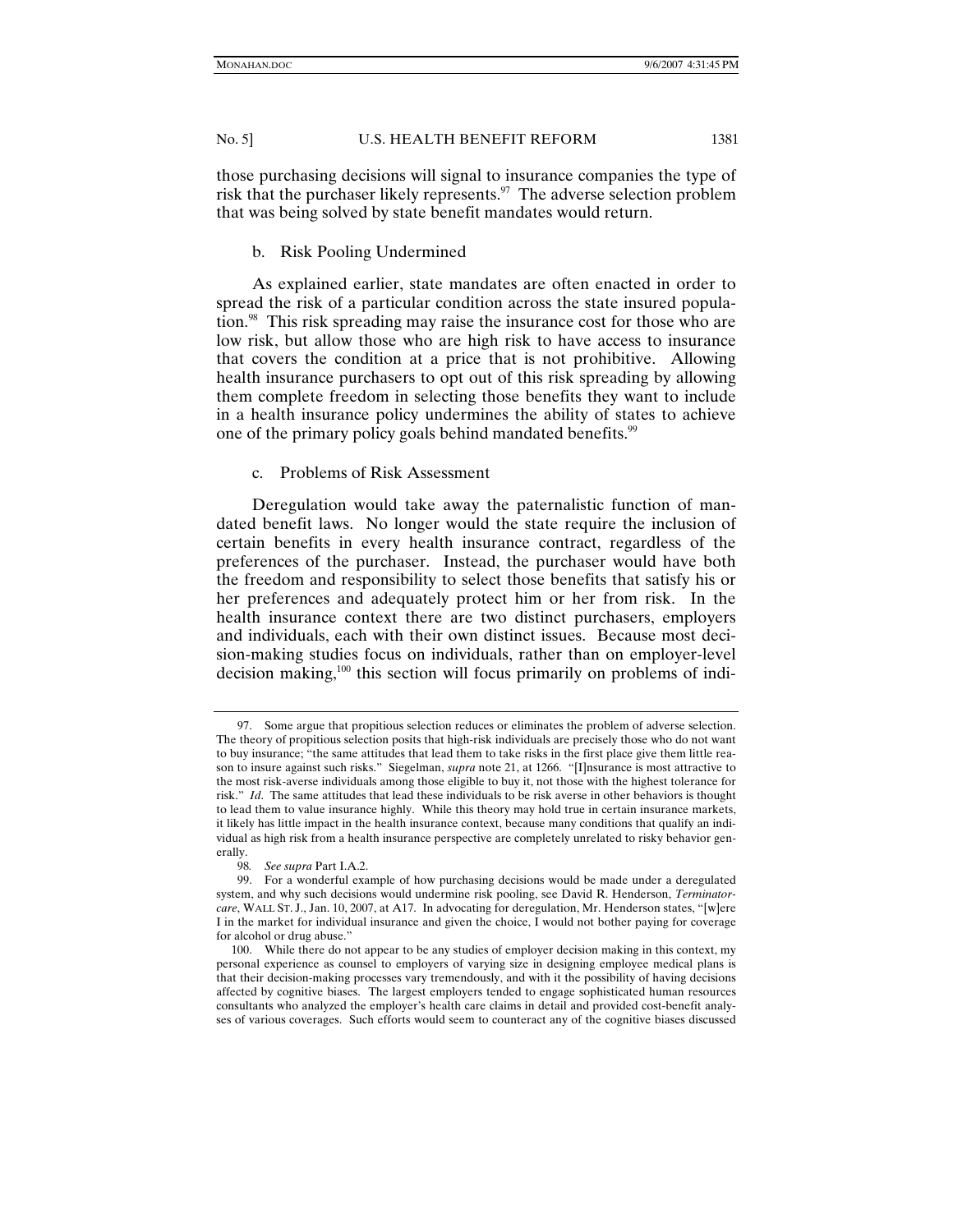vidual risk assessment and conclude that there is reason to doubt whether individuals adequately assess their own risks and insurance needs.

If an individual incorrectly assesses her own risk for poor health at too high of a level, she will purchase "too much" insurance and pay an inefficiently high premium. If she assesses her risk for poor health at too low a level, she will purchase insufficient health insurance and potentially face large out-of-pocket costs.<sup>101</sup> In addition, if risk is assessed at too low a level and the individual develops a health condition that is not covered by the insurance purchased, she may be priced out of the market if she seeks a new health insurance policy to cover the newly discovered health condition.

There is very little good evidence of how well individuals judge their own risk.102 Some studies have been done to see how well people can predict outcomes in their own lives, but the results have been somewhat  $contradictory.<sup>103</sup>$  In studies examining the way in which people make probabilistic judgments, the strong suggestion is that individuals are "unlikely to be able to turn that information into an accurate assessment of how much more or less risky than average they actually are."104 In the health insurance context, this suggests that individuals may fail to purchase an optimal level of insurance. In a deregulated system, individuals are being asked to adequately assess their risk for a number of different conditions and would be particularly unlikely to elect optimal insurance coverage. In the following subsections, particular hurdles that individuals face in making purchasing decisions will be discussed.

# i. Optimism Bias

Optimism bias refers to the propensity of individuals to consistently underestimate personal risk in the decision-making context.<sup>105</sup> Such bias may cause an individual to fail to purchase health insurance coverage that adequately covers future risk. Optimism bias is most likely to occur

below. However, the smallest employers tended to either (1) trust the insurance company to advise them on what to cover or not cover or (2) rely on an in-house human resources professional to make such determinations without any special training or data analyses. These employers would seem to be the most susceptible to cognitive biases.

 <sup>101.</sup> Of course, right now there is great potential for inefficiency because there is no choice. Mandated benefits may prevent an individual from selecting an efficient level of insurance by failing to allow the individual to satisfy her preferences for coverage.

 <sup>102.</sup> Siegelman, *supra* note 21, at 1243.

<sup>103</sup>*. Id*. at 1244. One study found that individuals were reasonably good at predicting how long they would live. *Id*. However, a more recent study found that there was a rather weak relationship between self-perceived and actual risk of death. *Id*.

<sup>104</sup>*. Id*. at 1245. For example, an individual may know that he is overweight and has high blood pressure, but may be unable to translate that knowledge accurately into an assessment of his risk for developing heart disease.

 <sup>105.</sup> JUDITH H. HIBBARD ET AL., DECISION MAKING IN CONSUMER-DIRECTED HEALTH PLANS 5 (2003), *available at* http://assets.aarp.org/rgcenter/health/2003\_05\_cdp.pdf.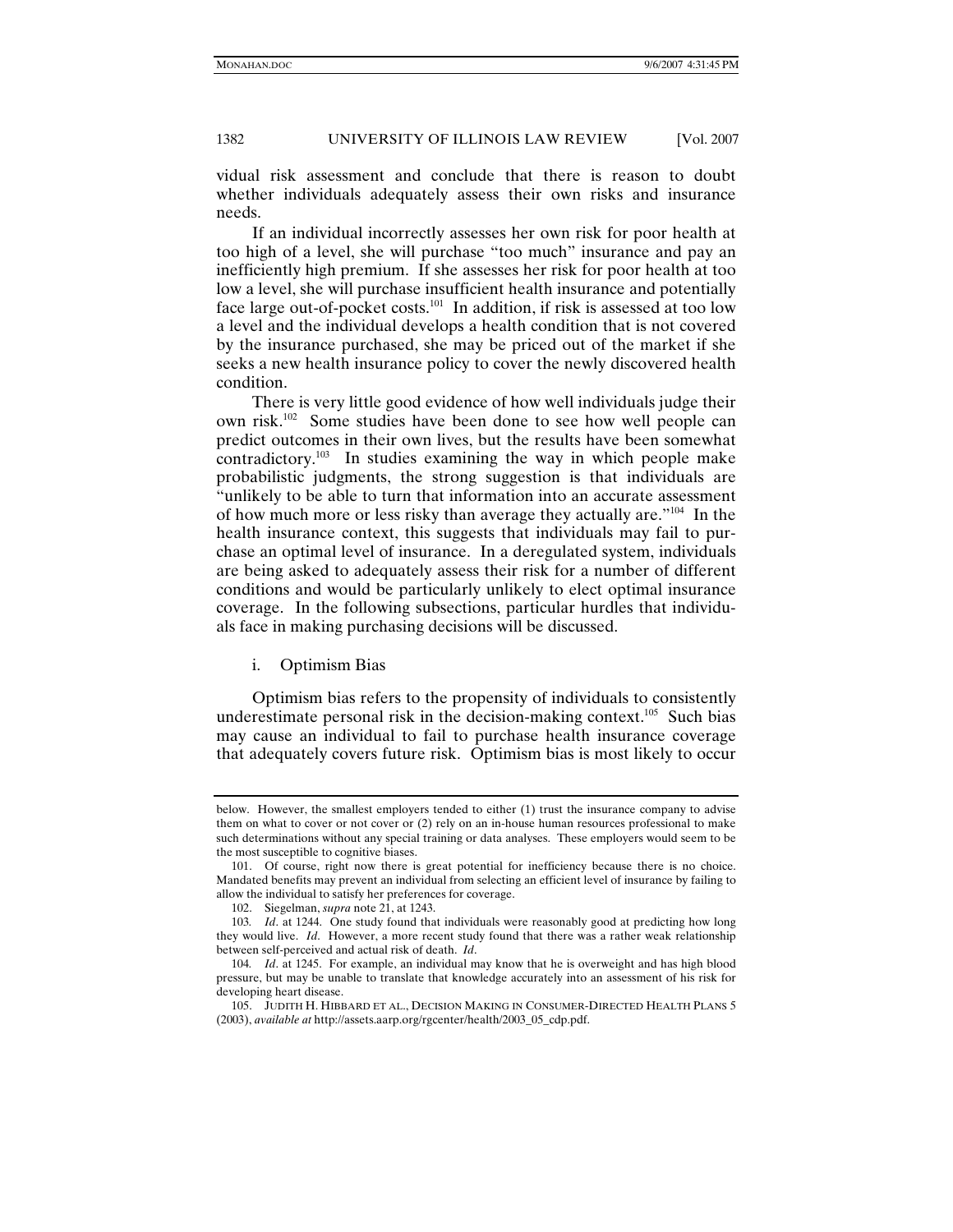when "hazards are perceived as low in probability, [particularly] when individuals have had little personal experience with the risk, or when the risk is judged to be controllable by personal action."106 As a result, it seems probable that some individuals will suffer from optimism bias when purchasing health insurance. For example, when weighing two different policies, one that covers substance abuse and one that does not, the individual may underestimate her risk of developing a substance abuse problem and select the plan without such coverage.<sup>107</sup> In the end, an individual who is given a wide range of choice in selecting health insurance benefits may optimistically end up with a policy that does not adequately protect against risk.

A deregulated system appears vulnerable to the problem of optimism bias in the individual market, potentially resulting in suboptimal insurance purchases. Employers, however, seem unlikely to suffer from such bias. While there are no reported studies addressing this issue, it seems likely that employers, in aggregating employer and employee preferences, would be unlikely to factor individual experience and perceived personal control into plan selection.

#### ii. Availability Heuristic

We also know that, in the face of complex decision making, individuals are often influenced by the availability heuristic.<sup>108</sup> When determining the probability of some future event, individuals will judge that events with which they are familiar are more likely to occur than events with which they are not familiar.<sup>109</sup> In many cases, availability is an appropriate proxy for frequency, because frequently occurring events are often easier to recall than rare events.110 However, availability is also affected by factors unrelated to frequency of occurrence, such as memorability, and this can lead to predictable biases.<sup>111</sup> For example, studies have shown that, when judging the frequency of lethal events, individuals overestimate the frequency of dramatic and sensational causes of death

<sup>106</sup>*. Id*.

 <sup>107.</sup> One study has found that adults disproportionately reported that their personal risk of developing drug addition was "below average." Neil D. Weinstein, *Optimistic Biases About Personal Risks*, 246 SCIENCE 1232, 1232 (1989). The same study also found that adults disproportionately reported that their personal risk of developing asthma, food poisoning, influenza, lung cancer and pneumonia was similarly "below average." This is consistent with the theory of optimism bias, in that substance abuse is judged to be controllable by personal action.

<sup>108</sup>*. See, e.g.*, Paul Slovic et al., *Facts Versus Fears: Understanding Perceived Risk*, *in* JUDGMENT UNDER UNCERTAINTY: HEURISTICS AND BIASES 463, 465–72 (Daniel Kahneman et al. eds., 1982).

 <sup>109.</sup> Amos Tversky & Daniel Kahneman, *Availability: A Heuristic for Judging Frequency and Probability*, *in* JUDGMENT UNDER UNCERTAINTY: HEURISTICS AND BIASES, *supra* note 108, at 163, 164 ("A person is said to employ the availability heuristic whenever he estimates frequency or probability by the ease with which instances or associations could be brought to mind.").

 <sup>110.</sup> Paul Slovic et al., *supra* note 108, at 465.

<sup>111</sup>*. Id*.; *see also* Amos Tversky & Daniel Kahneman, *Judgment Under Uncertainty: Heuristics and Biases*, *in* JUDGMENT UNDER UNCERTAINTY: HEURISTICS AND BIASES, *supra* note 108, at 3, 11.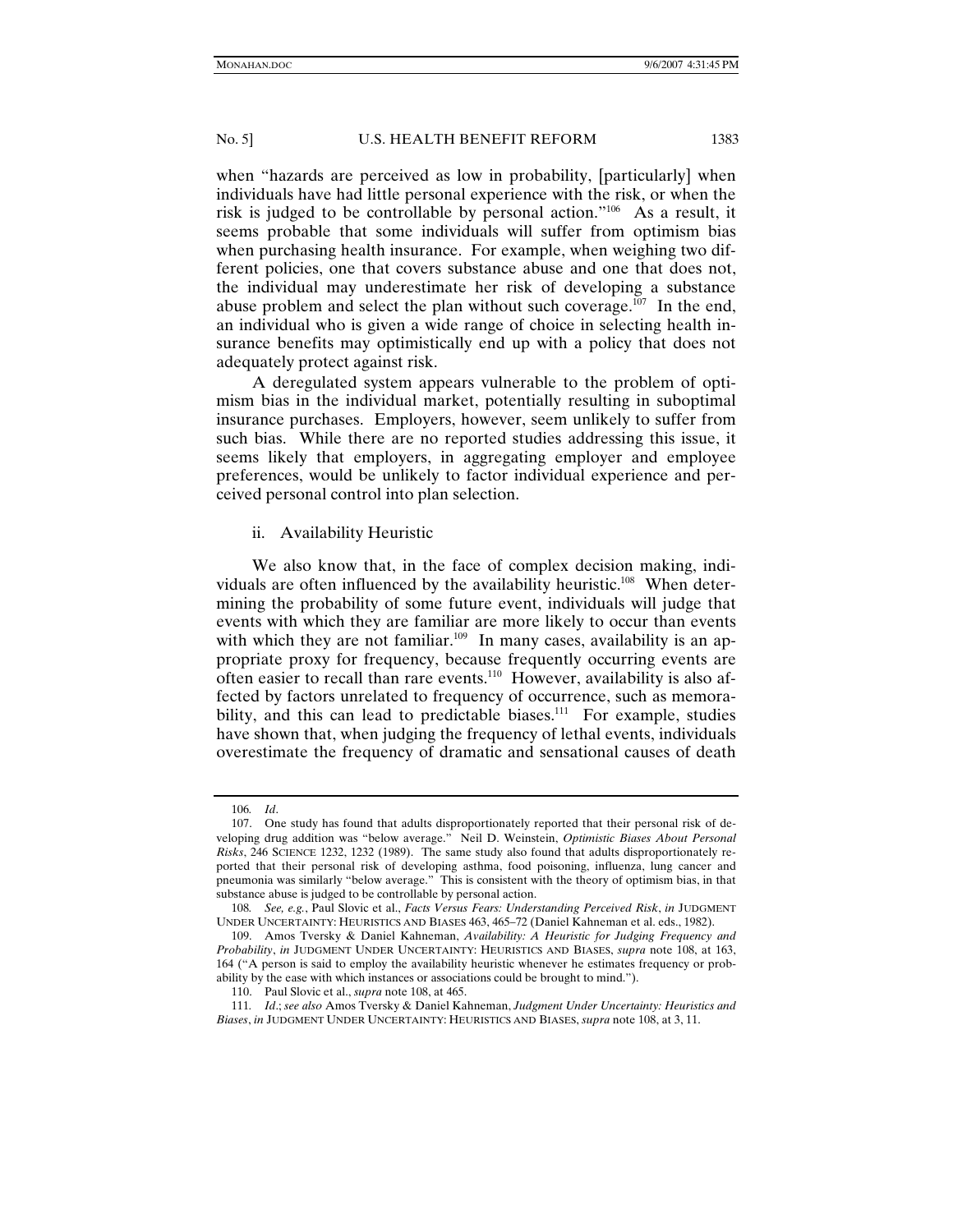(which receive more publicity), and underestimate the frequency of more common, unspectacular causes of death.<sup>112</sup> This translates into individuals overestimating the frequency of death resulting from all types of cancer, but underestimating the frequency of diabetes-related deaths.113 In the health insurance purchasing context, this suggests that individuals and employers might overinsure for certain diseases that they incorrectly judge to occur with a relatively high frequency and underinsure for those diseases they incorrectly judge to occur with low frequency.<sup>114</sup>

#### d. Failure to Increase Coverage Rates

One final, and not insignificant, argument against deregulation is that it is not clear that eliminating substantive health insurance requirements will in fact decrease the cost of coverage sufficiently to affect rates of uninsurance. Since the success of deregulation from an efficiency perspective depends on increasing coverage rates by decreasing cost, this has the potential to be a devastating objection. As was noted earlier, there is little agreement with respect to the magnitude of the effect that mandated benefits have on health insurance premiums.<sup>115</sup> Many of the cost estimates that are available measure the fraction of health insurance *claims costs* attributable to mandated benefits, rather than the incremental *premium cost* associated with adding the coverage.<sup>116</sup> The only study measuring the marginal cost of mandates found that state mandates raised health insurance premiums by four to thirteen percent. $117$ And none of these estimates accounts for any long-term savings to insurers that may result from mandated benefits (such as benefits aimed at identifying illnesses earlier).<sup>118</sup> Further, while one economic model predicted that state benefit mandates could explain as much as twenty-five percent of the level of noninsurance, $119$  a more recent study found that mandates do not affect the propensity of small firms to offer insurance.<sup>120</sup>

A cost decrease could increase insurance coverage by either (1) increasing the number of employers who offer health insurance to their employees or (2) increasing the percentage of employees who elect employer-provided health coverage or purchase individual contracts. With

 <sup>112.</sup> Paul Slovic et al., *supra* note 108, at 466–67.

<sup>113</sup>*. Id*.

 <sup>114.</sup> To complicate matters further, it is likely that insurance companies will have data on those benefits that individuals irrationally overconsume, and perhaps prices those benefits accordingly.

<sup>115</sup>*. See supra* note 28.

<sup>116</sup>*. See* U.S. GEN. ACCOUNTING OFFICE, *supra* note 5, at 14.

 <sup>117.</sup> Gail A. Jensen & Michael A. Morrisey, *Employer-Sponsored Health Insurance and Mandated Benefit Laws*, 77 MILBANK Q. 425, 444–45 (1999) (citing Acs et al., *Employers' Payroll and Insurance Costs: Implications for Play or Pay Employer Mandates*, *in* HEALTH BENEFITS AND THE WORKFORCE (1992)).

<sup>118</sup>*. See* TEX. DEP'T OF INS., *supra* note 18, at 16.

 <sup>119.</sup> JOHN C. GOODMAN & GERALD L. MUSGRAVE, FREEDOM OF CHOICE IN HEALTH INSUR-ANCE 20 (Nat'l Center for Policy Analysis 1988).

 <sup>120.</sup> Gruber, *supra* note 17, at 27.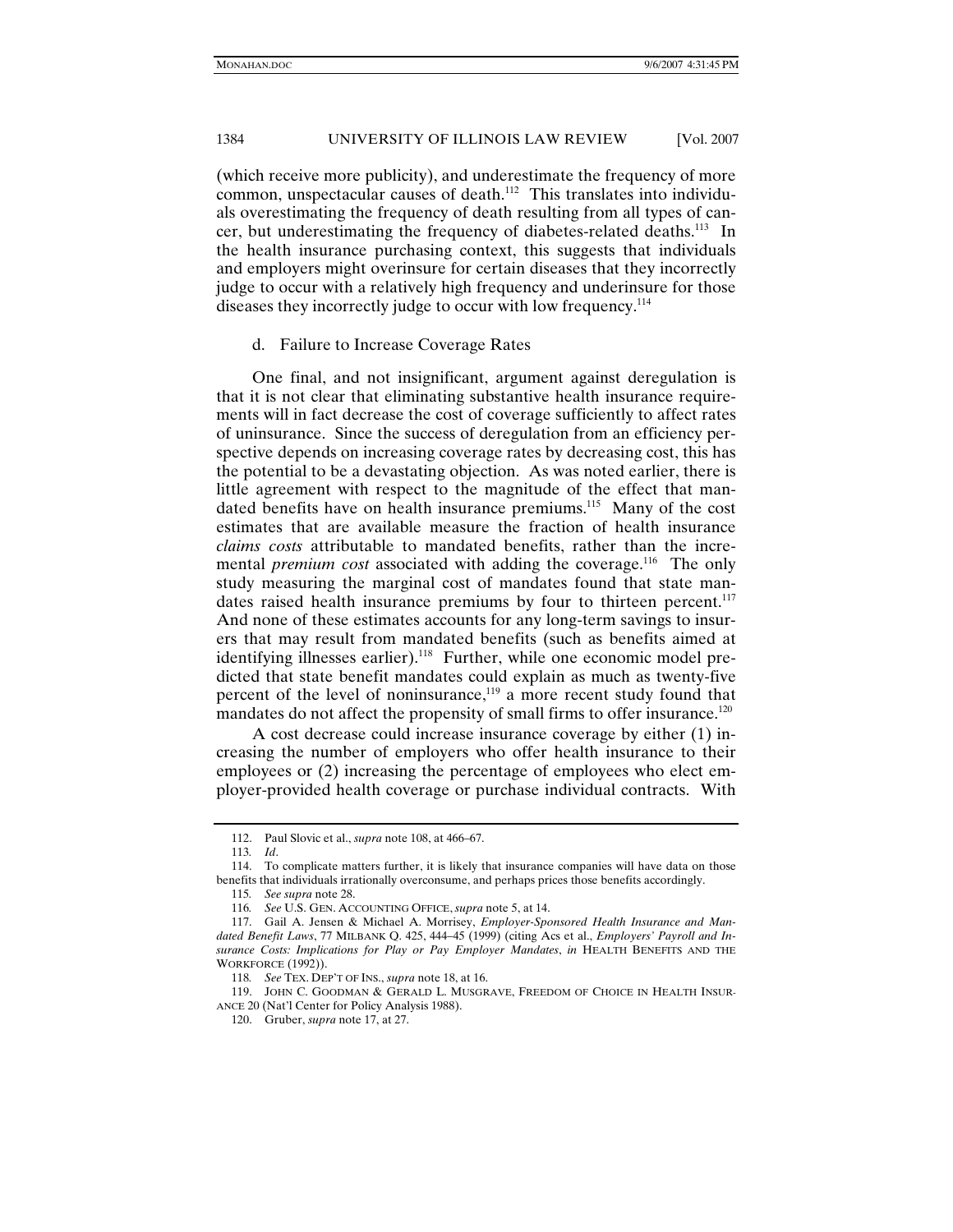respect to the latter, data suggest that in order to increase coverage rates, premium decreases would need to be significant; even then, only modest increases in coverage are predicted to result.<sup>121</sup> Marginal reductions in substantial premium costs appear to have relatively small effect on health insurance take-up rates.<sup>122</sup> With respect to employer offer rates, a survey of small employers reported that only ten percent of companies stated that they were "much more likely" to seriously consider offering a health insurance plan if insurance costs fell by ten percent.<sup>123</sup> Deregulation, then, does not appear very promising from an efficiency perspective. Even if we assume that mandated benefits have a significant effect on health insurance premiums, it is unlikely that the marginal decrease in price will have a substantial effect on coverage rates.

# *3. Normative Arguments for Deregulation*

The primary normative argument in favor of deregulation of the substance of health insurance is that deregulation would decrease the cost of health insurance and therefore increase the number of Americans that have access to affordable health insurance. In a society that values health care as a genuine good (perhaps a primary good), this is a desirable outcome.

In addition, a deregulated health insurance system respects individual rights by allowing purchasers the freedom to choose insurance contract terms, rather than allowing the government to dictate such terms. This is a basic libertarian argument that individuals are morally entitled to not be used as sacrifices for the good of others:

[N]o moral balancing act can take place among us; there is no moral outweighing of one of our lives by others so as to lead to a greater overall *social* good. There is no justified sacrifice of some of us for others. . . . [T]here are different individuals with separate lives and so no one may be sacrificed for others  $\dots$ .<sup>124</sup>

Mandated benefits violate this principle of individual rights. By requiring the inclusion of certain provisions in a health insurance contract, we are requiring some individuals to sacrifice their good for the benefit of others. Take our common example of a benefit mandate that covers dia-

 <sup>121.</sup> Michael Chernew et al., *The Demand for Health Insurance Coverage by Low-Income Workers: Can Reduced Premiums Achieve Full Coverage?*, 32 HEALTH SERVICES RES. 453, 453 (1997). In a study of low-income workers at small firms with no other source of health insurance coverage, premium subsidies of 75% only increased participation rates from 89% to 92.6%. *Id*. at 464. The authors note, "[a]lthough the overwhelming majority of individuals participate in their employer's plan, there appears to be a subset who do not, even at prices heavily distorted by the employer. For this group of workers, it is unlikely that a further subsidy would alter participation dramatically." *Id*.

<sup>122</sup>*. Id*. at 461.

 <sup>123.</sup> Fronstin et al., *supra* note 32, at 15. The survey reported that 34% of employers not currently offering health insurance were "somewhat more likely" to seriously consider offering a plan if costs fell ten percent, while 55% were "no more likely" to seriously consider offering a plan. *Id*.

 <sup>124.</sup> ROBERT NOZICK, ANARCHY, STATE, AND UTOPIA 33 (1974).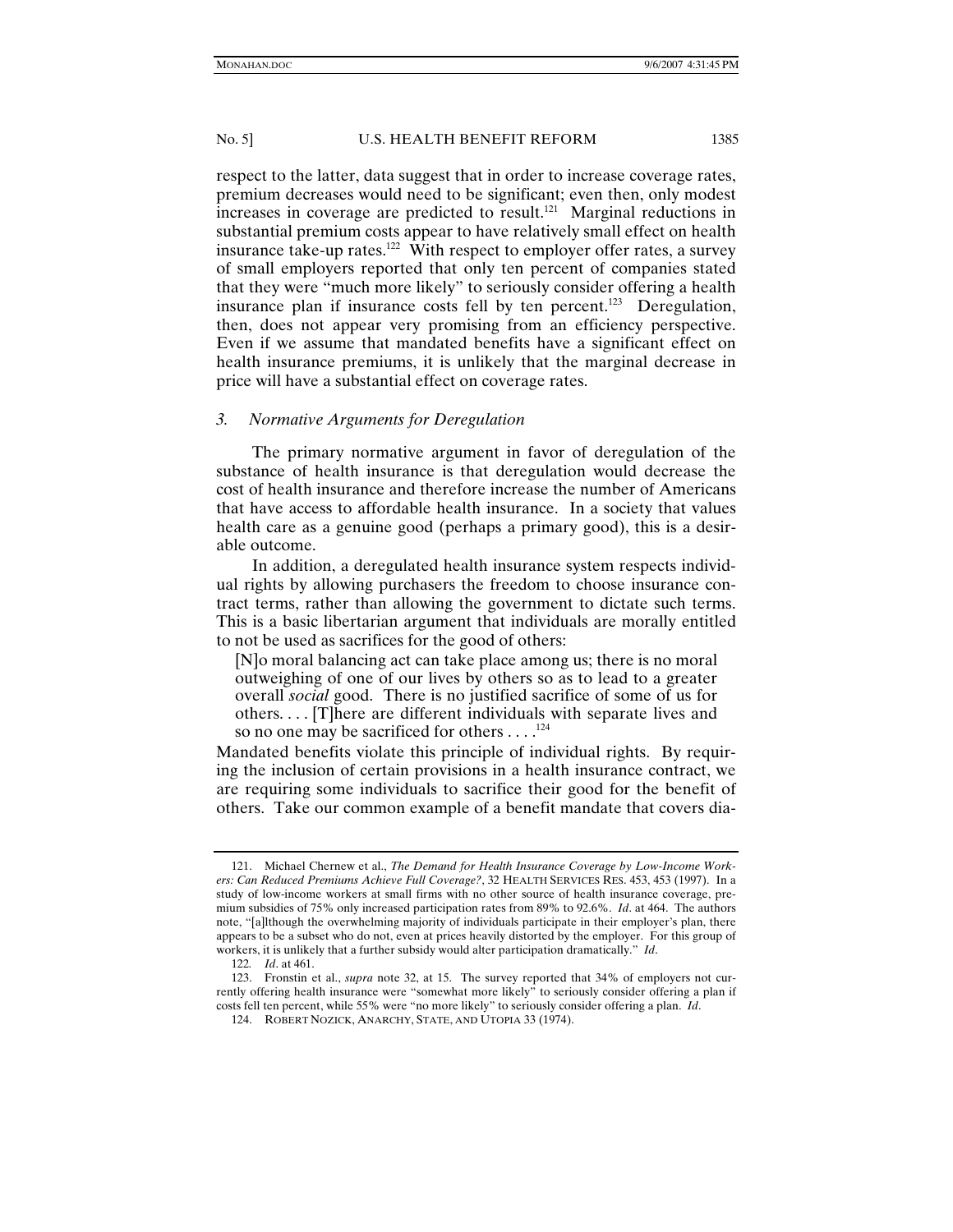betes treatment, testing, and supplies. By requiring such coverage in a health insurance contract, we are infringing on the ability of an individual to receive more affordable health insurance without such coverage. By forcing these monetary sacrifices so that an individual with diabetes is able to receive affordable health insurance coverage, we are requiring a sacrifice of individual good for a social good, without the individual's consent. Moreover, this sacrifice could be quite substantial; under a mandated benefits system, it is possible that an individual will be unable to afford health insurance due to benefit mandates.<sup>125</sup> We might be forcing such an individual to make an enormous sacrifice for the benefit of others, given the financial ruin that can result in the absence of health insurance and the expense of purchasing it. $126$ 

This problem is compounded by the fact that only certain diseases and treatments are the subject of benefit mandates.<sup>127</sup> We require the sacrifice of some for others when it comes to coverage for certain diseases or treatments, but not others. So individual A may have to subsidize diabetes coverage for individual B due to the operation of a state mandate, but individual B may not be required to share in the cost of individual A's substance abuse treatment. If we are going to require individual sacrifice for the social good, it arguably should be for all "medically necessary" services and supplies. Fairness seems to require that, if medical risks are appropriate to be shared, they should be shared uniformly.

Historically the United States has favored the resulting social good over the individual sacrifice in the mandated benefits arena. If we deregulate health insurance such that the individual good is favored, we will be allowing individuals to be free from the burdens of other individuals' health risks and remove the inequality of only mandating benefits for legislatively favored benefits.<sup>128</sup>

 <sup>125.</sup> While it is true that studies suggest that health insurance costs would need to decrease substantially in order for take-up rates to increase (i.e., decrease much more than the savings that would be achieved by eliminating mandated benefits), there will be a certain number of individuals at the margin for whom mandated benefits means the difference between being able to afford health insurance or going without coverage.

 <sup>126.</sup> The fact that an individual does not know what his or her future health care needs will be is irrelevant. The argument about individual sacrifice has to do with the freedom to enter into a contract that protects against only those risks the individual selects. That is, an individual should be free to choose which unknown risks to insure against. As David Hyman has observed, "[a]fter illness strikes . . . behavior would have been different 'had they only known'—including their willingness to have paid higher premiums to secure coverage. Ex ante, willingness to pay is not nearly so apparent." David A. Hyman, *Regulating Managed Care: What's Wrong with a Patient Bill of Rights*, 73 S. CAL. L. REV. 221, 235 (2000).

<sup>127</sup>*. See, e.g.*, David A. Hyman, *Drive-Through Deliveries: Is "Consumer Protection" Just What the Doctor Ordered?*, 78 N.C. L. REV. 5, 13 (1999) ("Legislative mandates can reallocate resources within the common pool, but new or enhanced services are covered at the expense of other services, increased premiums, or both. In short, you don't get something for nothing . . . .").

 <sup>128.</sup> This would almost certainly be true in the individual insurance market. Those who receive coverage through their employer would still be faced with the pooling of health risks. However, given the subsidies that employers typically provide to employees for the purchase of health insurance, it is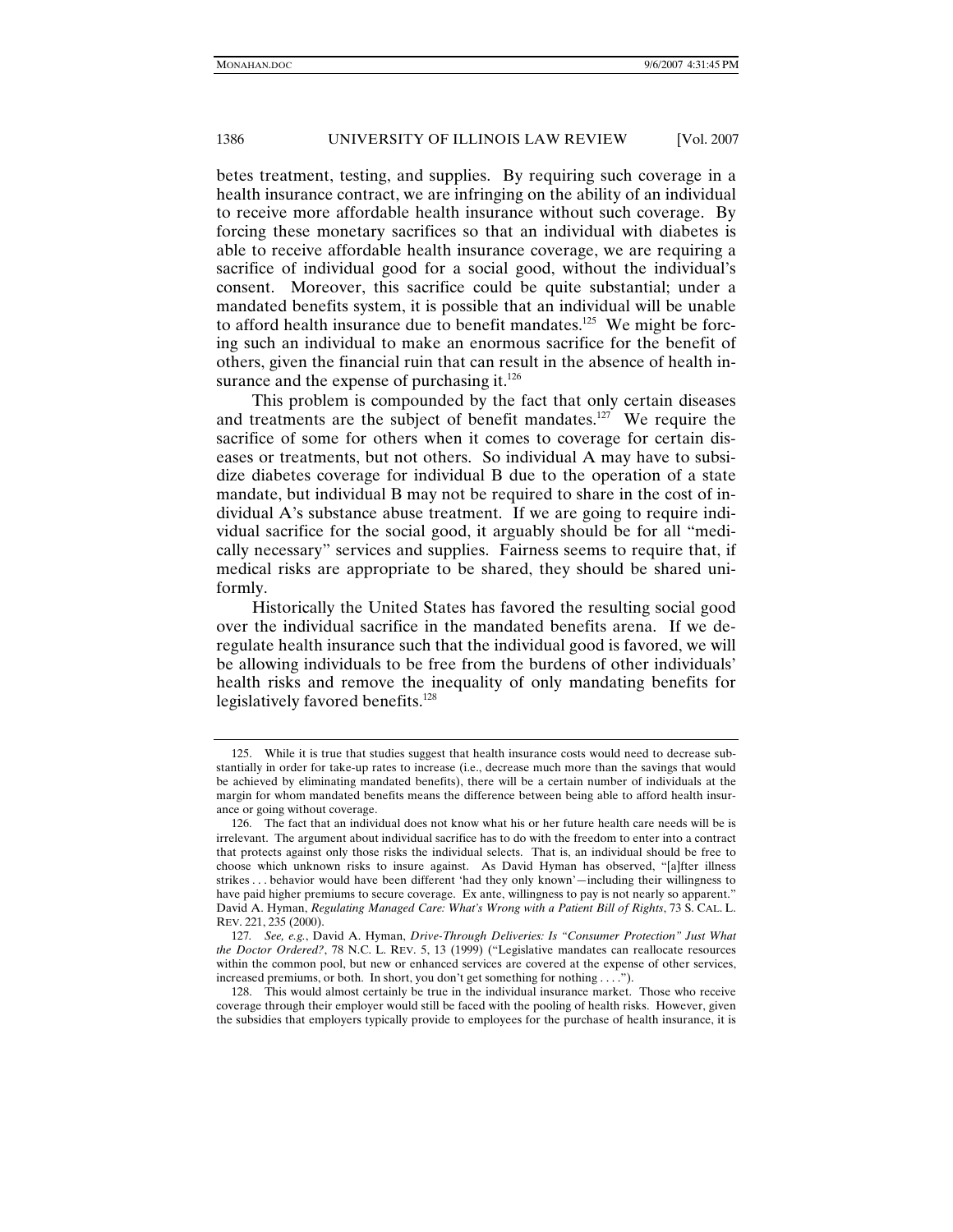#### *4. Normative Arguments Against Deregulation*

As noted above, deregulation of health insurance would respect individual sovereignty over required risk pooling. While individual rights would be respected, we would be moving away from "a vision of health insurance as mutual assistance" and toward a model of individual accountability that is undesirable in the health insurance context.129 In other words, deregulation would change the very nature of insurance.

Changing the nature of insurance to decrease, if not eliminate, social risk pooling raises efficiency concerns, as previously discussed, but it raises normative issues as well. As Professor Jacobi has pointed out, "[h]ealth insurance is premised, in part, on notions of mutual aid and social pooling—the common effort to ameliorate each person's risk of catastrophic medical expense."130 Deregulation would undermine the social good that risk pooling in health insurance currently provides. While mandated risk pooling does require some sacrifice of individual rights, in this country we have historically found the sacrifice worthwhile, in part because we have not viewed sickness as blameworthy. Traditionally, sickness has been thought to be the result of randomness or "bad luck," rather than due to any individual shortcoming or bad action on the part of the affected individual, and therefore the associated risk was considered appropriate to be shared.<sup>131</sup>

Preventing states from mandating coverage and risk pooling for certain conditions allows the relatively healthy to have access to less expensive health insurance, but it puts sick individuals (or those who become sick) at risk. No longer are health risks appropriate to be shared throughout a community, but are the responsibility of the individual involved. And sick individuals' risks should not be allowed to "harm" or "disadvantage" those who are healthy. Opponents of deregulation disagree, arguing that it is more important to keep the social risk pooling function of health insurance, even at the expense of low risk individuals who are forced to pay more than their individual risk level and preferences would dictate.

While the sacrifice involved in requiring individuals to receive coverages they do not desire (at a higher premium than they would other-

likely that individuals still come out ahead (the increased cost of risk pooling for low risk individuals is likely less than the amount of the employer subsidy for coverage).

<sup>129</sup>*. See* John V. Jacobi, *The Ends of Health Insurance*, 30 U.C. DAVIS L. REV. 311, 313–14 (1997) (stating that the passage of the Health Insurance Portability and Accountability Act of 1996 had swung the balance "toward a vision of health insurance as mutual assistance, and away from individual accountability").

<sup>130</sup>*. Id*. at 312. Professor Jacobi goes on to point out that, "in the United States [health insurance] has also come to mean 'a person's self-centered calculations to protect himself against loss.'" *Id*. (citing WILLIAM A. GLASER, HEALTH INSURANCE IN PRACTICE: INTERNATIONAL VARIATIONS IN FINANCING, BENEFITS, AND PROBLEMS 14 (1991)). This model of health insurance appears to be the one being pursued by advocates of deregulation.

<sup>131</sup>*. See* David A. Super, *The New Moralizers: Transforming the Conservative Legal Agenda*, 104 COLUM. L. REV. 2032, 2063 (2004).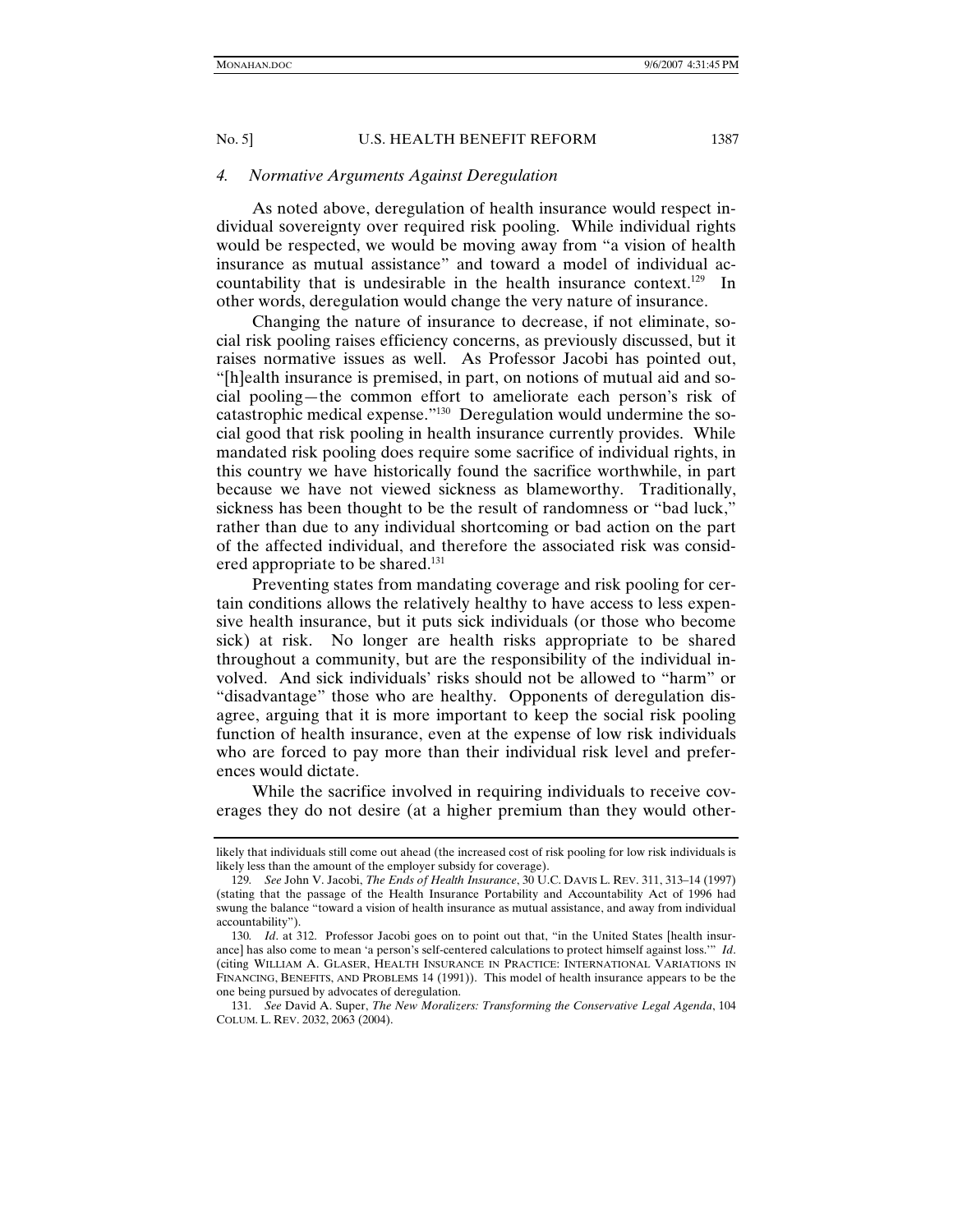wise face) is a serious one, it does not provide a compelling justification for pursuing deregulation of the substance of health insurance contracts. Individuals should, in almost all circumstances, be held responsible for their actions. But most health outcomes are not directly caused by individual action. Some individuals are born with predispositions to develop certain diseases, while many diseases are thought to simply develop through no action or fault of the individual. It is true that certain illnesses are caused by, or contributed to through, individual action. While that may justify avoiding benefit mandates for such "blameworthy" conditions, the vast majority of illness is not caused by individual action or inaction. The negative effect that deregulation would have on the ability of high-risk individuals to obtain effective health coverage provides a compelling argument against deregulation.<sup>132</sup>

#### *5. Conclusion*

There are compelling efficiency-based and normative arguments against deregulating the substance of health insurance. While deregulation may result in greater preference satisfaction, decreased cost, and respect for individual rights, these benefits do not outweigh the significant downsides to deregulation. Deregulation would undermine risk pooling and reintroduce adverse selection problems, while systematically favoring the healthy over the sick.

#### *C. Positive Federal Regulation*

The federal government regulates nearly every major category of social spending.<sup>133</sup> To date, however, regulating the business of health insurance, which has tremendous public policy implications, has been left largely to the states. Given the perceived problems caused by state mandated health benefits, one possible avenue for reform is to shift the regulation of the substance of health insurance contracts to the federal level.<sup>134</sup>

 <sup>132.</sup> While federal laws such as the American with Disabilities Act (ADA) and the Health Insurance Portability and Accountability Act (HIPAA) help protect high-risk insurance purchasers, these protections do not address fundamental areas of concern that would be present in the absence of mandated benefits, such as adverse selection and plan design that omits certain benefits. See COLLEEN E. MEDILL, INTRODUCTION TO EMPLOYEE BENEFITS LAW: POLICY AND PRACTICE 316–25, 338–41 (2004), for a general discussion of HIPAA and ADA provisions as they apply to group health insurance.

 <sup>133.</sup> Kirk J. Stark, *Fiscal Federalism and Tax Progressivity: Should the Federal Income Tax Encourage State and Local Redistribution?*, 51 UCLA L. REV. 1389, 1390 (2004).

 <sup>134.</sup> To date, no one has seriously proposed increasing the role of the federal government in this manner. Even when national health insurance was being seriously considered during the Clinton administration, reform proposals all relied on significant state government involvement. *See* Candice Hoke, *Constitutional Impediments to National Health Reform: Tenth Amendment and Spending Clause Hurdles*, 21 HASTINGS CONST. L.Q. 489, 500 (1994).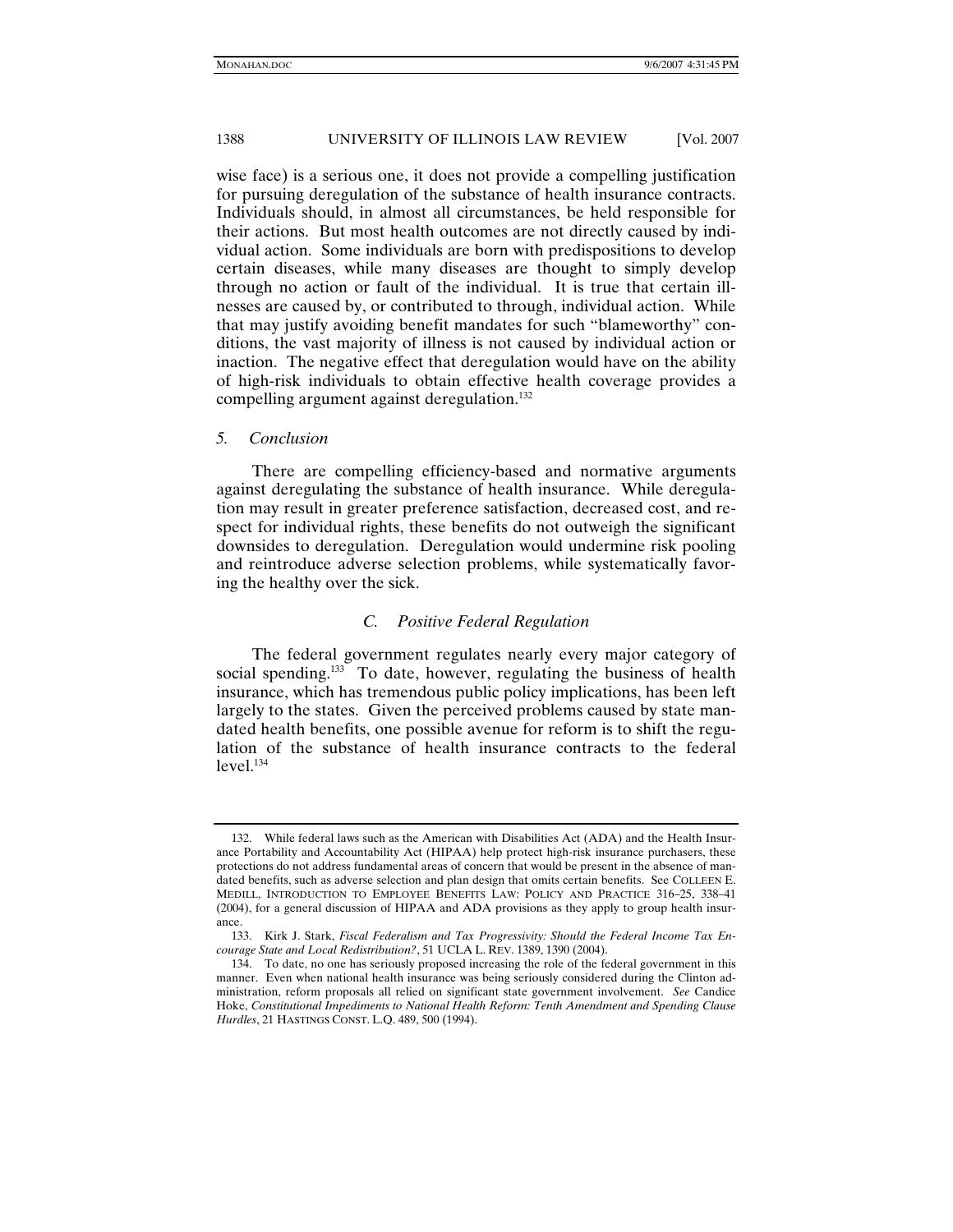Before discussing the arguments for and against the federalization of mandated benefits, I will set forth an important assumption upon which the following discussion is based. The Supreme Court held in *United States v. South-Eastern Underwriters*135 that the business of insurance involved interstate commerce, leaving the federal government free to regulate such matters.136 However, an act of Congress, the McCarran-Ferguson Act, specifically reserved for the states the ability to regulate the business of insurance, with the caveat that Congress may preempt state insurance law by specifically stating that legislation was intended to apply to the business of insurance.137 Because of the undesirability of two possible levels of regulation, this section will assume when discussing the federal regulation of health insurance that Congress would specifically act to preempt states' authority to regulate the substance of health insurance contracts. Given this assumption, this section will explore both the efficiency-based and normative arguments for and against exclusive federal regulation of mandated health insurance benefits, concluding that neither normative nor efficiency-based arguments provide a compelling justification for pursuing, or not pursuing, this avenue of reform. While there is a lack of compelling justification for or against federal regulation of mandated benefits, Part II.D below concludes that federal regulation is nevertheless superior to our current regulatory system and therefore the one reform option that appears to be worth pursuing.

# *1. Efficiency-Based Arguments in Favor of Federal Regulation*

The primary efficiency-based arguments in favor of federal regulation of mandated benefits are (1) that, because of ERISA preemption of state laws, and the geographical limitations on state legislation, benefits mandated at the federal level are the only way to achieve universal inclusion of benefit mandates in health insurance coverage; (2) that federal legislation would eliminate the pressures of jurisdictional competition that currently face state legislatures; and (3) that legislating at the federal level is more efficient than legislating at fifty different state levels.

a. Universal Inclusion of Benefit Mandates

Assuming that one of the ends of benefit mandates is to ensure that individuals with health insurance receive coverage for certain health conditions, federalizing benefit mandates would be more effective than current state legislation. State benefit mandates are limited in what they can achieve by both ERISA preemption and the geographical limitations of state boundaries. As discussed earlier, ERISA prevents self-insured

 <sup>135. 322</sup> U.S. 533 (1944).

<sup>136</sup>*. Id.* at 552–53.

 <sup>137. 15</sup> U.S.C. § 1011 (2000).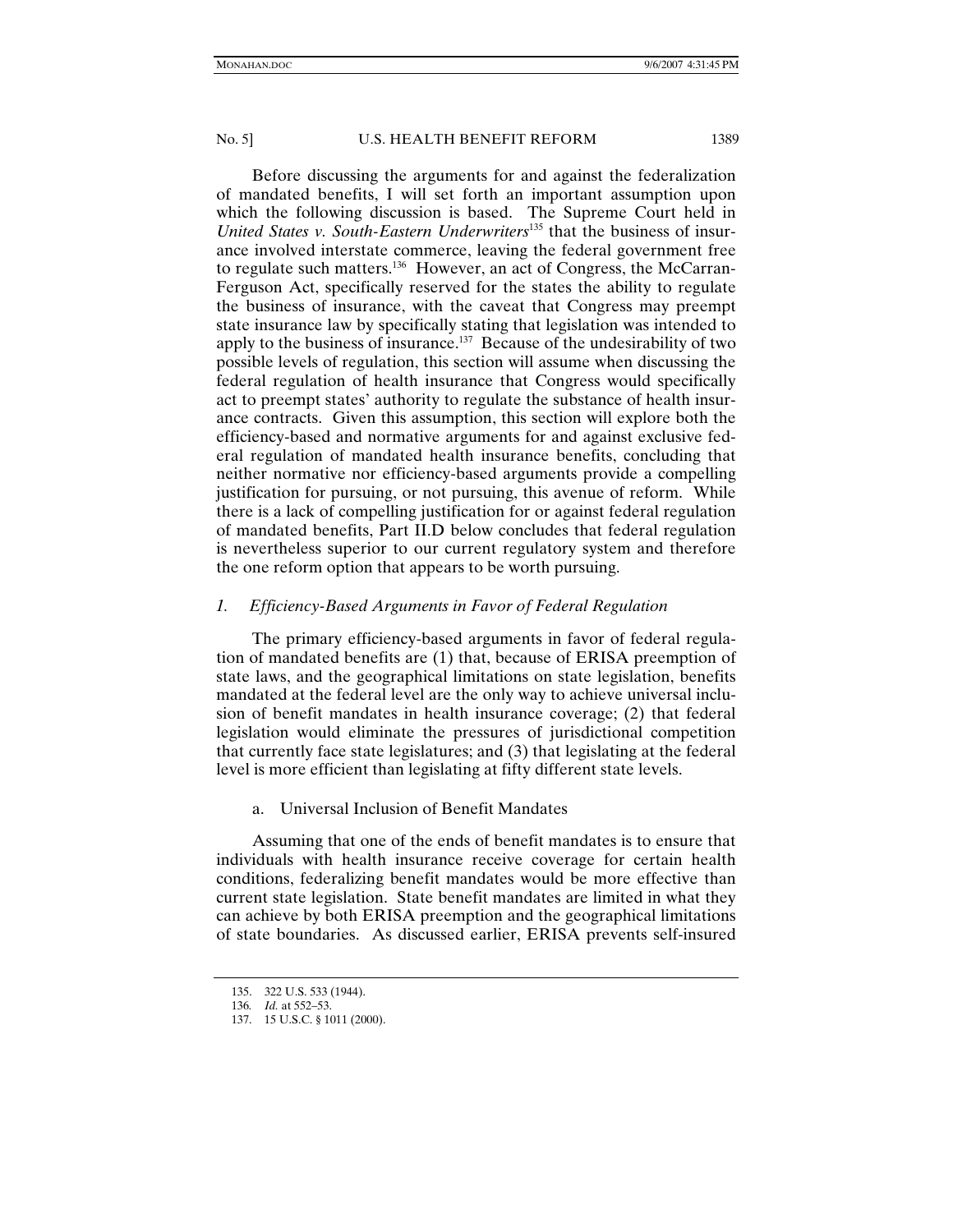plans from being subject to state mandated benefit laws and, given the large percentage of employer-sponsored plans that self-insure, this insulates from state benefit mandates a large percentage of the population with health coverage.<sup>138</sup> As a result, states only have the power to regulate those employer-sponsored plans that purchase insurance contracts (which small employers have the greatest tendency to do).<sup>139</sup> In addition, states are necessarily limited by their borders, so that the coverage mandated benefits seek to achieve can only be accomplished on a limited scale. As a result, federal legislation offers the possibility of reform on a scale that states are unable to achieve.<sup>140</sup> If the coverages currently being mandated by the states are critical to ensuring adequate health insurance, federal legislation would be far more effective in providing such coverage.

### b. Eliminate Pressures of Jurisdictional Competition

Our current system of state mandated benefit laws involves, at least to a certain degree, jurisdictional competition that may hamper state health policy efforts. When states structure their mix of taxes and public goods, they compete for "mobile individuals and resources."141 Because of exit rights (an individual's ability to exit the jurisdiction), there is a powerful check on "state governments' powers to tax and regulate."142 In the mandated benefits context, this pressure on state governments may result in a state failing to mandate needed benefits because (1) they are not perceived as valuable by the voting public, (2) they attract an unwanted population to the state,<sup> $143$ </sup> or (3) they fail to attract businesses, particularly small businesses, to the state. Perhaps the best example of this pressure is provided by state mandates for infertility treatment. Infertility treatment is expensive, $144$  making insurance coverage highly de-

 <sup>138.</sup> Approximately fifty-four percent of those with employer-provided coverage are covered by self-insured plans. *See supra* note 75 and accompanying text.

 <sup>139.</sup> KAISER FAMILY FOUND. & HEALTH RESEARCH AND EDUC. TRUST, *supra* note 75 (finding only 13% of workers in small firms (3–199 workers) were covered by a self-insured plan, compared with 53% in midsize firms, 78% in large firms, and 82% in jumbo firms).

 <sup>140.</sup> As Professor Medill has pointed out, "ERISA is the most obvious and most convenient mechanism for Congress to enact future federal health care reforms." Medill, *supra* note 54, at 508. Enacting reform through ERISA would ensure that every employer-sponsored group health plan would be affected, which would cover the vast majority of the privately insured population. However, stand-alone federal legislation could also be passed in order to cover individually purchased insurance contracts.

 <sup>141.</sup> Larry E. Ribstein & Bruce Kobayashi, *The Economics of Federalism*, *in* ECONOMIC APPROACHES TO THE LAW (Larry E. Ribstein & Bruce Kobayashi eds., forthcoming) (manuscript at  $^{3)}$ . 142.

*Id.* at 4.

 <sup>143.</sup> Indeed, states may be particularly hesitant to enact mandates that would be attractive to "sick" individuals, particularly if neighboring states do not have such mandates in place.

 <sup>144.</sup> One cycle of in vitro fertilization costs between \$10,000 and \$15,000. The cost per live birth is significantly higher. One study found that the cost per live birth with the use of assisted reproductive technology in 1993 was nearly \$60,000. Martha Griffin & William F. Panak, *The Economic Cost of*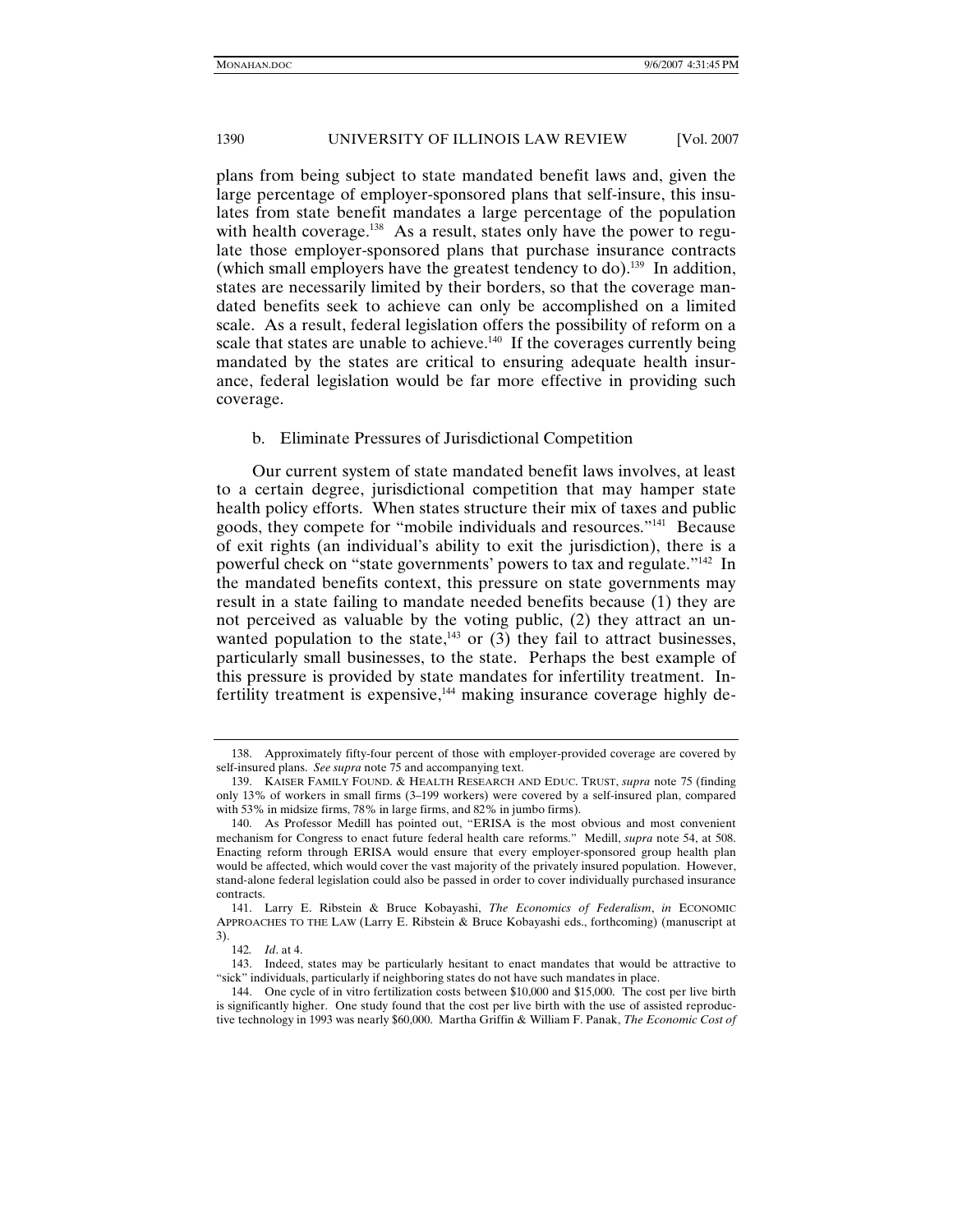sirable for affected individuals. Infertility mandates are, therefore, likely to attract individuals (particularly from neighboring states), who are in need of coverage. For example, Massachusetts mandates coverage for infertility services, but New Hampshire does not. Infertile couples who live in New Hampshire (particularly those who already live close to the Massachusetts border), will have a strong incentive to either relocate to Massachusetts or to seek employment with a Massachusetts employer. The result is that Massachusetts is likely to attract a more-infertile-thanaverage population, leading to higher insurance costs. For a state considering such a mandate, the effects of jurisdictional competition are likely to weigh heavily in the legislative decision-making process. By moving the ability to mandate benefits to the federal level, jurisdictional competition would be largely removed, allowing legislators a greater ability to focus on health policy concerns.<sup>145</sup>

# c. More Efficient Legislative Process

In addition to allowing for a broader reach to mandated benefit legislation and for a legislative process not threatened by jurisdictional competition, there also may be efficiency gains to be realized from moving legislation to the federal level. From the perspective of interest groups, lobbying at the federal level should be more efficient than lobbying fifty individual state governments.<sup>146</sup> Admittedly, it may be a more complex process, but there should be efficiency gains to having a single level at which to lobby.<sup>147</sup> In addition to potentially lowering costs by consolidating lobbying efforts, the fact that resulting mandates would be included in nearly every health insurance policy in the country, with no exception for self-insured plans, gives interests groups more bang for their lobbying bucks.

*Infertility-Related Services: An Examination of the Massachusetts Infertility Insurance Mandate*, 70 FERTILITY & STERILITY 22, 26 (1998).

 <sup>145.</sup> One could argue that while the federal government does not face the same jurisdictional competition pressures that the states do, benefits at the federal level may cause employers to consider moving U.S. jobs overseas. If benefits are mandated at the federal level, such that all employers must include such mandates in their health plans, and such mandates raise the price of coverage, employers may consider whether it is economically more attractive to move jobs overseas. I am unpersuaded by such an argument. First, even if one assumes that benefit mandates significantly raise the cost of health coverage, the decision of an employer to offer health insurance to its employees remains voluntary. An employer could choose not to offer such coverage if the mandates become too burdensome. In addition, employers are free to pass some or all of the cost of coverage along to their workers.

<sup>146</sup>*. See* Katherine M. Jones, *Law, Politics, and the Political Safeguards of Federalism: The Case of Insurance Regulation and the Commerce Clause, 1938–1948*, 11 CONN. INS. L.J. 345, 393 (2005).

 <sup>147.</sup> For example, the American Diabetes Association has been active in lobbying forty-six state governments to pass diabetes coverage mandates and is still actively working to secure such legislation in the four states that do not have such mandates. *See The Health Care Choice Act: Hearing on H.R. 2355 Before the Subcomm. on Health of the H. Comm. on Energy and Commerce*, 109th Cong. 35–36 (2005) (statement of L. Hunter Limbaugh). Allowing such groups to focus their lobbying at a single, national level should reduce lobbying costs. However, the state legislative process usually draws less media attention and enjoys lower visibility than the federal counterpart. This lowered scrutiny of the state legislative process may make it quicker or cheaper to lobby at the state level.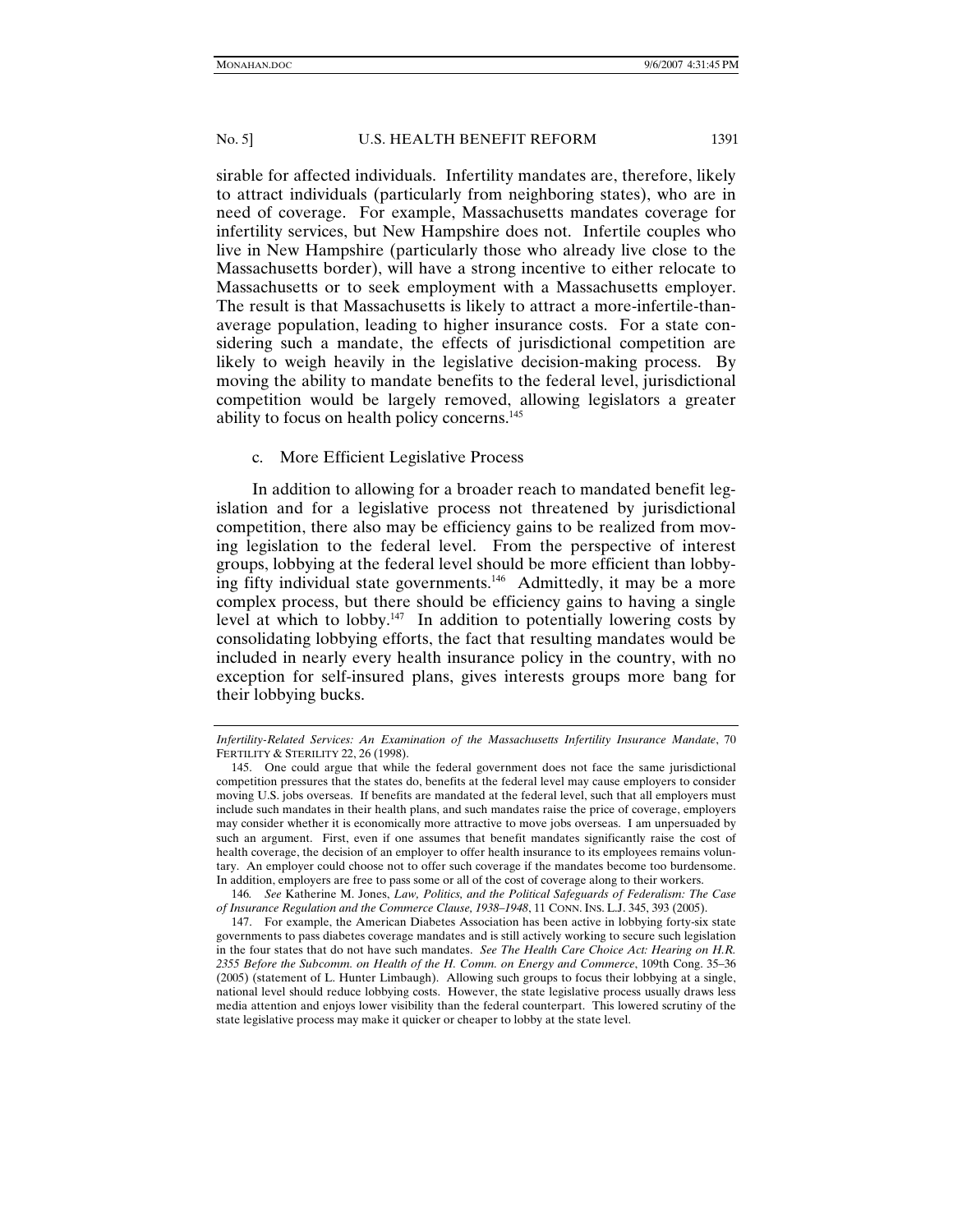#### d. Summary

While there are not compelling efficiency-based arguments in favor of federal regulation, there do appear to be several potential, although relatively minor, benefits. Insured and self-insured plans issued in every state would be subject equally to such regulation, allowing mandated benefit provisions to have a much farther reach than they currently enjoy. The federal government would not face the jurisdictional competition pressures felt by state governments and would potentially be able to accomplish more than states are currently politically able to do. Finally, interest groups should find that lobbying at a single level is more efficient than state-by-state lobbying.

#### *2. Efficiency-Based Arguments Against Federal Regulation*

While mandating benefits at the federal level may help to achieve some of the policy goals associated with such benefits, it leaves many unaddressed. In particular, (1) mandating benefits at the federal level will have limited effect on risk pooling, (2) political support for federally mandated benefits may be lacking, (3) rent seeking may be increased, (4) the historic role of states as innovators in health policy would be ignored, and (5) increased distortions in preference aggregation would result.

#### a. Limited Improvement in Risk Pooling

Recall that one of the functions of mandated benefits is to spread risk across the insured population. Because the benefit is included automatically in every insurance policy, purchasers do not need to "signal" their risk to the insurance company by requesting a special rider to cover the benefit. Without the signal of a specific coverage request, insurers will have incomplete information about the purchaser's risk. In addition, because every policy must include the mandated benefits, each policy carries with it at least some risk of loss. In the face of this incomplete information and universal potential for loss, insurers will spread the risk of loss associated with the mandated benefits across the insured population.148

Mandating benefits at the federal level would spread the risk of loss across a greater population than such risk is spread under our current system. However, the risk pools created under a system of exclusive federal regulation would be fragmented.<sup>149</sup> Assuming that self-insured plans

 <sup>148.</sup> As previously mentioned, it is not necessarily true that individuals will bear the same cost for the mandated benefit, since state laws differ in the extent to which insurers can take into account an individual's likely risk. However, mandated benefit laws nevertheless encourage risk spreading by taking away from the insurance company an important source of information regarding individual risk (the request for a benefit-specific rider).

 <sup>149.</sup> This argument assumes that the only state insurance regulation that is being superseded is state regulation of the mandated health benefit laws. It assumes that states retain the general ability to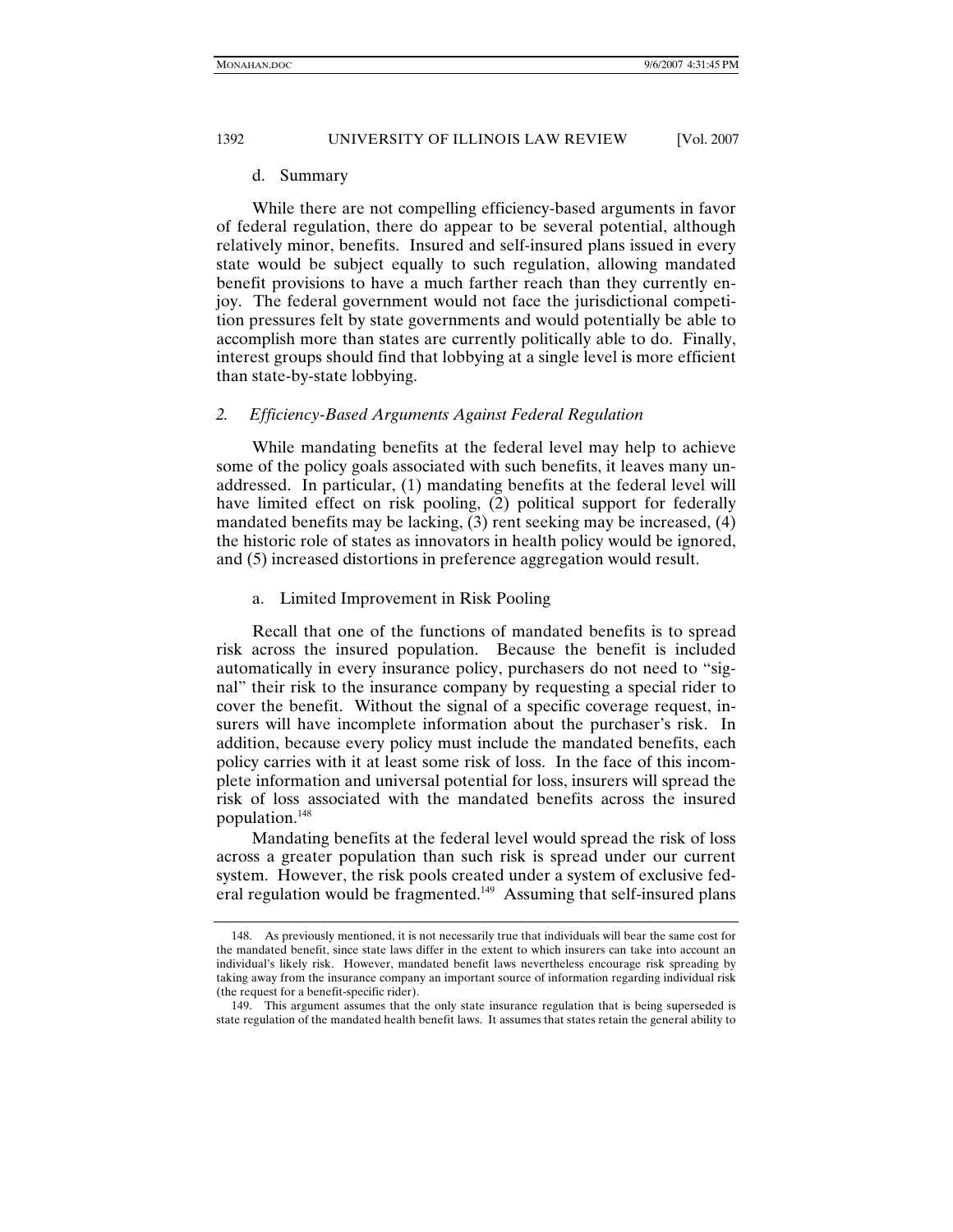remain self-insured under a system of federally mandated benefits, such plans will have to cover mandated benefits, but the risk associated with such benefits will only be spread among participants in a given plan, not added to the insured pool that exists in the state or used to create any sort of federal risk pool.<sup>150</sup> If a primary goal of state mandated benefits is to require the spreading of risk for certain expenses, federally mandating benefits will help, but will not achieve the maximum amount of risk spreading possible.<sup>151</sup> If maximum risk spreading is a top priority, federalizing mandated benefits may not be an ideal reform option.<sup>152</sup>

### b. Weakened Political Support

There are other reasons to believe that regulating health insurance benefits at the federal level offers little advantage over our existing system of state regulation. For example, Mark Pauly's work suggests that we value income gains of those who live in close proximity to us more highly than those who live further away.<sup>153</sup> Pauly provides two justifications for his theory, one based on altruism and the other based on external benefits.154 Pauly argues that altruistic motives for income redistribution are affected by frequency of contact with the "problem," which helps motivate local redistribution more strongly than widespread redistribution.<sup>155</sup> In addition, local problems can be more easily understood; individuals are in a better position to understand the local economic conditions that lead to poverty, rather than simply blaming poverty on laziness or lack of motivation, and are therefore more inclined to favor redistribution to solve such problems.156 Externalities can also favor local redistribution. For example, there may be externalities associated with

regulate the business of insurance. Because each state would still license insurers and impose regulatory restrictions on insurers (such as pricing controls, guaranteed issue requirements, etc.), risk pools would still be formed at the state level. The result could be changed, however, if *all* state insurance law was preempted by federal-level regulation. In that case, a federal-level risk pool could be achieved.

 <sup>150.</sup> It may nonetheless increase risk spreading to the extent that a plan now covers a mandated benefit for the first time. For example, if a self-insured plan that did not offer diabetes benefits now does so, the diabetes risk will now be spread among participants in that plan.

 <sup>151.</sup> It is possible that mandating benefits at the federal level will lead to fewer employers choosing to self-insure their health plans, since it would take away one of the primary benefits of selfinsurance. If employers move away from self-insurance in sufficient numbers and begin to insure their health plans, risk pools could very well widen. This outcome is, of course, purely speculative at this point.

 <sup>152.</sup> To maximize risk spreading, a federal-level risk pool would need to be created by using a single payor system. In our existing third-party payor system, risk pooling will never be maximized, regardless of how mandated benefits are regulated.

<sup>153</sup>*. See* Mark V. Pauly, *Income Redistribution as a Local Public Good*, 2 J. PUB. ECON. 35, 37 (1973).

<sup>154</sup>*. Id*. at 37–38.

<sup>155</sup>*. Id*. at 37.

 <sup>156.</sup> Lior Jacob Strahilevitz, *The Uneasy Case for Devolution of the Individual Income Tax*, 85 IOWA L. REV. 907, 957 (2000).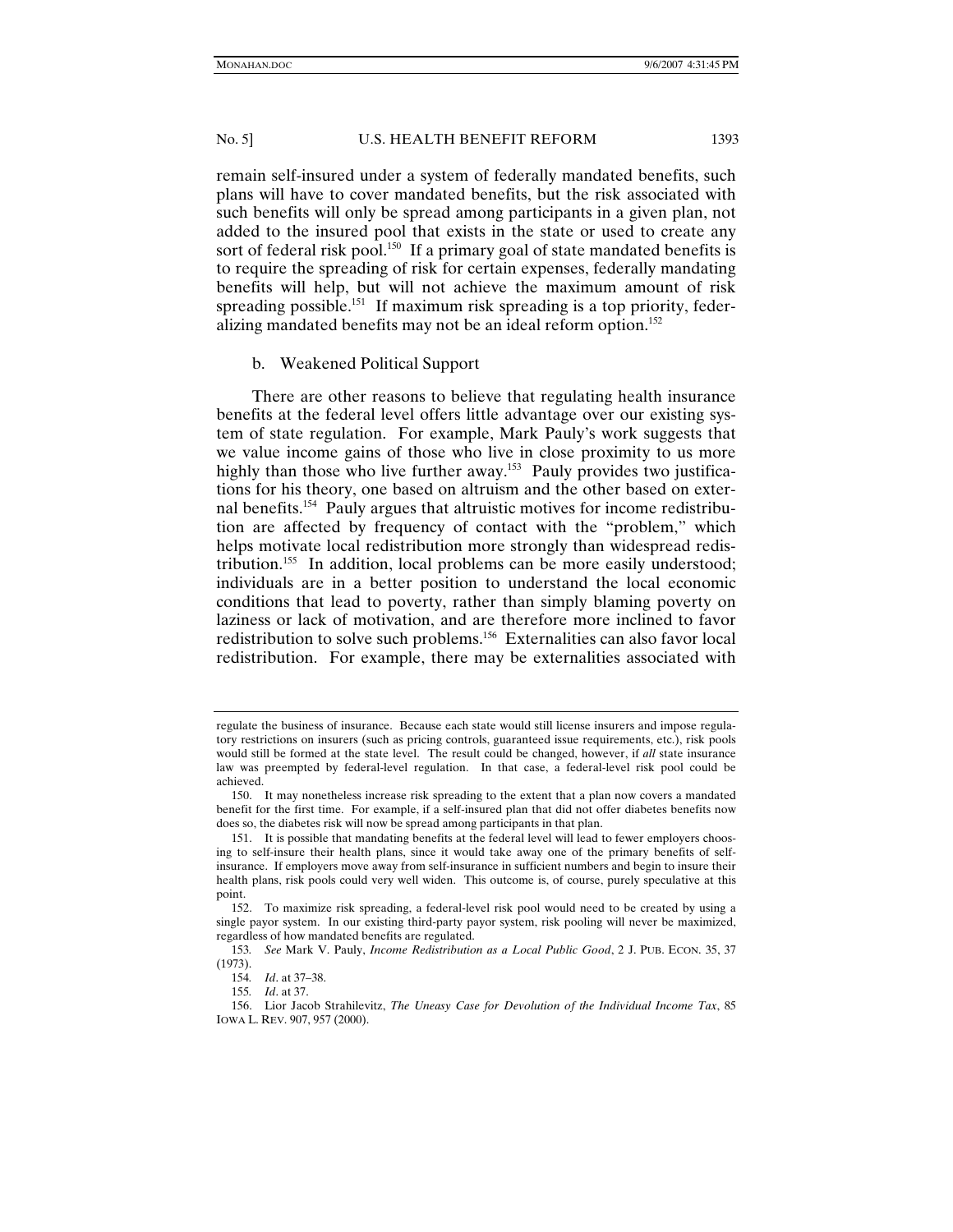redistributing wealth to address poverty, such as reducing crimes of poverty in the local area.<sup>157</sup>

Pauly's theory may have important implications for the federalization of health benefit mandates. The political support for mandates at the federal level may be significantly less than that at the state level because the utility increase individuals experience from federal mandates may not be as great as that which they would experience from the same mandate at the state level, due to the (perceived) lack of proximity to the individuals benefiting.158 For example, individuals in state Y may perceive that disease X infrequently affects the citizens of state Y, while individuals in state Z believe disease X often affects citizens in state Z. As a result, individuals in state Y (and states with similar perceptions) are unlikely to support a federal mandate that covers disease X. With a system of state mandates, such geographic differences in preferences are not as problematic, and state Z could likely pass a mandate for disease X. As a result, it may be significantly more difficult to pass mandated benefit legislation at the federal level than at the state level, resulting perhaps in less protection for individuals through fewer mandates.

It is perhaps helpful to keep in mind when evaluating the desirability of federal regulation of health benefits that under our current system Congress is free to enact mandated benefits that apply to every group health plan governed by ERISA, yet it has done so only on very limited occasions.159 It is difficult to know precisely why we have seen so little federal regulation of health care. Some posit that Americans tend to find expanding the role of the federal government in health care particularly unappealing.<sup>160</sup> It could also be that it is too difficult to get national support for certain mandates<sup>161</sup> or that Congress is reluctant to enter into an area that the states have traditionally controlled. Regardless, it may not be wise to advocate for a greater federal role in health insurance regulation if, for whatever reason, Congress is hesitant to act in the area.<sup>162</sup> If political inaction results, a system that was intended to federalize mandated benefits may in reality function as a deregulated system.

 <sup>157.</sup> Pauly, *supra* note 153, at 37–38.

<sup>158</sup>*. See*, *e.g.*, Jacques LeBoeuf, *The Economics of Federalism and the Proper Scope of the Federal Commerce Power*, 31 SAN DIEGO L. REV. 555, 580 (1994) (stating that "benefits derived from redistribution decrease as the geographic area over which the redistribution is affected increases").

<sup>159</sup>*. See supra* notes 56–59 and accompanying text.

<sup>160</sup>*. See* Weissert, *supra* note 83, at 66.

 <sup>161.</sup> Support might be difficult because of the spatial component of utility interdependence previously mentioned or because Congress and the states currently have overlapping jurisdiction in the area.

 <sup>162.</sup> Not everyone would view this as an undesired result. Many commentators believe that states have been too quick to mandate benefits and that they do so without sufficient reflection. A regulatory system that makes it more difficult to pass mandated benefits may therefore be desired.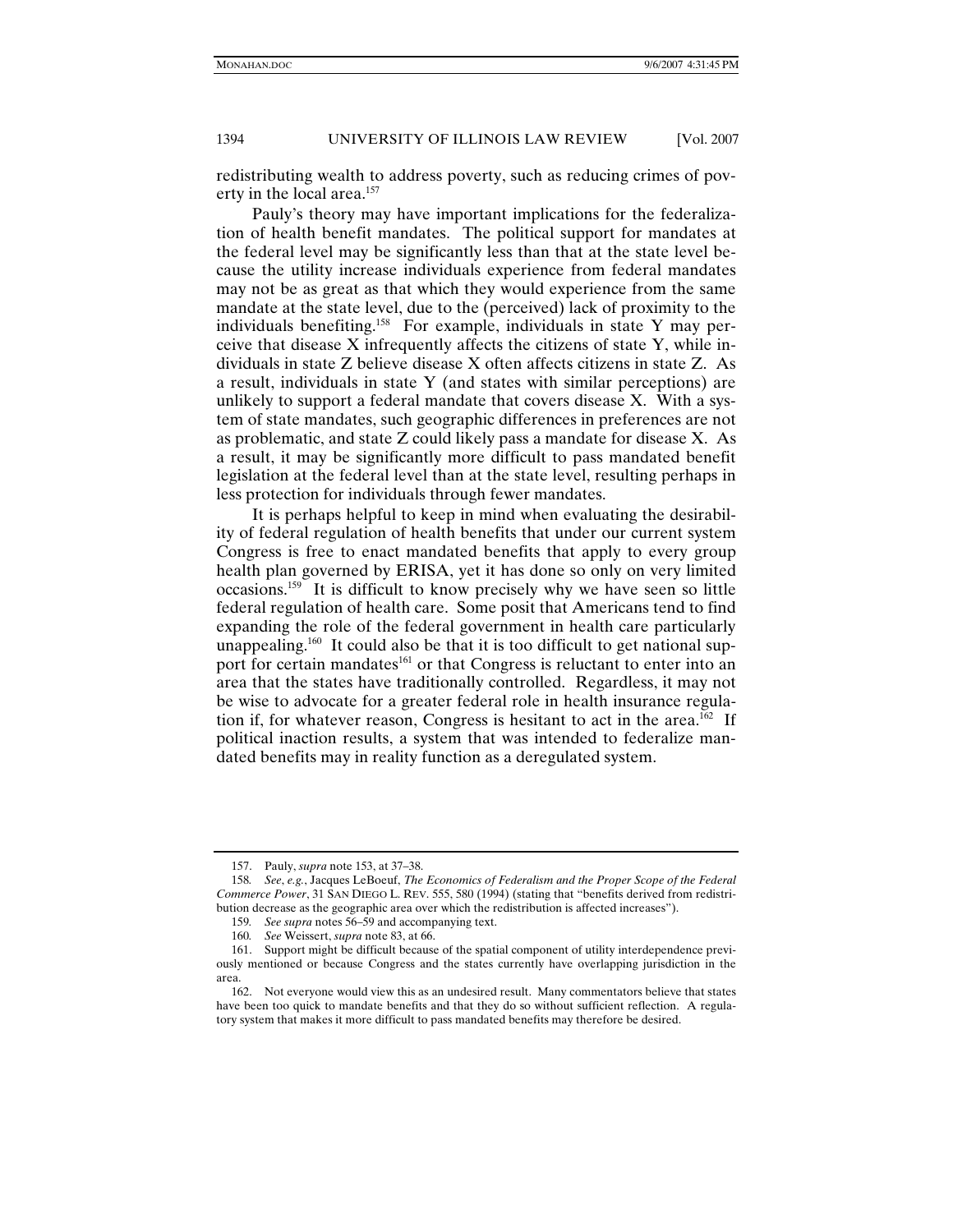# c. Greater Incentive to Rent-Seek

While the lobbying process may be more efficient for interest groups at the federal versus the state level, this also creates greater incentive for such groups to engage in rent seeking. In large part this increased incentive would be caused by the tremendous potential rents available through federally mandated benefits. After all, not only would the benefit be mandated on a nationwide basis, it would also include both insured and self-insured plans. The economic rents to be obtained from federally mandated benefits far outweigh the current rents available through state mandated benefits, significantly increasing the incentive for interest groups to seek out such rents.

However, while there is likely to be much greater incentive to rentseek under a system of federal regulation, it remains possible that it will be more difficult for interest groups to secure the rents they seek. State legislative processes often enjoy a lower level of scrutiny than the federal counterparts, perhaps making it easier to push through the desired legislation. So while the stakes may be higher under a federal system, rents may be more difficult to obtain than under our current state system.

An additional factor in the rent seeking debate is the role that jurisdictional competition plays. Rent seeking at the state level is constrained, in part, by jurisdictional competition and exit rights.<sup>163</sup> States do not want to allow rent seeking that will compromise their ability to compete for mobile individuals and resources. Federal-level regulation does not face this same competitive pressure and is therefore more susceptible to rent seeking.164 Even if we assume that there is lower scrutiny of the legislative process at the state level, it is likely that rent seeking will be increased under a system of federal regulation due to the increased incentives and lack of jurisdictional competition constraints.

# d. No Role for State Innovation

Federal regulation of health policy would also ignore the longstanding role that states have had as the leading innovators in health policy.165 States have a variety of advantages over the federal government when it comes to shaping and implementing health policy. For example, states have the mechanism of direct democracy and are able to respond more directly to their distinct population with its distinct preferences.<sup>166</sup>

<sup>163</sup>*. See* William J. Carney, *The Production of Corporate Law*, 71 S. CAL. L. REV. 715, 757 (1998). 164*. See* Daniel C. Esty, *Revitalizing Environmental Federalism*, 95 MICH. L. REV. 570, 611 (1996) (arguing that decentralization counters rent seeking).

<sup>165</sup>*. See* Weissert, *supra* note 83, at 42. For example, it was states that first developed that idea of mandated health insurance benefits to address perceived shortcomings in the health insurance market.

<sup>166</sup>*. Id*. at 46. In approximately half of all states, citizens can propose legislation or constitutional amendments. *Id.* at 48. And in nearly half of all states citizens are offered the popular voter referendum where citizens can vote to accept or reject legislation already passed. *Id*. In terms of preferences, the citizens of a given state have more homogeneous preferences than the nation as a whole. *Id*. at 49.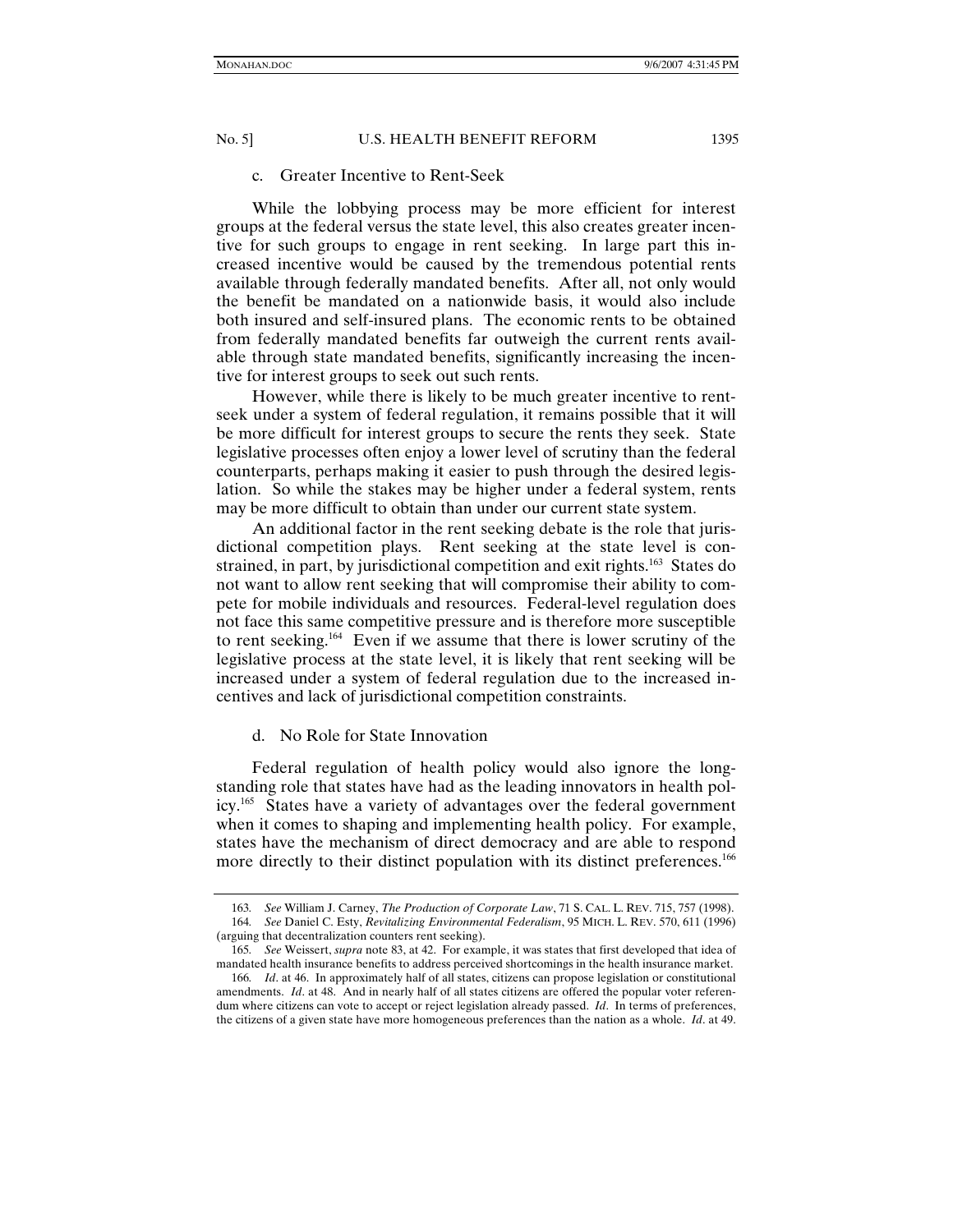States may be more willing and able to act on issues that are divisive at the national level.<sup>167</sup> In addition, to the extent that states make "mistakes" in their legislation of mandated benefits, it is a simpler task to reverse the legislation than it would be to repeal federal legislation, resulting in an arguably greater capacity for states to be innovators and risktakers.168

#### e. Increased Distortions in Preference Aggregation

Individuals obviously have unique preferences for health care coverage. When governments legislate mandated benefits, they do so presumably on the basis of preference aggregation.<sup>169</sup> The larger the group whose preferences are being aggregated, the greater the distortion that results from aggregating such preferences (i.e., the larger the group, the less representative the preference aggregation is of the group as a whole).<sup>170</sup> As a result, distortions resulting from preference aggregation will be greatest under a system of federal regulation.<sup>171</sup> In other words, more individuals will have their preferences ignored under a system of federal regulation than would be the case under state regulation, which requires the aggregation of a smaller pool of preferences. The result is that benefits mandated at the federal level may not be able to satisfy individual preferences as well as state-level regulation.

f. Summary

There are a fair number of efficiency-based arguments to be made against federal regulation. Federalizing mandated benefits would not significantly increase the risk-spreading function of mandated benefits and would provide greater incentives for interest groups to seek rents. Political support for federal benefit mandates may be difficult to come by, and the regulatory system would likely result in less innovation than under our current state-based regime. Federalization would also suffer from distortions in preference aggregation. In the end, however, these

A uniform federal policy is more likely to make a "significant number of persons with differing tastes in different states unhappy." *Id*. While some believe that individuals have a greater impact on local political action than on federal legislation (where individual votes are more diluted), others question whether individuals acting as such have much political impact. *Compare* Eric J. Gouvin, *Radical Tax Reform, Municipal Finance, and the Conservative Agenda*, 56 RUTGERS L. REV. 409, 458 (2004) (citing Gerald E. Frug, *Empowering Cities in a Federal System*, 19 URBAN LAW. 553 (1987)), *with* Elizabeth Garrett, *Money, Agenda Setting, and Direct Democracy*, 77 TEX. L. REV. 1845, 1863 (1999) ("Any political process is largely the domain of organizations; politics is not an environment where individuals acting alone often can have much impact.").

<sup>167</sup>*. See* Weissert, *supra* note 83, at 49–50.

<sup>168</sup>*. Id.* at 47.

<sup>169</sup>*. See* Hyman, *supra* note 126, at 245–46.

<sup>170</sup>*. Id*. at 246.

<sup>171</sup>*. Id*.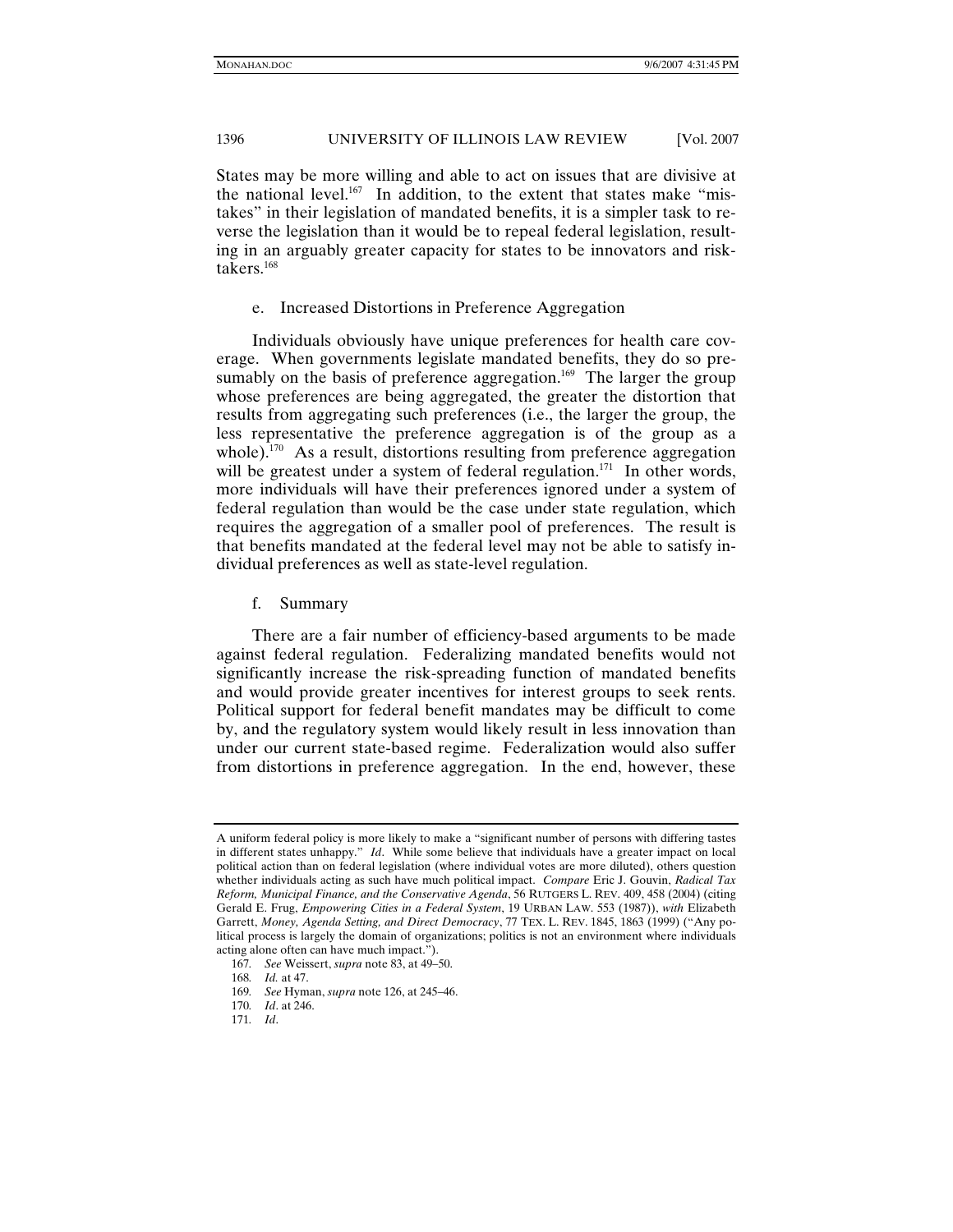efficiency-based arguments against federal regulation fail to make a compelling case either for or against federalizing mandated benefits.

#### *3. Normative Arguments in Favor of Federal Regulation*

While the efficiency-based arguments in favor of federal regulation do not appear to be compelling, two primary normative arguments may provide support for such a regulatory regime. The first argument is that federal regulation would end morally impermissible arbitrary distinctions between insured and self-insured plans, while the second argument posits that federal regulation would eliminate one piece of the competitive advantage granted to large employers under our current system.

Insured and self-insured plans are functionally equivalent to one another, differing only in their funding mechanism.<sup>172</sup> Health plans can be administered by the same insurance company, yet one employer purchases a contract of insurance to cover benefits, while the other retains direct liability for benefits and purchases stop-loss insurance; this difference in funding determines whether employers must comply with state mandated benefit laws. As a result, under our current system individuals have different health care rights based on their employer's choice of funding for its health plan.<sup>173</sup> Few would disagree that this distinction is arbitrary, and it is widely accepted that such arbitrary distinctions are morally impermissible.<sup>174</sup> In this case, the outcomes of our current system of health insurance regulation turn on a morally arbitrary distinction—a distinction based solely on how a health plan is funded. Individuals with health insurance have different rights even though they receive coverage that is "in all *relevant* respects the same."175 Federal

 <sup>172.</sup> Comparing an insured plan with a self-insured plan that purchases stop-loss insurance, even the difference in funding mechanism is very slight. While an insured plan purchases insurance to pay benefits directly to plan participants, a self-insured plan with stop-loss coverage purchases insurance that reimburses the plan sponsor for the benefits it pays to plan participants.

 <sup>173.</sup> Of course, individuals also have different health care rights based on their state of residence. This section will not address this inequality because we seem willing to accept such jurisdictional differences in the law given that those differences are affected by the "bargain" struck between state residents and their representatives on a wide variety of topics (for example, residents of state X may have fewer mandated benefits than state Y, but also lower taxes than state Y).

<sup>174</sup>*. See, e.g.*, JAMES RACHELS, THE ELEMENTS OF MORAL PHILOSOPHY (MCGRAW-HILL 4th ed. 2003) (stating that an ethical theory based on a morally arbitrary distinction is unacceptable); Anthony Flew, *Three Concepts of Racism*, LXXV ENCOUNTER 63, 63 (1990) (arguing that racism is unjust because it treats differently persons who "are *in all relevant respects* the same").

 <sup>175.</sup> Flew, *supra* note 174, at 63 (emphasis added). One might argue that the individual with lesser coverage paid a premium that reflected the lesser coverage and, therefore, the individuals are not in all relevant respects the same. However, while the individuals may have been treated fairly from an economic perspective, they have not been treated fairly in terms of access to coverage. The individual whose employer chooses to insure health plan benefits gets not only access to the mandated benefit, but also the risk-spreading associated with that coverage. While the individual whose employer self-insures might pay a lower price for coverage because certain mandated benefits are not included, that individual may not have the ability to use that cost savings to purchase the desired supplemental coverage on the individual market because the risk spreading aspect of mandated benefits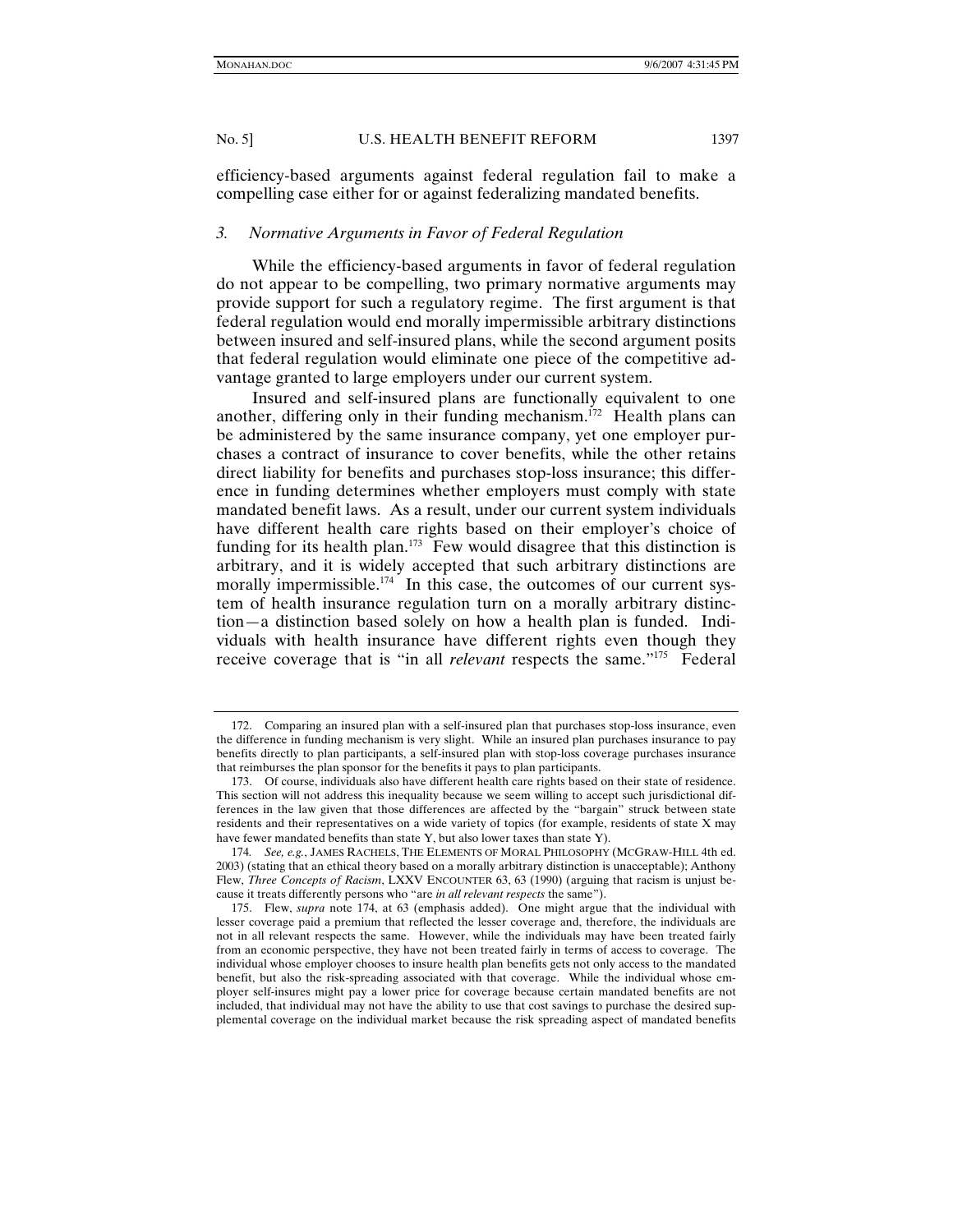regulation would end this arbitrary distinction by imposing equal regulatory requirements on all health plans.

Federal regulation of mandated benefits would also effectively address the regulatory inequity between large and small employers caused by our current system of regulation. Small employers are less likely than large employers to be able to (1) internally retain the risk of loss associated with the firm's self-insured health plan or (2) purchase stop-loss insurance to cover the risk of loss associated with a self-insured health plan. As a result, small employers are much less likely to self-insure than their larger counterparts.<sup>176</sup> On the other hard, the largest employers almost always self-insure their health plans.<sup>177</sup> Because of the significant regulatory advantages associated with self-insured status and the relative ease with which large employers can self-insure, our current system provides a morally unjustifiable competitive advantage to large employers. Federal regulation would end this unjustifiable advantage by requiring all employers, regardless of size, to comply with mandated benefit laws.<sup>178</sup>

We can debate the extent to which individuals have a right to health care, but most would agree that the distribution of health care is at least morally important, such that we should strive toward a just health care system. Providing for federal regulation of substantive health insurance provisions would address, at least in part, the current inequities that result from our state-based and ERISA-preempted system of mandated benefits.179

#### *4. Normative Arguments Against Federal Regulation*

It is difficult to make an effective normative argument against federal regulation, because doing so requires justifying the current distinctions between insured and self-insured plans. One might argue, for example, that our current system is not unfair because individuals who are not covered by state mandated benefit laws because of their employer's decision to self-insure have the opportunity to gain coverage for the mandated benefits through other means. The individual could decline the employer's coverage and instead purchase an individual health insurance policy that would be governed by state law. Alternatively, the individual could take the employer coverage and purchase supplemental coverage on the individual market that covers the desired benefit, or the

will not apply, causing the price for individual supplemental coverage to be much higher than inclusion in a group policy through the application of state law.

<sup>176</sup>*. See* KAISER FAMILY FOUND. & HEALTH RESEARCH AND EDUC. TRUST, *supra* note 75.

<sup>177</sup>*. See id*. (stating that eighty-two percent of the largest firms self-insured their health plans in 2005).

 <sup>178.</sup> This is, of course, only one of many advantages enjoyed by large employers in the health care context. Small employers would still face higher relative costs because of their smaller risk pools and limited bargaining power.

 <sup>179.</sup> The qualifier "at least in part" is used because federally mandated benefits would not address all of the inequality or unfairness present in our nonuniversal health care system.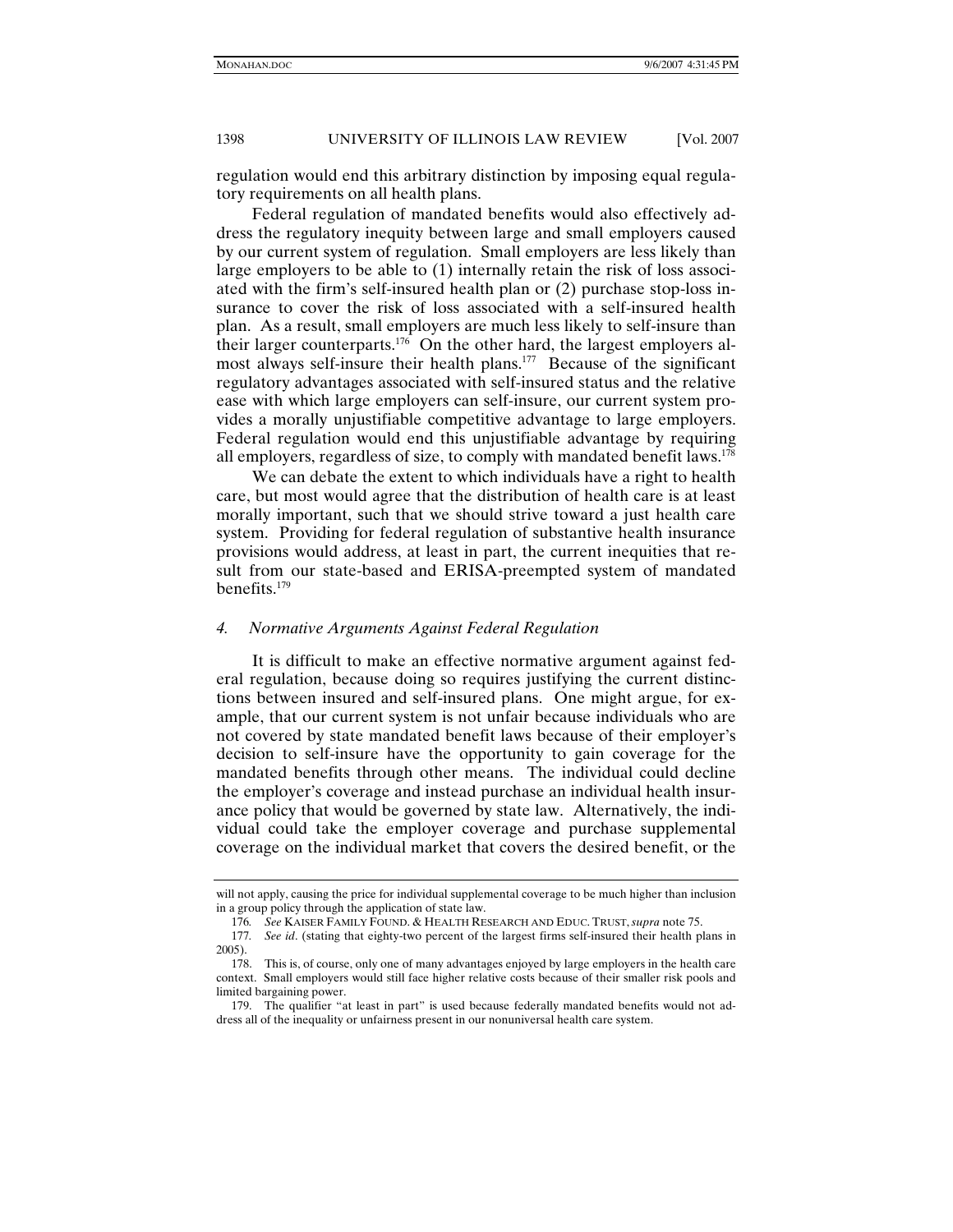individual could lobby the employer for voluntary inclusion of the desired benefit in the employer's group policy. All of this is true—the affected individuals do have other coverage options. However, the existence of other options does not justify the existing disparity in our regulatory system, but provides only a method of ameliorating its disparate effects.<sup>180</sup>

One might also argue that the federal regulation of mandated benefits can be opposed on normative grounds because it increases regulatory burdens in the absence of a compelling reason to do so. Again, however, this argument fails to justify the disparity present in our current system. If one is opposed to imposing regulatory burdens without justification, one could make a normative argument in favor of deregulation, but such an argument fails to justify disparate regulatory burdens.

# *5. Conclusion*

The normative arguments in favor of federal regulation are compelling (just as they are in the case of state regulation and federal deregulation) in that federal regulation would effectively address the unjustifiable disparity present in our current system. Unlike state regulation and deregulation, however, there are no competing, compelling arguments against federal regulation that make it an untenable reform option. But aside from the normative argument in its favor, the case for federalization of mandated benefits is not overwhelming. As a result, the section below analyzes whether federal regulation has sufficient advantages over our current system such that it is worth pursuing as an avenue for reform.

# *D. Which Approach to Pursue?*

This Part has thus far examined three possible end-points to mandated benefits reform in an effort to identify which approach is the best avenue of reform to pursue. Unfortunately, none of the possible approaches appears to be a perfect solution. All three approaches have the advantage over our current regulatory system of eliminating the disparity between insured and self-insured plans, while none succeeds in significantly enhancing the risk spreading aspect of mandated benefits. Two of the possible end-points can be eliminated as desirable reform options based on the compelling arguments to be made against them. A system of exclusive state regulation would create inefficiencies that are difficult to justify, while deregulation would create adverse selection problems and further disadvantage high-risk individuals. We are left with federal

 <sup>180.</sup> None of the options would, however, put the individuals in the same position they would have been in had their employers been subject to the state mandated benefit laws. While individuals could purchase individual health insurance policies, they would have to do so without the benefit of the generous tax subsidy provided to employer-sponsored coverage.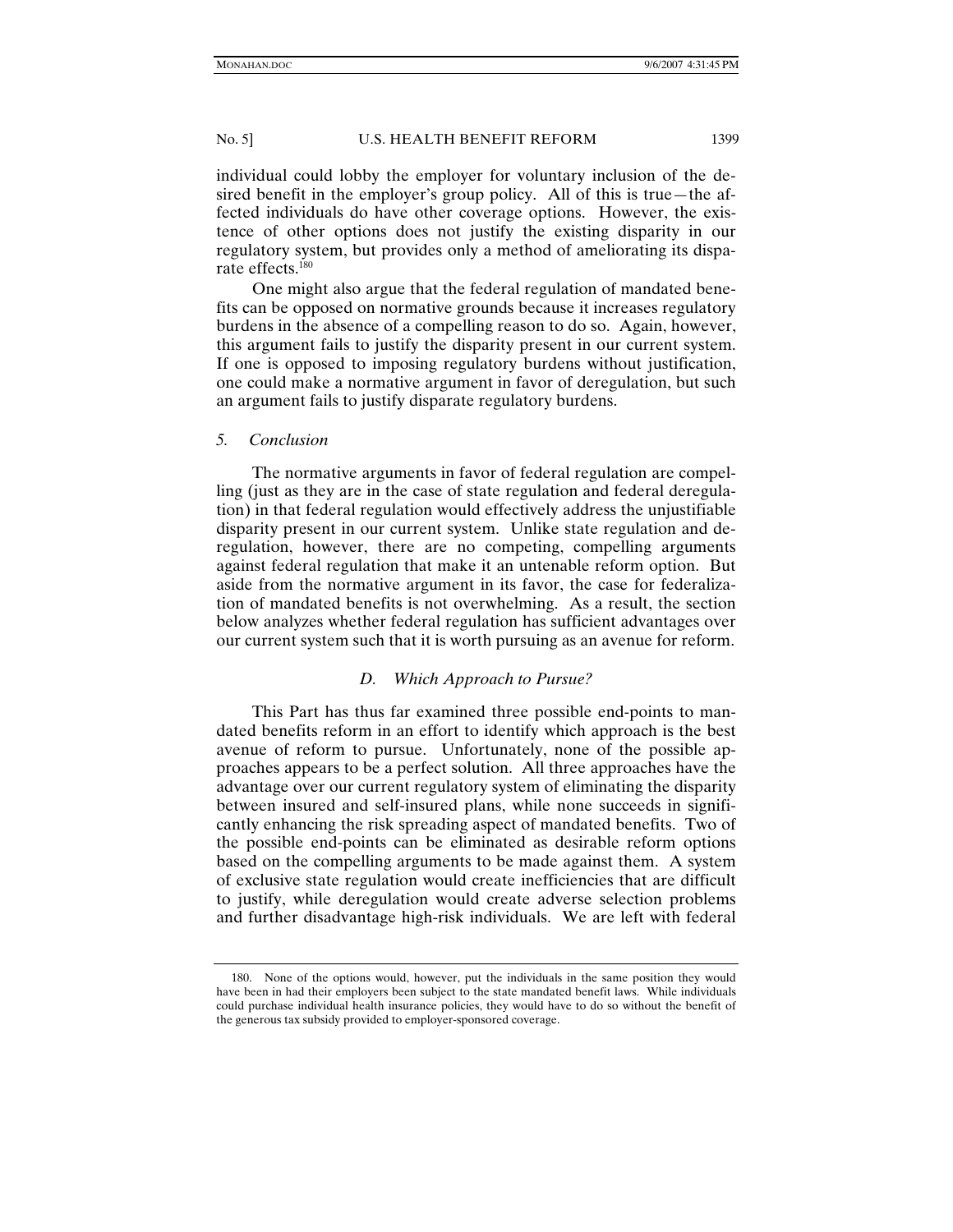regulation as a possible reform option—an option which lacks compelling arguments either for or against its adoption.

In the absence of compelling arguments for or against federal regulation, we must compare it to our current regulatory system in order to determine if it is a reform option worth pursing. Our current regulation of mandated benefits is far from perfect. It results in disparate treatment of insured versus self-insured plans, which is of particular concern given the effect the disparity has on small employers. In addition, while the risk associated with the mandated benefits is spread among the state insured population, the risk spreading is limited due to the exemption that self-insured plans enjoy. The state-level political process may make it easy for interest groups to secure rents, due to the relatively low public scrutiny of state legislation. And jurisdictional competition among the states may hamper serious health policy efforts.

The positive aspects of the current regulatory system include allowing states to respond to their distinct populations, rather than imposing a national one-size-fits-all solution. Because they are responding to a limited population, mandates at the state level should be politically easier to enact. While the mandates have a limited reach because of state boundaries and ERISA preemption, there is also less incentive for interest groups to rent-seek as a result.<sup>181</sup> Finally, our current system of regulation provides a lower regulatory burden than a system of federal regulation would provide, exactly because it allows health plan sponsors to effectively opt out of regulation by self-insuring.

In comparison, federal regulation has stronger arguments in its favor and weaker arguments against it. While federal regulation would not significantly expand risk spreading, it would increase it slightly. And while it may be more difficult to garner political support for mandates at the federal level, this is not necessarily a bad outcome. Because mandates tend to increase premium costs and cause a certain level of inefficiency, we may want a system that discourages the "easy" passage of such mandates. Mandates are an important policy tool that can be vital to ensuring adequate health coverage for individuals, but only if they are the result of informed policy deliberations. Rent seeking is certainly a concern under a system of federal regulation, but perhaps no more so than under our existing system. There will be greater incentive to rent-seek at the federal level because the stakes are higher for the interest groups. However, it should also be harder for those groups to secure rents given the increased public scrutiny of the federal legislative process and competition from rent seekers with other objectives. Furthermore, although federal regulation would ignore the historic role of the states as innovators in health policy, given the impotent role states currently play due to

 <sup>181.</sup> As stated earlier, it may be easier for interest groups to *secure* rents at the state level, but there is less incentive to *seek* such rents in the first place, due to the limited reach of state laws. *See* discussion *supra* Part II.C.2.c.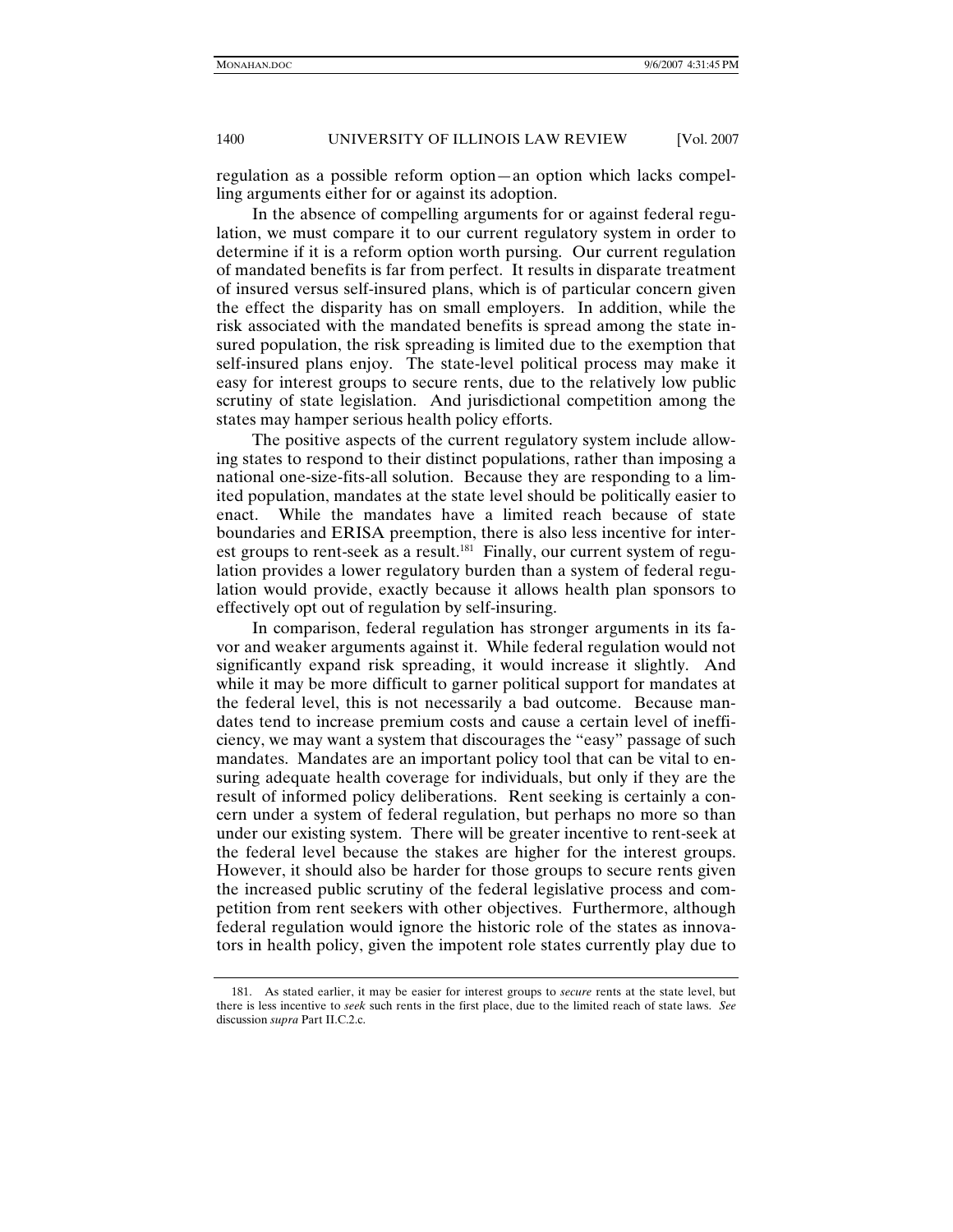ERISA preemption, this does not represent a significant loss. Federal regulation would result in a greater regulatory burden than our current system because it would prevent purchasers from being able to opt out of the system by self-insuring. However, a regulatory system that applies equally and fairly is a better system than one that allows the biggest players to opt out, even if it does potentially increase the regulatory burden on those who previously enjoyed special treatment.<sup>182</sup>

While far from perfect, federal regulation would accomplish more than our current regulatory system. Benefit mandates would have nearly universal reach, thereby almost entirely eliminating adverse selection problems for the benefits mandated. All health insurance purchasers would have to play by the same rules, and distortions to funding decisions would be eliminated. With the playing field leveled, small employers would no longer face larger regulatory burdens than large firms.<sup>183</sup> And because exit from the federal system is limited, the federal government would not be hampered by the pressures of jurisdictional competition when crafting mandated benefits policy.

Having concluded that positive federal regulation represents the best way forward in the mandated benefit reform movement, the next Part examines current legislative reform efforts, analyzing whether such efforts move mandated benefits reform in a positive direction.

### III. CURRENT LEGISLATIVE PROPOSALS

This Part examines three different mandated benefit reform efforts: (1) health savings accounts, (2) association health plans, and (3) interstate sale of health insurance. Health savings accounts have already been made law and are currently affecting state mandated benefit laws, while association health plans and the interstate sale of health insurance are current proposals under consideration in Congress. Although they all use different mechanisms, each represents a move toward the deregulation of the substance of health insurance contracts—an undesired path for health insurance reform.

# *A. The Impact of Health Savings Account Legislation*

The Medicare Prescription Drug, Improvements, and Modernization Act of 2003 added section 223 to the Internal Revenue Code, au-

 <sup>182.</sup> A counter argument could be made that this is not a preferable outcome if it results in lower coverage rates due to increased cost. I agree that such an outcome would be cause for significant concern. However, under a regulatory system that applies equally to all, there should be greater incentive for both Congress and large employers to lobby for change (that is, if federal mandates are adversely affecting coverage rates, the big players should be incentivized to take political action to lessen the regulatory burden). Under our current system, the most powerful players (large employers) have no reason to engage in the state mandated benefit debate.

 <sup>183.</sup> Of course, small employers in many states would still face less favorable premiums than larger employers, but unequal regulation would no longer contribute to the price differential.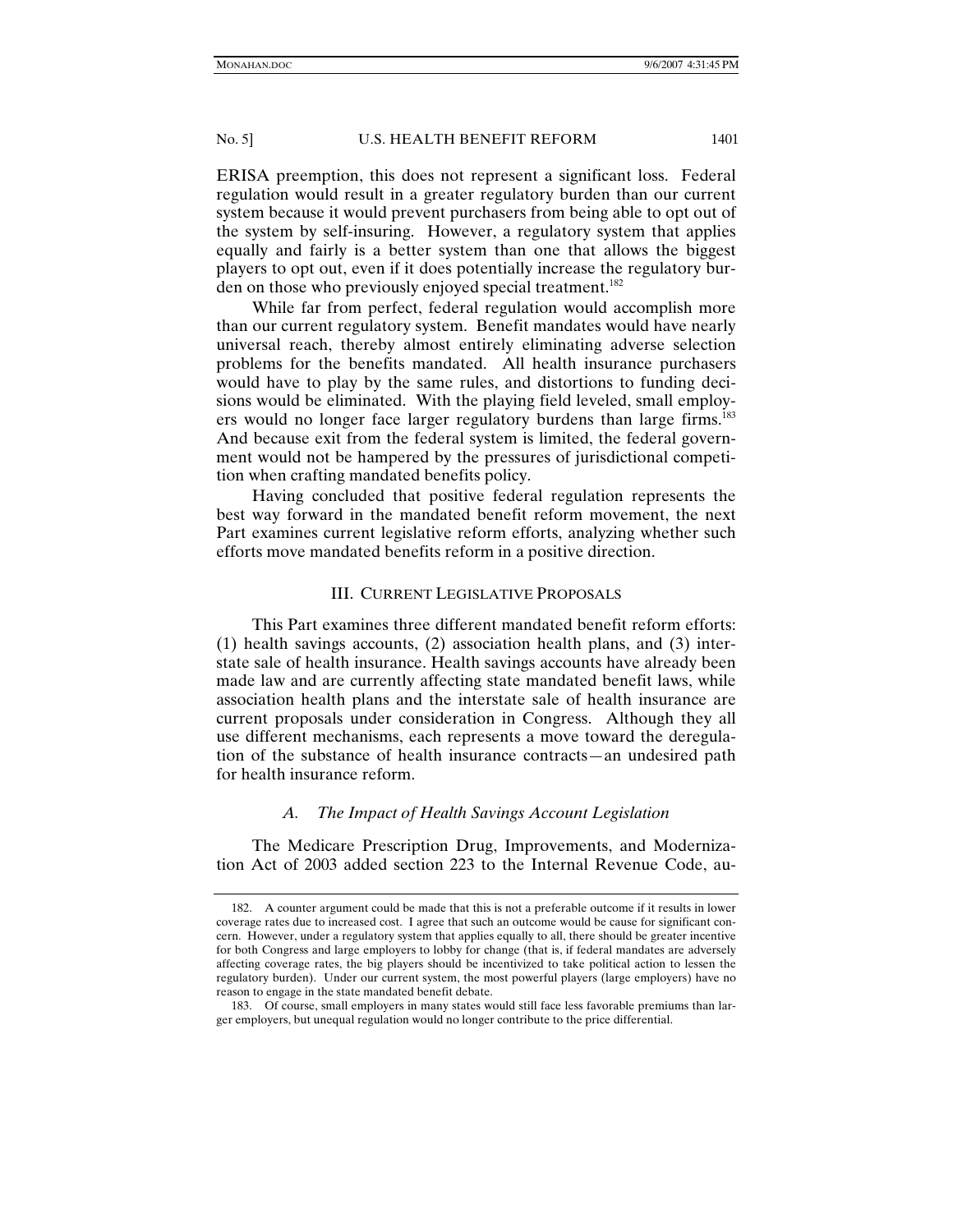thorizing the creation of health savings accounts.<sup>184</sup> The goal of health savings accounts is to reduce health care costs by incentivizing individuals to spend their medical dollars wisely (as they presumably would for any other consumer purchase).<sup>185</sup> By reducing health care costs, insurance costs should decrease and coverage levels should increase, thereby addressing the problem of the uninsured. The philosophy behind these accounts is consistent with the current theme of federal health care reform: decreasing health care and health insurance costs, while increasing individual rights and responsibilities. This is the same theme championed by mandated benefit opponents, as discussed later in this article. We shall see presently that health savings accounts and mandated benefit laws collide.

The addition of health savings accounts to the federal tax code raised a novel problem for certain states. In order to establish a health savings account, an individual must be covered by a "high deductible health plan," as that term is defined in section 223 of the Code.<sup>186</sup> Highdeductible health plans need to have deductibles of at least \$1000 for individual coverage or \$2000 for family coverage, and out-of-pocket maximums that do not exceed \$5000 for individual coverage and \$10,000 for family coverage. $187$  The only services that are permitted to have "firstdollar" coverage (i.e., coverage not subject to the deductible) are preventive services.188 The Treasury Department provided a specific definition of "preventive services" with no deference to existing state insurance laws.189 As of January 2004, when the health savings account legislation became effective, twelve states had health insurance laws that did not permit a health insurance policy that met the requirements of section 223 of the Code to be issued to state residents. For example, several states required that certain types of benefits be covered without imposing a deductible, or with a maximum deductible below that required for a highdeductible health plan.<sup>190</sup>

The Treasury Department issued guidance relating to these conflicting state laws that were in effect as of January 1, 2004, stating that such laws would not be treated as disqualifying a high-deductible health plan, *provided* that the state amended the problematic laws by January 1, 2006.191 All states that had conflicting laws have since passed legislation removing any conflict with the requirements for a high deductible health

 <sup>184.</sup> Pub. L. No. 108-173, § 1201, 117 Stat. 2066, 2469 (2003) (codified as I.R.C. § 223).

<sup>185</sup>*. See* Cato Inst., *The Ownership Society and Health Care*, http://www.cato.org/cgi-bin/scripts/ printtech.cgi/special/ownership\_society/healthcare.html (last visited Feb. 27, 2007).

 <sup>186.</sup> I.R.C. § 223(c) (West Supp. 2006).

 <sup>187.</sup> *Id.* § 223(c)(2). These amounts are indexed for inflation. For 2006, the minimum deductibles are \$1050 for individual coverage and \$2100 for family coverage, with respective out-of-pocket maximums of \$5250 and \$10,500. Rev. Proc. 2005-70, 2005-47 I.R.B. 979.

 <sup>188.</sup> I.R.C. § 223(c)(2)(C).

<sup>189</sup>*. See* I.R.S. Notice 2004-43, 2004-27 I.R.B. 10.

<sup>190</sup>*. See id.*

<sup>191</sup>*. Id*.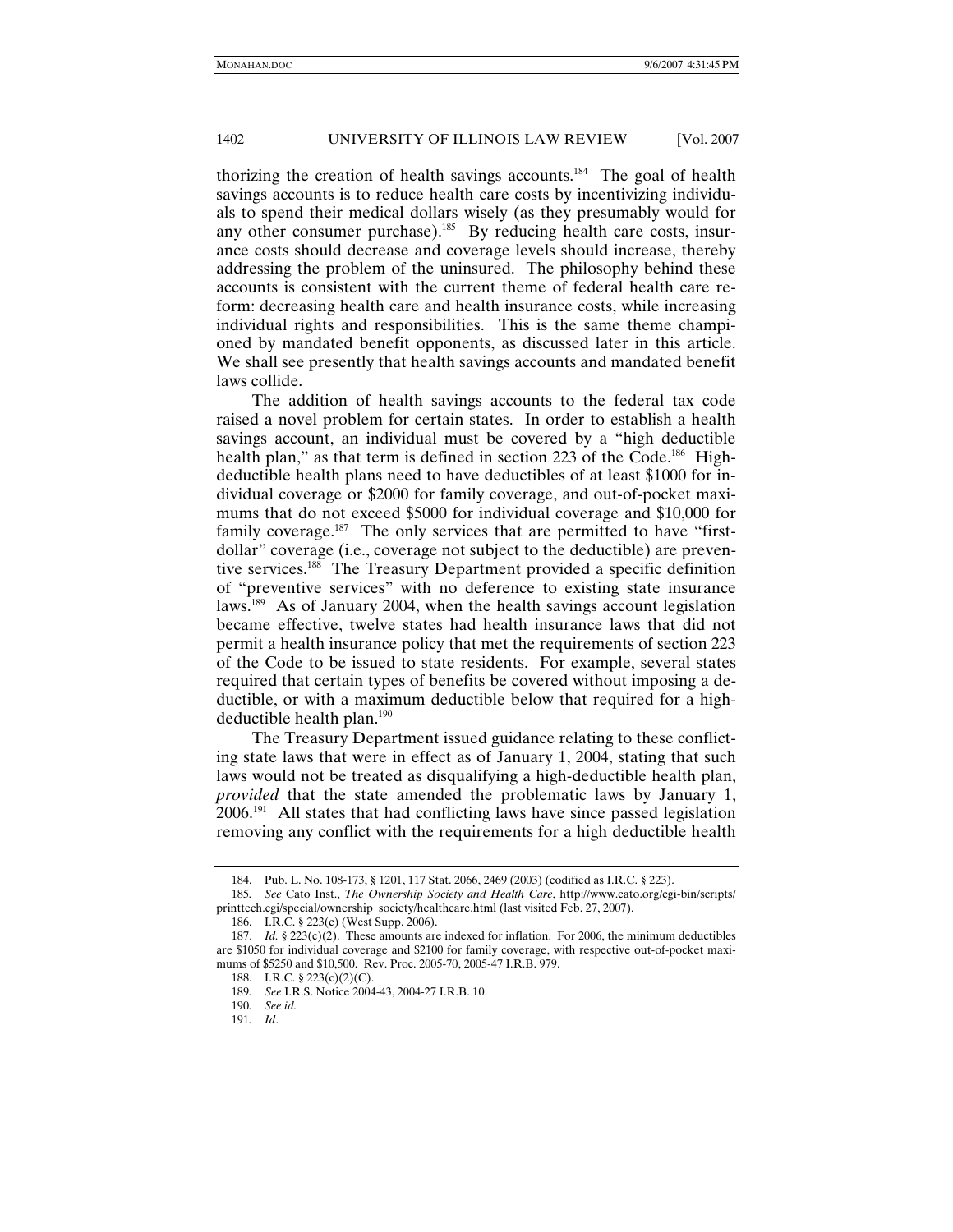plan contained in section 223 of the Code.<sup>192</sup> Below is a table that briefly summarizes the changes made by each state applicable to high deductible health plans that are offered in conjunction with a health savings account pursuant to section 223 of the Code:

| State           | <b>Action Taken</b>                                                                                                                                                                                                                                                                                                                                  |
|-----------------|------------------------------------------------------------------------------------------------------------------------------------------------------------------------------------------------------------------------------------------------------------------------------------------------------------------------------------------------------|
| Arizona         | Law specifies that a plan qualifying as a high-deductible health<br>plan may still require the application of deductibles to benefits<br>provided under the plan. <sup>193</sup>                                                                                                                                                                     |
| Connecticut     | Law amended to exempt high-deductible health plans from de-<br>ductible and coinsurance limitations that otherwise apply to<br>home health care benefits. <sup>194</sup>                                                                                                                                                                             |
| Florida         | Law that prohibits insurers from charging insurance deductibles<br>or copayments to victims of violent crime does not apply to high<br>deductible health plans. <sup>195</sup>                                                                                                                                                                       |
| Kansas          | Law amended to exempt high-deductible health plans from ex-<br>isting coverage mandates for outpatient alcoholism, drug abuse,<br>or nervous or mental condition treatment. <sup>196</sup>                                                                                                                                                           |
| Maryland        | Amended law prohibiting application of a deductible for certain<br>home health visits for recently delivered mothers and new-<br>$h \text{or}$ ns. <sup>197</sup>                                                                                                                                                                                    |
| New Jersey      | Amended law prohibiting application of a deductible for treat-<br>ment of lead poisoning. <sup>198</sup> In addition, health plans that qualify<br>as high-deductible health plans are required to provide all medi-<br>cally necessary preventive services without imposing a deducti-<br>ble, to the extent allowed by federal law. <sup>199</sup> |
| North<br>Dakota | Exempted high-deductible health plans from existing mandated<br>benefit requirements for substance abuse and mental disorder<br>treatment.                                                                                                                                                                                                           |
|                 | (Continued on next page)                                                                                                                                                                                                                                                                                                                             |

 <sup>192.</sup> New York allows high-deductible health plans to be offered to group purchasers, but state law continues to prohibit such plans from being offered on the individual market. Individual plans are required to include a maximum deductible of \$1000 per individual and \$2000 per family, a twenty percent coinsurance amount, no deductible for home health care services, and an out-of-pocket maximum of \$3000 per individual and \$5000 per family. N.Y. INS. LAW §§ 3216, 4304 (McKinney 2006); *see also id*. § 4322.

 <sup>193.</sup> ARIZ. REV. STAT. ANN. § 20-826.02 (Supp. 2006).

 <sup>194.</sup> CONN. GEN. STAT. ANN. §§ 38a-493(f), 38a-520(f) (West Supp. 2006) (requiring that for other insurance policies, home health care may not be subjected to a deductible greater than \$50 per person covered and may not have a coinsurance level less than 75% of the reasonable charges).

 <sup>195.</sup> FLA. STAT. ANN. § 627.413 (West Supp. 2006) (amending FLA. STAT. ANN. § 624.128).

 <sup>196.</sup> KAN. STAT. ANN. § 40-2,105 (2000) (as amended by H.B. 2545). Current law requires all other health insurance policies to provide outpatient treatment of alcoholism, drug abuse and nervous or mental conditions at levels not less than 100% of the first \$100, 80% of the next \$100 and 50% of the next \$1640 in any year and limited to not less than \$7,500 in such person's lifetime. *Id.* 

 <sup>197.</sup> MD. CODE ANN., INS. § 15-812(g)(2) (LexisNexis 2006).

 <sup>198.</sup> N.J. STAT. ANN. § 17:48E-35.27 (West 2006).

<sup>199</sup>*. Id*. § 17:48E-35.28.

 <sup>200.</sup> N.D. CENT. CODE §§ 26.1-36-08(2)(d), 26.1-36-09(f)(4) (2005). Prior law prohibited requiring a deductible or copayment for the first five substance abuse treatments in a calendar year, and prohibited a copayment greater than 20% for remaining visits. Similarly, insurance companies were not permitted to establish a deductible or copayment for the first five hours of mental disorder treatment, nor impose a copayment of greater than 20% for remaining hours.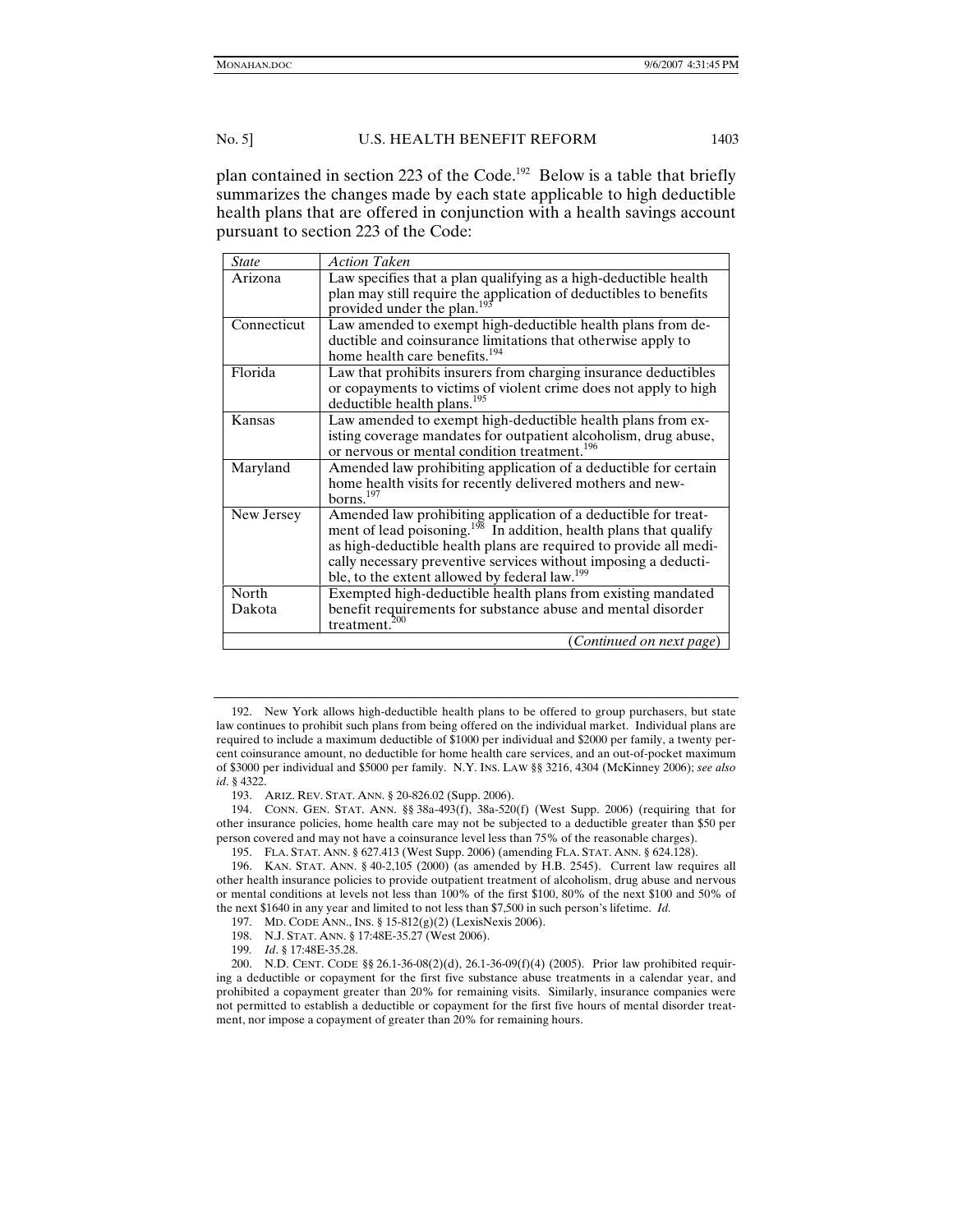| <b>State</b>    | <b>Action Taken</b>                                                                                                                                                                                                                                                                                                                                                                 |
|-----------------|-------------------------------------------------------------------------------------------------------------------------------------------------------------------------------------------------------------------------------------------------------------------------------------------------------------------------------------------------------------------------------------|
| Ohio            | Existing law regarding deductibles amended to specifically allow                                                                                                                                                                                                                                                                                                                    |
|                 | the necessary deductibles for high-deductible health plans. <sup>201</sup>                                                                                                                                                                                                                                                                                                          |
| Oklahoma        | New law exempts high-deductible health plans from all state<br>mandated health benefits. <sup>202</sup>                                                                                                                                                                                                                                                                             |
| Pennsylvania    | New law exempts high-deductible health plans from any state<br>mandated benefits that restrict or limit deductibles for man-<br>dated-minimum health insurance benefits or reimbursements,<br>except to the extent such provisions mandate benefits for pre-<br>ventive care, as determined by the standards set forth by the<br>IRS. <sup>203</sup>                                |
| Rhode<br>Island | Amends existing insurance laws to exempt health plans from<br>state mandated benefit laws that require any deductible or other<br>cost-sharing provisions that may conflict with the requirements<br>of section $223.^{204}$ Applies to both existing and future mandated<br>benefit laws, although the law change is currently set to expire<br>as of July 1, 2010. <sup>205</sup> |
| Virginia        | Amends law to specifically provide that "any health carrier<br>authorized to conduct business in the Commonwealth may offer<br>a high deductible health plan that would qualify for and may be<br>offered in conjunction with a health savings account pursuant to<br>§ 223 of the Internal Revenue Code."206                                                                       |

TABLE—*Continued*

Given the presumably important public policy goals these mandated benefit laws were intended to achieve, it is perhaps surprising that states so quickly (and almost uniformly) repealed mandated benefit laws in order to provide tax-favored health savings accounts to its residents. Professors Jost and Hall interviewed several state regulators regarding these changes and found that

[t]he states saw it as their responsibility to fix problems of nonconformity so that they would not be a barrier to marketplace innovations spurred by the federal initiative. Without any specific federal requirement or threatened penalty, most were willing to set aside the particular public health or provider protection considerations that caused them to enact various benefits mandates in order to facilitate the federally led consumer-driven market initiative. $207$ 

 <sup>201.</sup> OHIO REV. CODE ANN. § 1751.12 (LexisNexis 2005).

 <sup>202.</sup> OKLA. STAT. ANN. tit. 36, §§ 7002–7003 (West Supp. 2007).

 <sup>203. 72</sup> PA. STAT. ANN. § 3402b.5 (West Supp. 2007). Among other things, this law change eliminates the requirement that insurers provide coverage for at least one home health visit for new mothers who are discharged from the hospital less than 48 hours following a normal delivery or 96 hours after a Caesarean delivery. It also changes required coverage of medical foods for the treatment of several health conditions.

 <sup>204.</sup> R.I. GEN. LAWS 27-69-3 (Supp. 2006) (as amended by HB 5228).

<sup>205</sup>*. Id*.

 <sup>206.</sup> VA. CODE ANN. § 38.2-5602.1 (Supp. 2006).

 <sup>207.</sup> Timothy S. Jost & Mark A. Hall, *The Role of State Regulation in Consumer-Driven Health Care*, 31 AM. J.L. & MED. 395, 404 (2005). "The few states that have refused so far to jump on the bandwagon have principled reservations about consumer-directed health care that are appropriately respected by this more passive federal approach. Thus in the end, the MMA seems a very promising model of incentive-based federalism in health insurance regulation." *Id*. at 416. At the time the article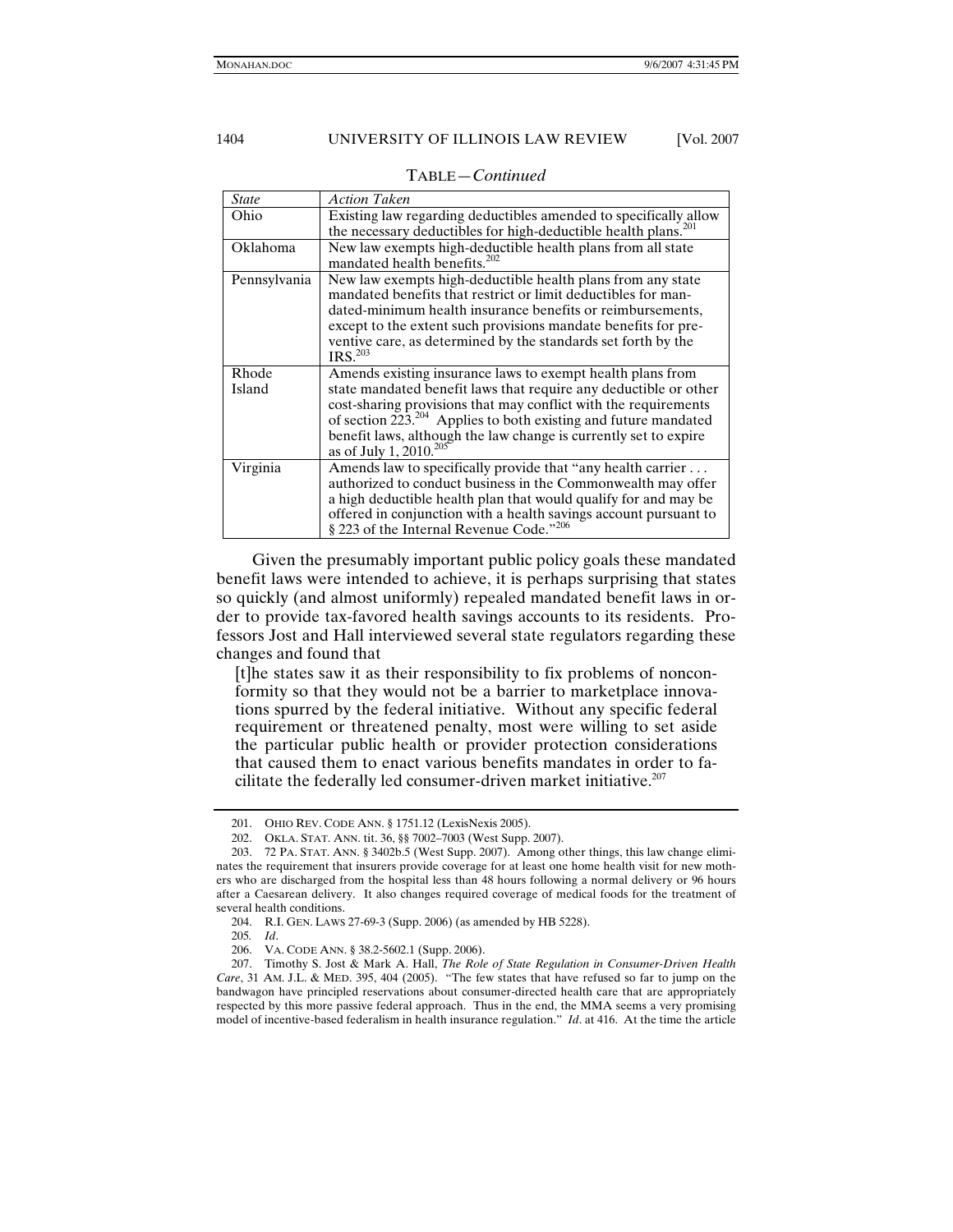In terms of its effect on mandated benefit reform, the health savings account legislation can perhaps best be described as incentive-based deregulation. While not requiring states to amend their mandated benefit laws, it does create a significant incentive to do so.<sup>208</sup> Such incentivebased deregulation is certainly preferable to outright deregulation. With the voluntary nature of the deregulation, states are able to weigh the value of offering their residents health savings accounts against the value of the conflicting mandated benefit laws. In this case, each affected state decided that offering health savings accounts was the more valuable of the two options. The health savings account legislation should, however, be recognized for what it is—part of a growing federal effort to undermine state mandated benefit laws and move toward deregulation. The next two reform proposals discussed represent even bolder moves in this direction.

#### *B. Association Health Plans*

Several federal reform proposals have advocated the creation of "association health plans"  $(AHPs)$ <sup>209</sup> AHPs allow small businesses the opportunity to cooperatively purchase health insurance through trade and professional associations. $2^{10}$  Under current law, employers are free to join together to purchase insurance, but such a decision could subject them to state regulation. ERISA provides that a health plan that covers the employees of multiple, unrelated employers is considered a "multiple employer welfare association" (MEWA), unless established pursuant to a bona fide collective bargaining agreement.211 MEWAs are subject to state insurance laws in each state where plan participants are located, regardless of whether the plan benefits are insured or self-funded.<sup>212</sup>

by Professors Jost and Hall was written, New Jersey had not yet amended its laws to allow highdeductible health plans to be offered. They found that New Jersey had failed to amend its laws due, at least in part, to political opposition to federal health policy. *Id*. at 405. New Jersey has obviously overcome this opposition, although its legislative response did include a requirement that highdeductible health plans cover all medically necessary preventive services without imposing a deductible.

 <sup>208.</sup> There is obviously only an incentive to the extent that state mandated benefit laws conflict with the offering of a high deductible health plan. Many state mandated benefit laws do not conflict with high deductible health plans because such mandates do not prevent a deductible from being applied to the benefit.

<sup>209</sup>*. See, e.g.*, Patients' Health Care Reform Act, H.R. 2203, 109th Cong. § 801 (2005); Promoting Health Care Purchasing Cooperative Act, S. 820, 109th Cong. (2005); Small Business Health Fairness Act of 2005, S. 406, 109th Cong. § 801 (2005).

 <sup>210.</sup> U.S. DEP'T OF LABOR, ASSOCIATION HEALTH PLANS: IMPROVING ACCESS TO AFFORDABLE QUALITY HEALTH CARE FOR SMALL BUSINESS 2 (2002).

 <sup>211. 29</sup> U.S.C.A. § 1002(40)(A) (West 2006).

<sup>212</sup>*. Id*. § 1144(b)(6). MEWAs must comply with, among other things, state mandated benefit laws and premium pricing requirements. CONG. BUDGET OFFICE, INCREASING SMALL-FIRM HEALTH INSURANCE COVERAGE THROUGH ASSOCIATION HEALTH PLANS AND HEALTHMARTS 9 (2000), *available at* http://www.cbo.gov/ftpdocs/18xx/doc1815/healthins.pdf.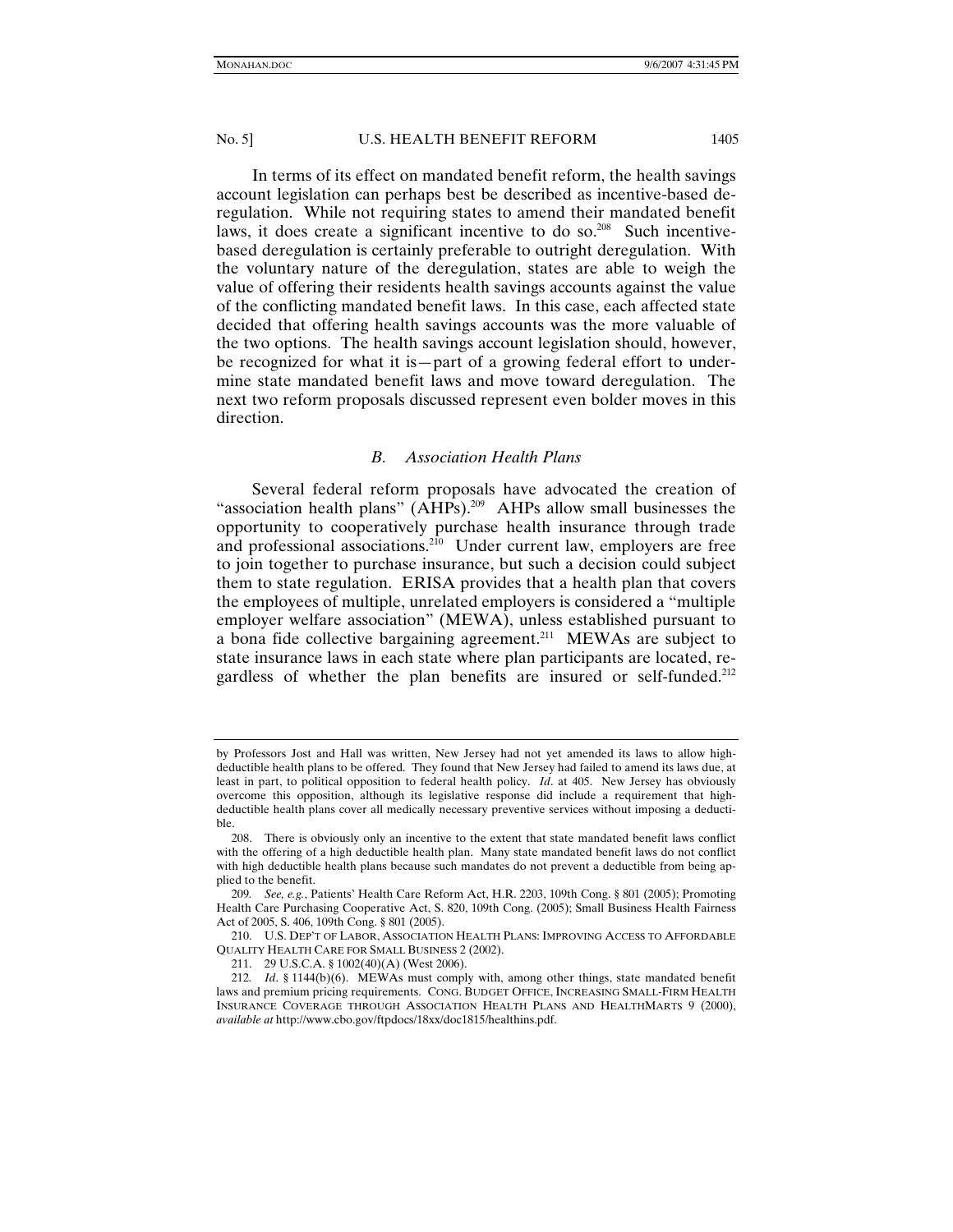MEWA provisions were added to ERISA after several self-funded MEWAs became seriously underfunded.<sup>213</sup>

Under current proposals, AHPs would be exempt from state insurance laws and would instead be regulated at the federal level.<sup>214</sup> The goals of AHPs are to "help small businesses lower their administrative costs and receive more favorable treatment from insurers."215 In addition, "by operating under federal law, AHPs *can avoid the cost of state benefit mandates*."216 Just like self-insured single-employer plans, the only mandated benefit laws such associations would have to comply with would be federal mandates, of which there are currently very few. In order to protect participants, the legislation would require self-funded AHPs to meet cash reserve requirements, maintain stop-loss insurance, maintain indemnification insurance, charge sufficient premiums as determined by a qualified actuary and pay an assessment to an AHP fund to help protect plan participants against potential insolvency.217

AHPs are promoted based on the claim that removing the burden of state insurance regulation, and state mandated benefits in particular, will result in lower health insurance costs and a corresponding increase in coverage rates.218 Because AHPs are targeted toward small employers who otherwise have little leverage when negotiating health insurance contracts for their employees, and because employer size is correlated to the propensity to offer health insurance, AHPs are thought to be particularly promising when it comes to expanding health care coverage.<sup>219</sup> Normatively, AHPs would eliminate some of the disadvantage that small employers face under our current regulatory regime.

At first glance, AHPs look like positive federal regulation. After all, they would take regulatory power away from the states and replace it with new, federal-level regulation. However, the new federal regulation would be limited to solvency-related issues, not the substance of health insurance coverage. Instead, AHPs are quite explicitly exempt from state mandated benefit laws, with no federal-level mandates to replace them.220 AHPs therefore represent yet another effort to move toward the deregulation of the substance of health insurance contracts, albeit limited to purchasing groups who meet the requirements of AHPs. As with health savings account legislation, the result is somewhat better than

 <sup>213.</sup> U.S. GEN. ACCOUNTING OFFICE, GAO/HRD-92-40, EMPLOYEE BENEFITS: STATES NEED LABOR'S HELP REGULATING MULTIPLE EMPLOYER WELFARE ARRANGEMENTS 2 (1992), *available at* http://archive.gao.gov/t2pbat6/146055.pdf.

<sup>214</sup>*. See* Small Business Health Fairness Act of 2005, H.R. 525, 109th Cong. (2005).

 <sup>215.</sup> U.S. DEP'T OF LABOR, *supra* note 210, at 2.

<sup>216</sup>*. Id*. (emphasis added).

<sup>217</sup>*. Id*. at 8.

<sup>218</sup>*. Id*. at 1.

<sup>219</sup>*. Id*. at 9.

 <sup>220.</sup> Indeed, AHPs depend on the absence of mandates, and the ability to offer bare bones coverage, for a significant part of the cost savings they provide. *See* CONG. BUDGET OFFICE, *supra* note 213, at 17.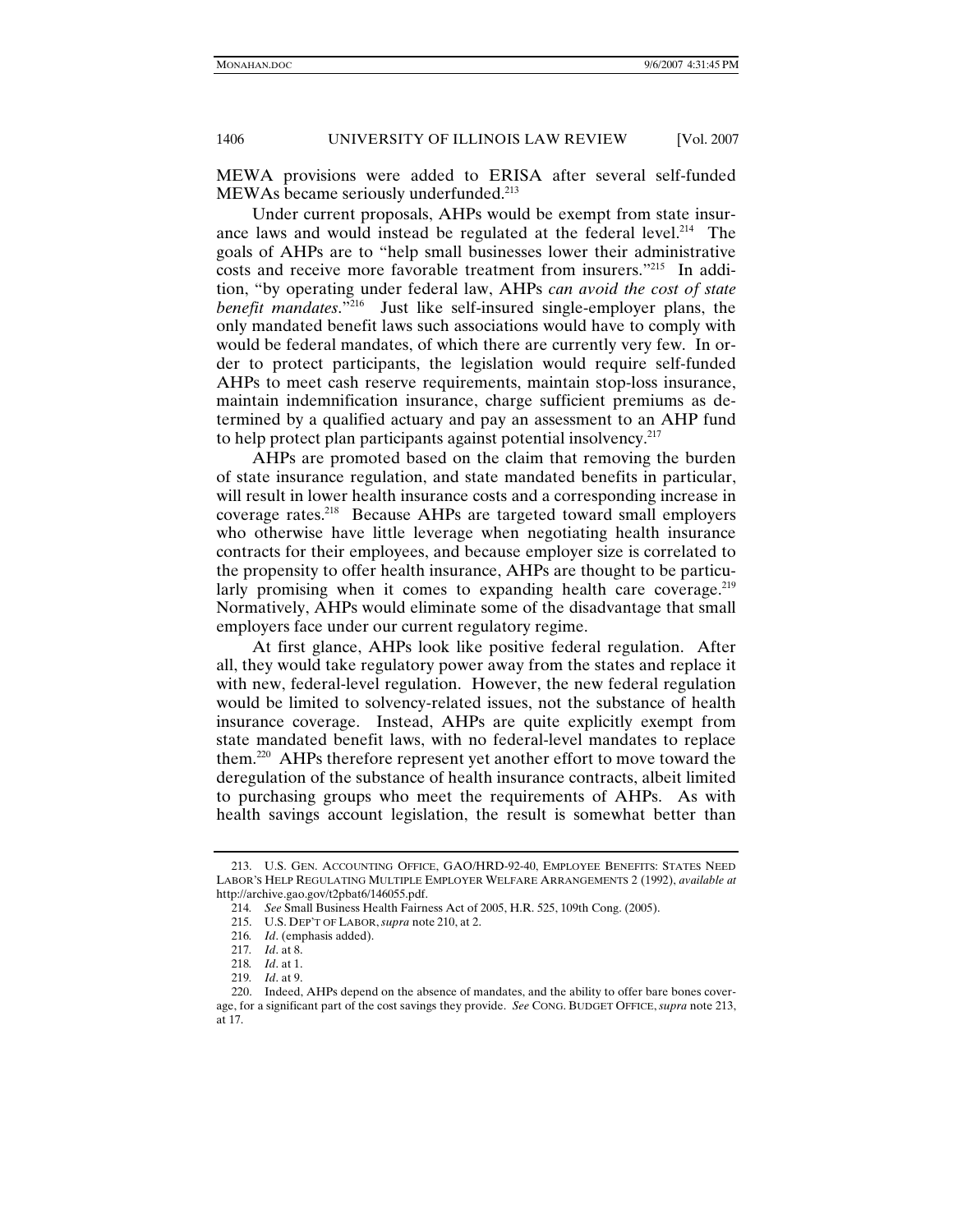pure deregulation. In this case, the deregulation allows small groups to use the opt-out from state regulation that large employers currently enjoy. In that sense, it helps to level the regulatory playing field. Nonetheless, it moves mandated benefit reform in the wrong direction—toward a deregulated system that benefits low-risk purchasers.<sup>221</sup> Given the modest increase in coverage that is expected to result from the introduction of AHPs, this reform seems difficult to justify.<sup>222</sup> The next reform proposal, the interstate sale of health insurance, moves even further toward deregulation.

# *C. Interstate Sale of Health Insurance*

Under current law, an individual may only purchase an insurance policy licensed under the laws of his or her state of residence.<sup>223</sup> Such a policy must comply with all of the state's laws regarding the substance of the insurance contract, pricing, and renewability. Individuals do not have the ability to purchase an insurance policy governed by a different state's laws, even if they find the other state's laws more appealing. Bills have recently been introduced in both the House and Senate which would change that outcome. The Health Care Choice Act, introduced in May 2005, would allow insurance companies authorized to sell health insurance policies in one state to make such policies available to out-ofstate residents.<sup>224</sup> According to congressional findings, "[t]he application of numerous and significant variations in State law impacts the ability of insurers to offer, and individuals to obtain, affordable individual health insurance coverage, thereby impeding commerce in individual health insurance coverage."<sup>225</sup> Under the proposed legislation, insurance policies offered in the nonresident state would be exempt from the resident state's laws, including consumer protection and mandated benefit laws, as well as laws affecting the availability, pricing, and renewal of insurance

<sup>221</sup>*. See id*. at 13 (stating that AHPs would give low-cost firms access to lower premiums, while causing some high-cost firms to face higher premiums).

 <sup>222.</sup> In 2000, the Congressional Budget Office estimated that the introduction of AHPs and HealthMarts together would result in premiums that were on average 13% lower than those in the existing small group market. *Id*. at 16. The exemption from benefit mandates and the efficiency of group purchasing accounted for a 5% decrease, while an 8% decrease was attributed to the betterthan-average risk profile of the purchasers and the avoidance of state premium controls. *Id*. at 17. However, even with these assumed cost savings, only 330,000 individuals were expected to gain coverage as a result, and such figure represents new coverage resulting from both AHPs and HealthMarts. *Id*. at 14.

 <sup>223.</sup> The current regulation of health insurance has been characterized as federal deference to state legislation. Jost & Hall, *supra* note 207, at 398. As discussed earlier, ERISA's preemption scheme also shows deference to the ability of states to regulation the business of insurance. *See id*. at 398.

 <sup>224.</sup> Health Care Choice Act of 2005, H.R. 2355, 109th Cong. (2005).

<sup>225</sup>*. Id*.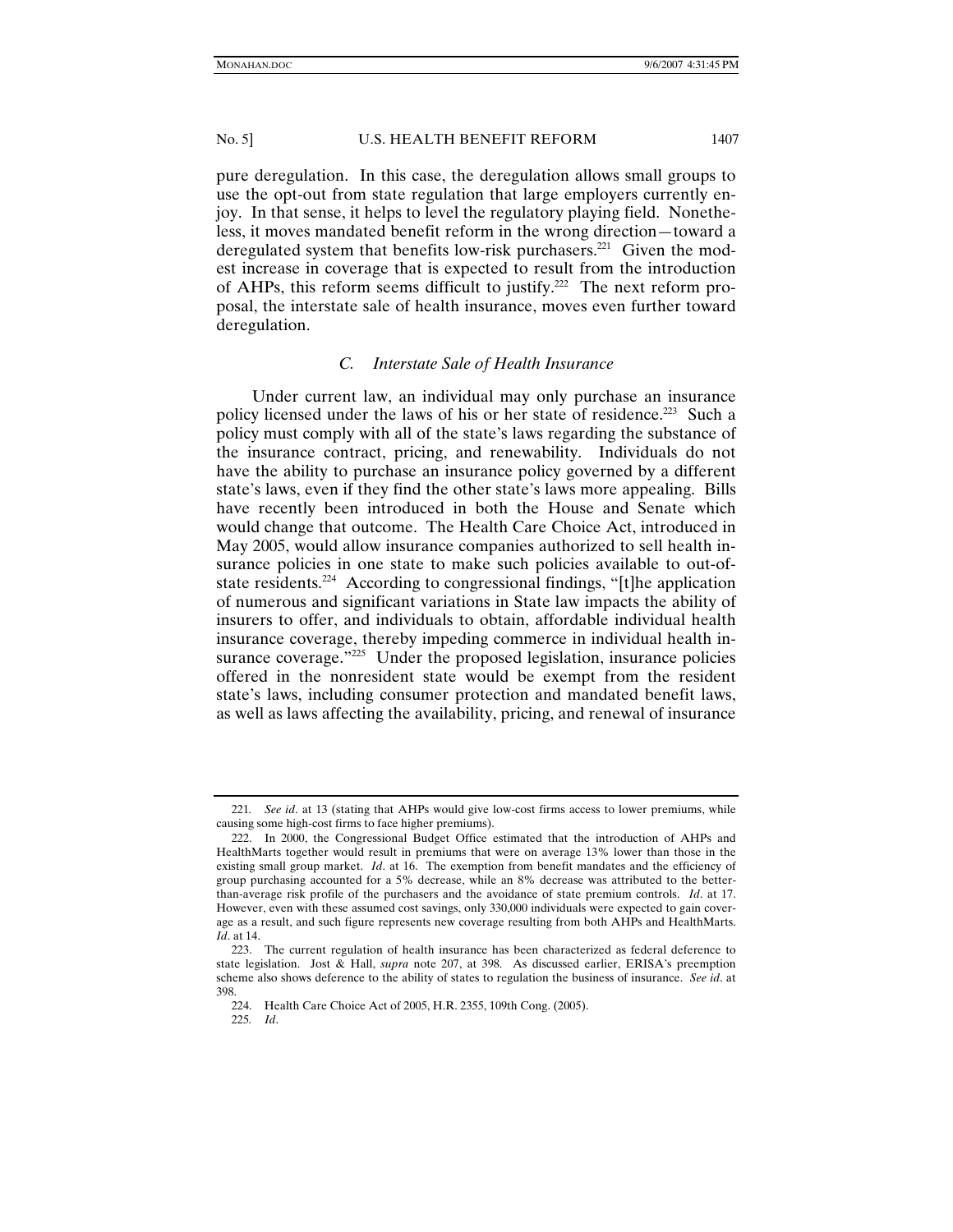policies.226 Instead, all of the nonresident state's laws would govern the contract.

Many of the arguments made in favor of allowing the interstate sale of health insurance are similar to those made in favor of deregulation. Like deregulation, allowing the interstate sale of health insurance should decrease costs and thereby increase coverage. Purchasers would have the freedom to select a health insurance policy that more closely matches their preferences than is often possible under our current system, and multistate employers would find health insurance purchasing simplified. While multistate employers who chose to insure would still have to comply with state law, allowing interstate sale of health insurance would allow such employers to comply with only a single state's laws, instead of complying with the state laws in each state where the employer has employees.

In the case of interstate sale of health insurance, the cost decrease would come from having the ability to select a health insurance policy issued by a low-mandate state.<sup>227</sup> No longer would individuals in highmandate states be forced to pay for coverage they do not want. An extreme form of jurisdictional competition would arise. Citizens who are unhappy with their resident state's insurance laws could elect a different state's laws without the usual burden of having to physically change residence.228 As a result, states would be forced to compete nationally for health insurance purchasers and such competition should help to decrease price, at least for that segment of the population that insurance companies seek to attract.

Perhaps the most oft-cited argument in favor of the interstate sale of health insurance is that it provides increased freedom and individual choice.229 The individual-choice arguments for interstate sale as a solution to health care problems are similar to those used in the retirement savings context.<sup>230</sup> Retirement savings in the United States is in many ways similar to health care in the United States. Both rely primarily on

 <sup>226.</sup> CONG. BUDGET OFFICE, COST ESTIMATE, H.R. 2355: HEALTH CARE CHOICE ACT OF 2005, at 3 (2005).

 <sup>227.</sup> There would also be cost decreases available to certain individuals as a result of being able to avoid unwanted state insurance pricing regulations. Nevertheless, this article is intentionally limited to a discussion of mandated benefit laws.

 <sup>228.</sup> It also potentially allows individuals to get their preferred mix of mandated benefits and health insurance premium costs without changing employers (i.e., an individual could elect to forgo a plan offered by her employer and purchase an individual policy closely tailored to her needs). However, this argument fails to take into account the generous tax subsidies (and often employer subsidies) that are provided for employer-sponsored plans. *See* Amy B. Monahan, *The Promise and Peril of Ownership Society Health Care Policy*, 80 TUL. L. REV. 777, 782–86 (2006). As a result, it is unlikely that an individual would forgo employer-sponsored coverage in order to purchase unsubsidized insurance in a freer market.

 <sup>229.</sup> This freedom and choice is often presented as a good in its own right. *See, e.g.*, *The Health Care Choice Act: Hearing on H.R. 2355 Before the Subcomm. on Health of the H. Committee on Energy and Commerce*, *supra* note 147, at 2, 53, 58.

<sup>230</sup>*. See generally* Super, *supra* note 131, at 2050; Edward A. Zelinsky, *The Defined Contribution Paradigm*, 114 YALE L.J. 451 (2004).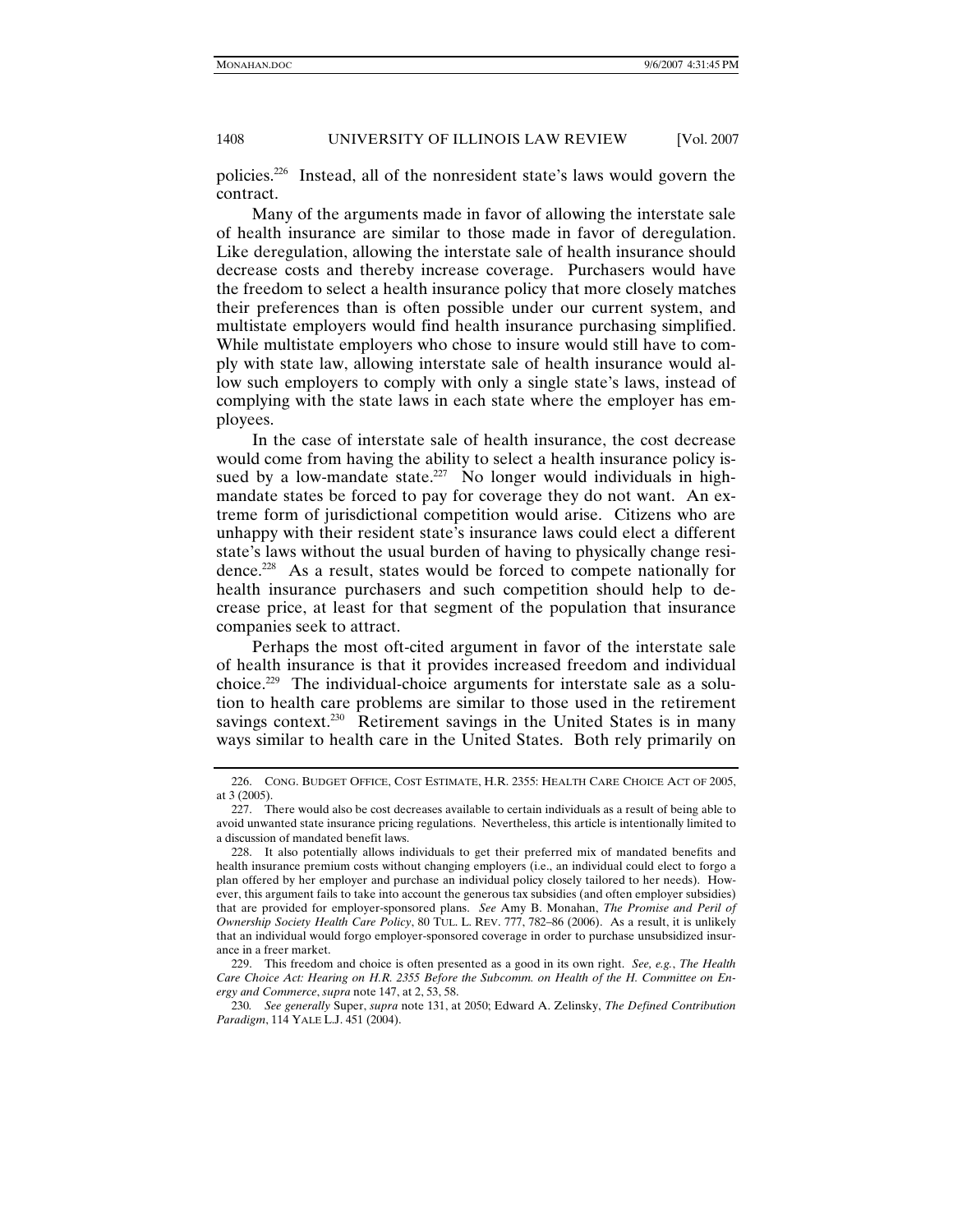employers to voluntarily offer such benefits, and the likelihood of an individual having access to such benefits varies based on employer size, type of employment, and similar factors.<sup>231</sup> Unlike health care, however, private retirement benefits in the United States were (and are) heavily regulated by both ERISA and the tax code and were quite paternalistically structured.<sup>232</sup> The retirement plan landscape has changed dramatically in the last twenty-five years to embrace an individual-choice model, as seen in the popular  $401(k)$  plan.<sup>233</sup> Proponents argue that these individual-choice models put incentives in their proper place and allow individuals to make choices that will increase welfare compared to paternalistic systems.234 Opponents argue that individual-choice models put individuals at risk and allow society to avoid providing a social safety net.235 Opponents of this individual-choice movement essentially argue that the rhetoric of individual empowerment is a distraction from the real goal of decreasing social welfare spending.236

A shift similar to that which has taken place in the retirement savings context can be seen in recent federal health care reform efforts, such as health savings accounts and interstate health insurance sales, both of which embrace greater individual choice and decreased government regulation.<sup>237</sup> As in the retirement context, as soon as we provide greater choice, we also incorporate greater personal responsibility for outcome. If an individual who participates in a health savings account fails to save sufficient amounts to pay for necessary medical treatment, the individual bears the responsibility for the bad outcome.<sup>238</sup> Similarly, take an individual who believes that she is not at risk for developing diabetes. Assuming that interstate health insurance sales are permitted, she would be able to purchase a health insurance policy from a low-cost state that does not have a diabetes coverage mandate. If the individual subsequently

236*. See id*.

<sup>231</sup>*. See* KAISER FAMILY FOUND., *supra* note 35; KEN MCDONNELL ET AL., EBRI DATABOOK ON EMPLOYEE BENEFITS, tbl.10.6 (2005), *available at* http://www.ebri.org/pdf/publications/databook/ DB.Chapter%2010.pdf.

 <sup>232.</sup> For much of the 20th century, defined-benefit plans (what are commonly referred to as traditional pension plans) were the dominant means of private retirement savings. These plans were (and are) heavily regulated and place the risk of loss on the plan sponsor, rather than the individual participant. *See* Amy B. Monahan, *Addressing the Problem of Impatients, Impulsives and Other Imperfect Actors in 401(k) Plans*, 23 VA. TAX REV. 471, 475–76 (2004).

<sup>233</sup>*. See id.* at 476–79. There have also been efforts to move the social security system in the same direction, allowing for individual 401(k)-style savings accounts in lieu of at least part of the currently guaranteed government benefit.

<sup>234</sup>*. See id*. at 473.

<sup>235</sup>*. See* Super, *supra* note 131, at 2062.

 <sup>237.</sup> While association health plan proposals do not explicitly embrace individual choice, they do allow health care purchasers to avoid state insurance law at their discretion.

<sup>238</sup>*. See* John V. Jacobi, *Consumer-Directed Health Care and The Chronically Ill*, 38 U. MICH. J.L. REFORM 531, 577 (2005) (stating that requiring the chronically ill "to go through the exercise each year of spending through their deductible amount is nothing more than a tax on the sick—a transfer of cost from sponsors and the general insured pool to the chronically ill").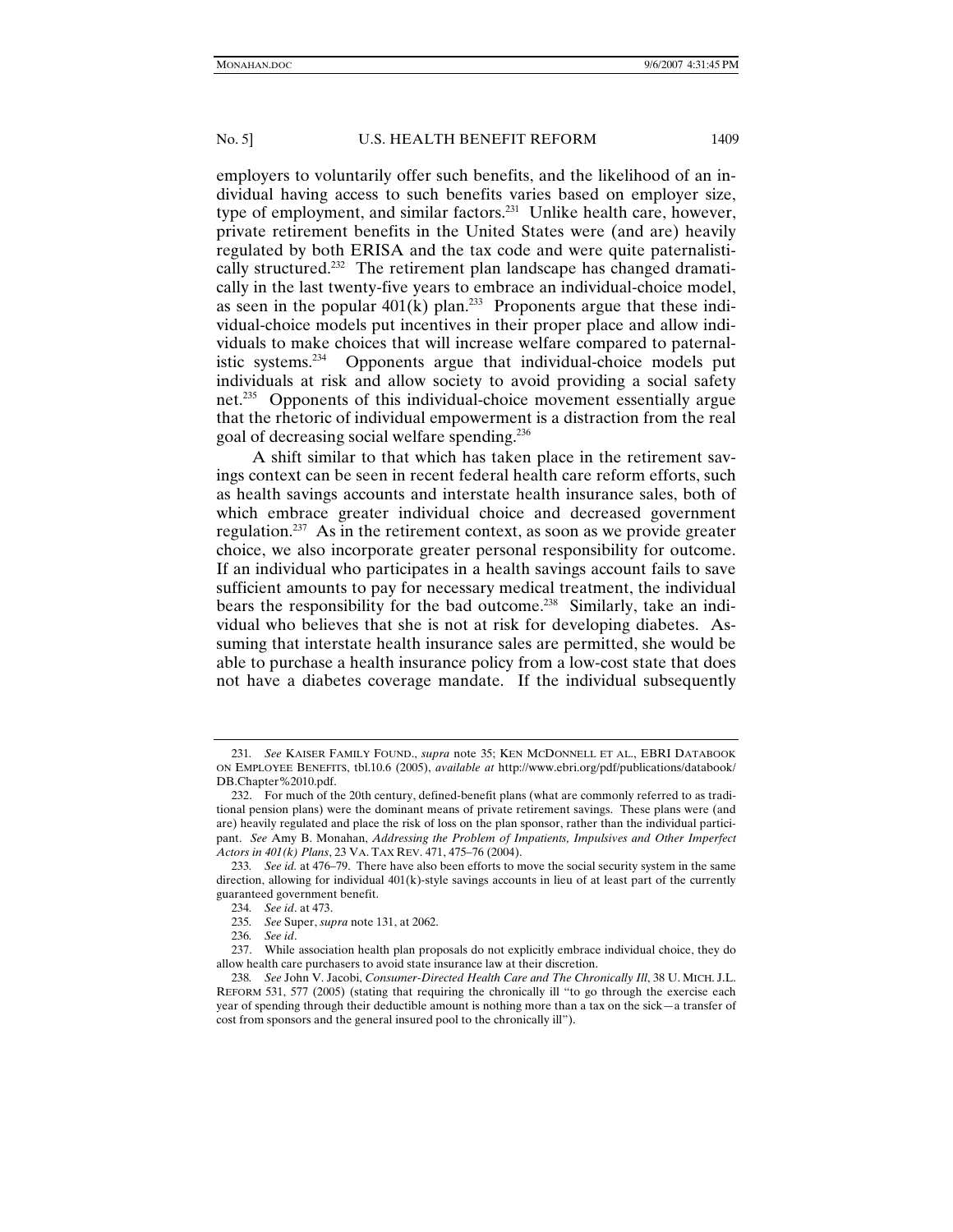develops diabetes, she has only herself to blame for not purchasing adequate coverage. $239$ 

Of course, where there is risk there is also the possibility of reward. While it is true that individual-choice models in both retirement savings and health care create individual responsibility for bad choices, individual-choice models also give individuals the opportunity to maximize their welfare by tailoring their retirement savings or health care to their individual preferences. In the retirement savings context, individuals are able to choose how much to save for retirement, where to invest such amounts, and when to begin spending such amounts, choices not available to participants in a paternalistic defined-benefit plan. Similarly, in health care, an individual who can choose from among a broad menu of coverage options has the opportunity to purchase health insurance that both has a lower cost and better fits her health needs. But a unique feature of choice in the health care context is that it often works to the advantage only of those who represent a below-average risk. Low-risk individuals are most likely to benefit from health savings accounts,<sup>240</sup> just as they are most likely to benefit from the interstate sale of health insurance, as discussed in more detail below.

Many of the arguments deployed against deregulation can be made against interstate sale of health insurance. First and foremost, allowing interstate sales will result in adverse selection problems. In addition, it may prevent certain high-risk individuals from being able to afford health insurance coverage, and also raises problems associated with individuals' capacity for accurate risk assessment. Finally, it is unlikely that allowing interstate sale will actually increase coverage rates.

While proponents of interstate sale focus on the decreased cost and increased choice that may result, what they seem to ignore is the effect such regulatory change would have on the risk pooling function of mandated benefits. Mandated benefit laws rely on market restriction in order to function. In a world of interstate health insurance sales, an individual of any state may purchase a health insurance policy offered under the laws of any other state. As proponents correctly point out, this allows individuals to select the set of laws and regulations that best matches their preferences. Allowing individuals to opt out of this risk spreading by purchasing insurance in a state without such mandates fundamentally undermines the ability of states to achieve one of the primary policy goals behind mandated benefits.

The result should be obvious. The state with the fewest mandates will tend to attract an insured population that is healthier than average, while states with generous mandates will attract insured populations that

 <sup>239.</sup> As David Super points out, "The moral argument presenting uninsuredness as blameworthy is far easier to digest" than arguments about market conditions that make healthcare coverage less available to low-income people and those with serious illnesses. Super, *supra* note 131, at 2065.

<sup>240</sup>*. See* Monahan, *supra* note 228, at 814–18.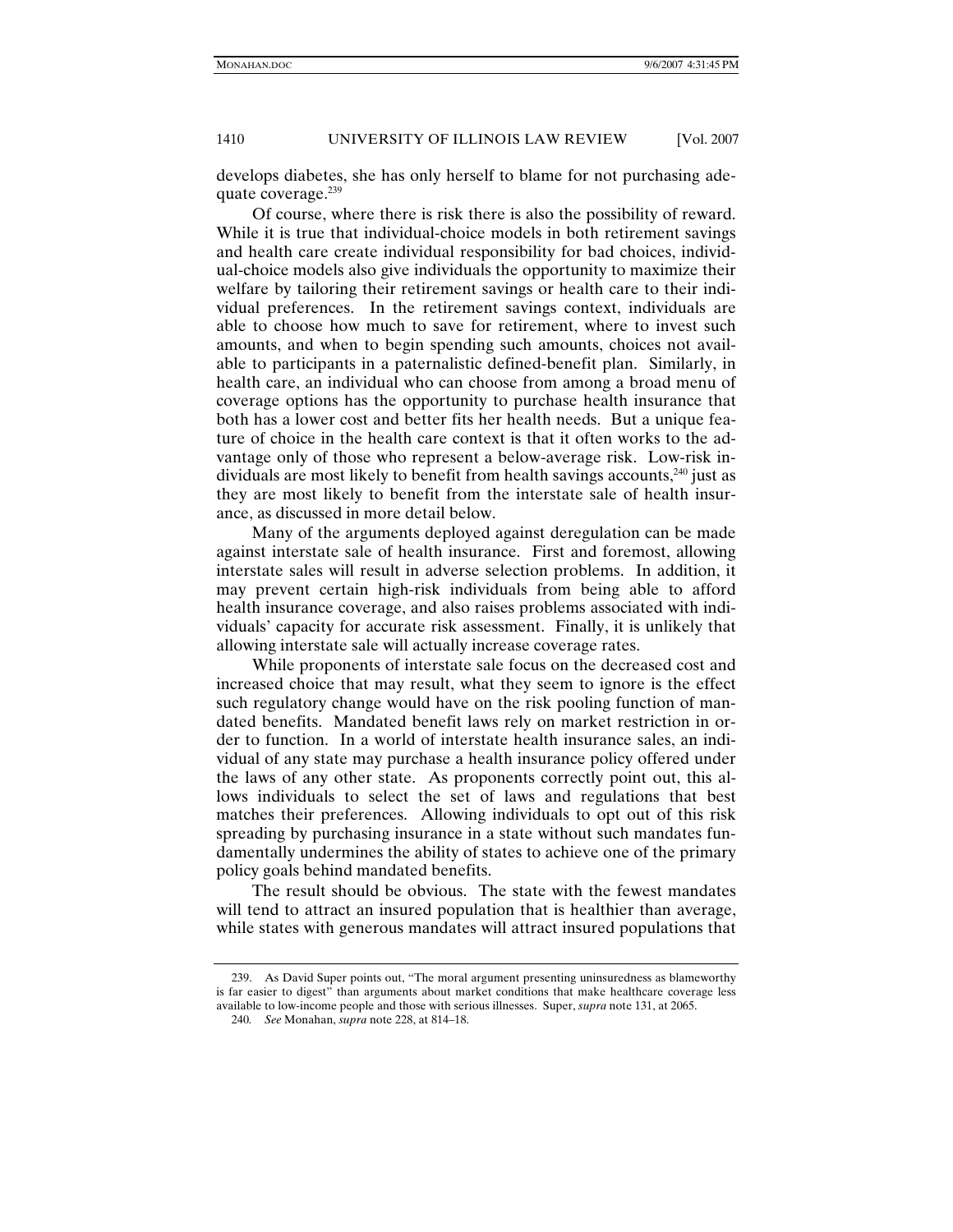are sicker than average.241 Premium costs in the low-mandate state will fall as a result of the better than average risk pool, while costs in the high mandate states will rise as a result of the worse than average risk pool. States would no longer be able to spread the risk of certain conditions across insured populations, since individuals would be free to opt out of risk pools that do not include their personal risks.

A related concern is that states will engage in a race to the bottom, decreasing their consumer protections in order to decrease the cost of issuing health insurance in the state, thereby attracting a greater number of insurance companies to the state.<sup>242</sup> The result may be that insurers cease doing business in high-mandate states and only issue policies in the states with the least amount of regulation.<sup>243</sup> If this results, high-risk individuals may be left without effective health coverage.<sup>244</sup>

If interstate sale is permitted, state legislatures would not necessarily be marketing health insurance packages to their citizens, but to citizens of all states. This fundamentally changes the nature of the state legislative exercise. Under our current system, where citizens of one state may only purchase health insurance contracts that are licensed under the laws of their state of residence, state legislators evaluate proposed benefit mandates taking into account the health policy concerns of their constituents. Typically, this involves analyzing whether the cost of the proposed benefit mandate justifies the resulting benefit, or whether there is some other overriding health policy justification for including the mandate, such as fairness or justice. Some states even require that benefit

 <sup>241.</sup> The Congressional Budget Office cost estimate for the Health Care Choice Act predicts as much:

For most people in a secondary state, the price of individual health insurance coverage offered by an insurer licensed in a primary state would be lower than the price under current law of individual coverage offered by an insurer licensed by their state. Conversely, individual health insurance coverage from out-of-state insurers either would not be offered to people expected to have relatively high health care costs, or it would be offered at a price that is higher than the price under current law of individual coverage offered by an insurer licensed by their state. The shift of individuals expected to have relatively low health care costs to out-of-state insurance coverage would increase the price of coverage offered by insurers licensed in-state, and could lead to erosion of the availability of such coverage by insurers located in secondary states.

CONG. BUDGET OFFICE, *supra* note 226, at 4. It is also possible that low-mandate states will attract individuals with a range of risk profiles, due to individuals' problems with accurate risk assessment.

 <sup>242.</sup> Other examples of state competition, such as among state usury laws, may provide a helpful analogy. After the Supreme Court held in *Marquette National Bank v. First of Omaha Service Corp.*, 439 U.S. 299 (1978), that a national bank could charge credit card interest according to the state's laws where the bank is located (rather than the customer's state of residence), there was a rapid move by banks to states with very high or no interest rate ceilings. Todd J. Zywicki, *The Economics of Credit Cards*, 3 CHAP. L. REV. 79, 146 (2000).

<sup>243</sup>*. See* CONG. BUDGET OFFICE, *supra* note 226, at 4.

 <sup>244.</sup> While they may be able to purchase the necessary coverage by paying a premium commensurate with their risk, it is likely due to adverse selection issues previously discussed that they would find such coverage unaffordable. *See id.* at 7 ("H.R. 2355 would reduce the price of individual health insurance coverage for people expected to have relatively low health care costs, while increasing the price of coverage for those expected to have high health care costs. Therefore, CBO expects . . . a decrease in the number of individuals expected to have relatively high cost, who buy individual coverage.").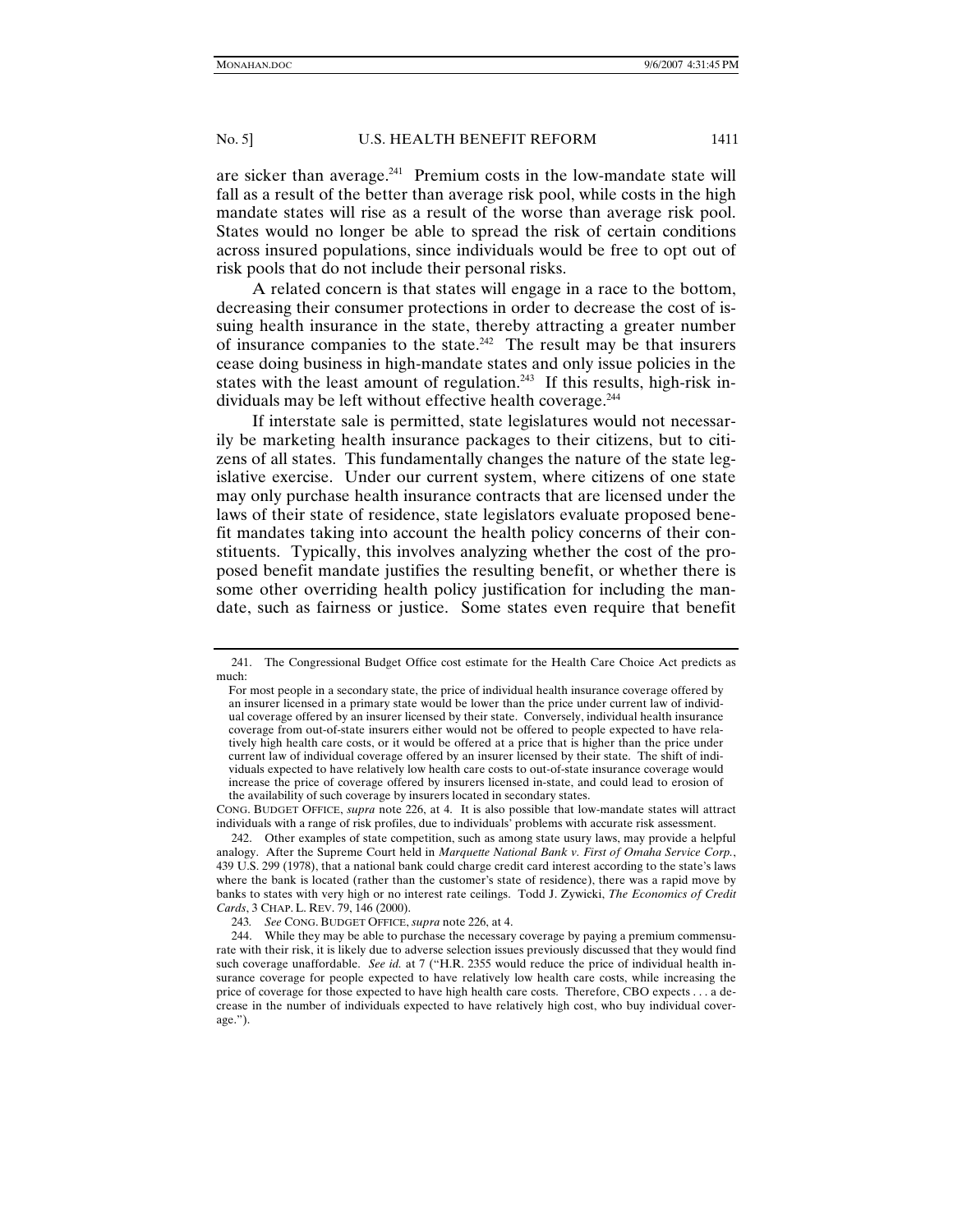mandates be reviewed periodically to ensure that they remain justifiable from a policy perspective.<sup>245</sup>

In a system that permits the interstate sale of health insurance, state legislators will be made powerless in the health policy arena. Because they can no longer mandate risk pooling or combat adverse selection, they will presumably evaluate proposed benefit mandates in terms of the effect such mandates will have on the state's revenue stream. Rather than evaluating the health policy interests of state citizens, legislators will evaluate whether the mandate will help or hurt the business of insurance. States will no longer be in the health policy business, but rather the insurance business. The result seems to deprive citizens of effective health policy legislation, since states will be *unable* to legislate on such a basis, even if they (and their citizens) desire such legislation.

Imagine a state that has a preference for a substance abuse benefit mandate. If the interstate sale of health insurance is permitted, the state would gain nothing, and perhaps suffer economic losses, if it were to legislate such a mandate. For if the state mandates substance abuse treatment, it will disproportionately attract individuals who value that benefit highly, and any insurers who issue policies under that state's laws will price the coverage accordingly or exit the market.<sup>246</sup> As a result, the benefit mandates will become useless, and the power of citizens to effect health policy, particularly when it comes to risk pooling, will be effectively taken away.

As with deregulation, there is a legitimate question as to whether interstate sale will lower costs to the degree required to raise coverage rates. The Congressional Budget Office (CBO) estimate prepared for the Health Care Choice Act suggests that it will not. The CBO estimate assumes that the premium reduction associated with moving from coverage in a high-mandate state to a low-mandate state will average five percent.247 The CBO further estimates that about one million individuals would lose employer-sponsored coverage once the Health Care Choice Act is fully implemented because of the improved individual market.<sup>248</sup> However, in terms of the net effect on coverage, the CBO estimates that the Health Care Choice Act "would not have a substantial effect" on the

 <sup>245.</sup> TEX. DEP'T OF INS., *supra* note 18, at 14.

 <sup>246.</sup> In a state without pricing controls, the benefit would be priced based on the theory of adverse selection—that those who seek out a policy in a state with a substance abuse mandate have reason to believe that they will utilize such benefits. If the state has pricing controls that make it difficult for insurers to operate profitably in the face of adverse selection, insurers will simply exit the market and cease offering policies in that state.

 <sup>247.</sup> CONG. BUDGET OFFICE, *supra* note 226, at 4.

 <sup>248.</sup> The CBO assumes that some employers (particularly smaller ones) would stop offering employee health coverage due to the improvements in the individual market. *Id*. at 5. In addition, some individuals who currently receive employer-sponsored coverage will choose instead to purchase individual health insurance coverage through an out-of-state insurer. *Id*. That would increase the per capita cost of the employer's health plan, and is therefore expected to result in additional employers dropping coverage. *Id*.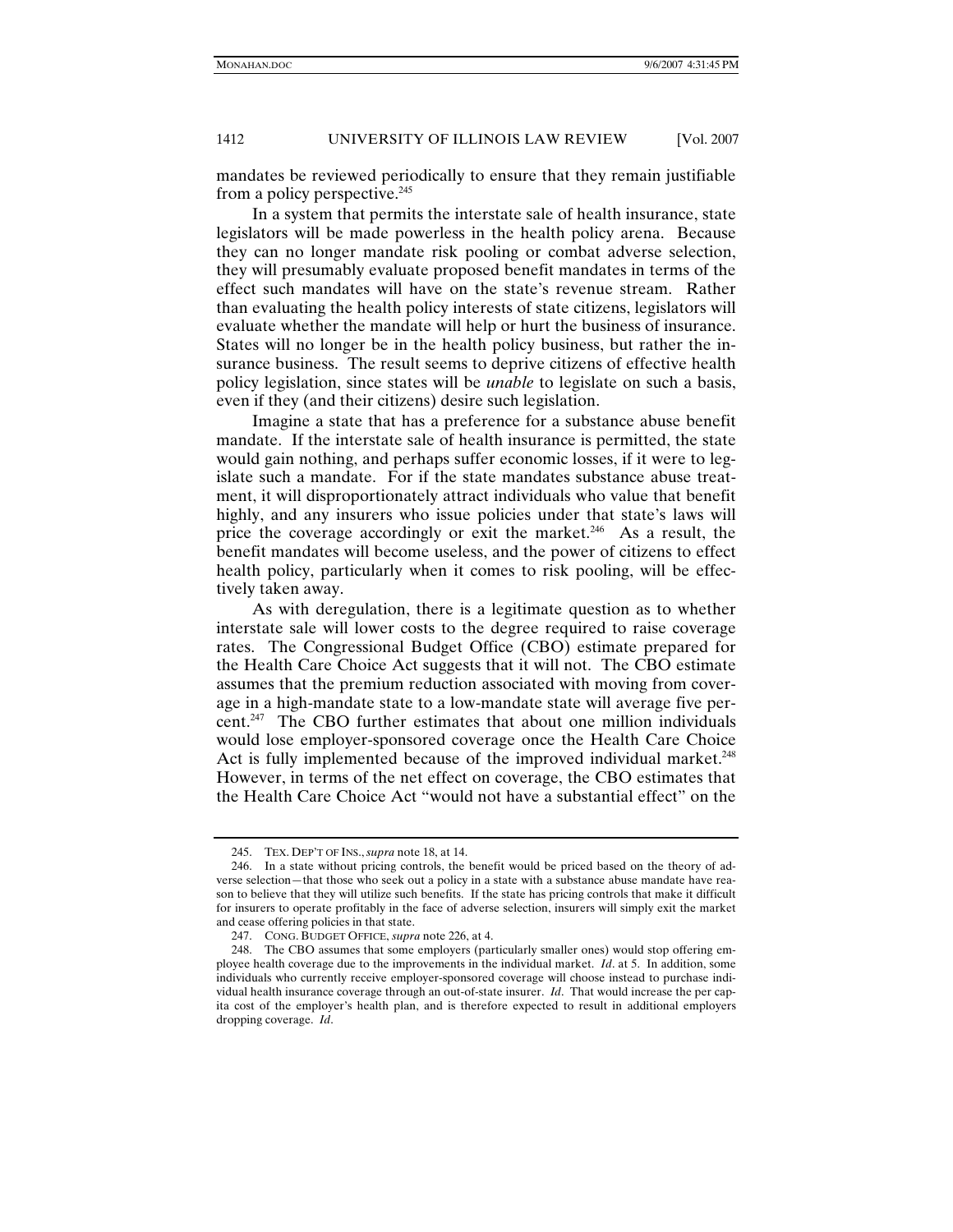number of people with health coverage.<sup>249</sup> While one million people are expected to lose employer-sponsored coverage, the CBO estimates that many of those will purchase individual coverage, as will many individuals who are currently uninsured, resulting in little effect on overall coverage rates.<sup>250</sup>

The CBO cost estimate states simply, "H.R. 2355 would reduce the price of individual health insurance coverage for people expected to have relatively low health care costs, while increasing the price of coverage for those expected to have relatively high health care costs. Therefore, CBO expects that there would be an increase in the number of relatively healthy individuals, and a decrease in the number of individuals expected to have relatively high cost, who buy individual coverage."251 This conclusion is consistent with the issues discussed above regarding adverse selection, risk pooling, a race to the bottom, and state legislative impotency. In the end, then, one must justify the interstate sale of health insurance solely on the basis of normative arguments regarding individual rights. And as was discussed in the context of deregulation, the individual rights arguments cannot overcome the negative effects such a system would have on high-risk individuals.

# *D. Where to from Here?*

The U.S. health care system has widely acknowledged problems, prominent among them the number of Americans who are uninsured. We have a unique and piecemeal system of regulating health insurance. Most Americans receive health insurance through their employers, and such plans are governed by ERISA, a federal law that imposes very few substantive requirements on such plans. Employers who choose to purchase insurance to fund health plans for their employees are subject to additional regulation at the state level, which typically involves a fair number of substantive mandates. Employers who self-insure their health plans are exempt from state regulation. Individuals who do not receive coverage through their employers may purchase individual coverage regulated by their state of residence, but may not purchase insurance regulated by another state. The result is that employers who self-insure are in the best position to offer affordable health care coverage to their workers, while small employers and individuals who must purchase their own coverage are likely to face the highest costs.

In an effort to address the increased costs faced by those who purchase insurance rather than self-insure, there are several efforts underway at the federal level to reduce the ability of states to require health insurance contracts to include coverage for mandated benefits. While

<sup>249</sup>*. Id*. at 7.

<sup>250</sup>*. Id.*

<sup>251</sup>*. Id.*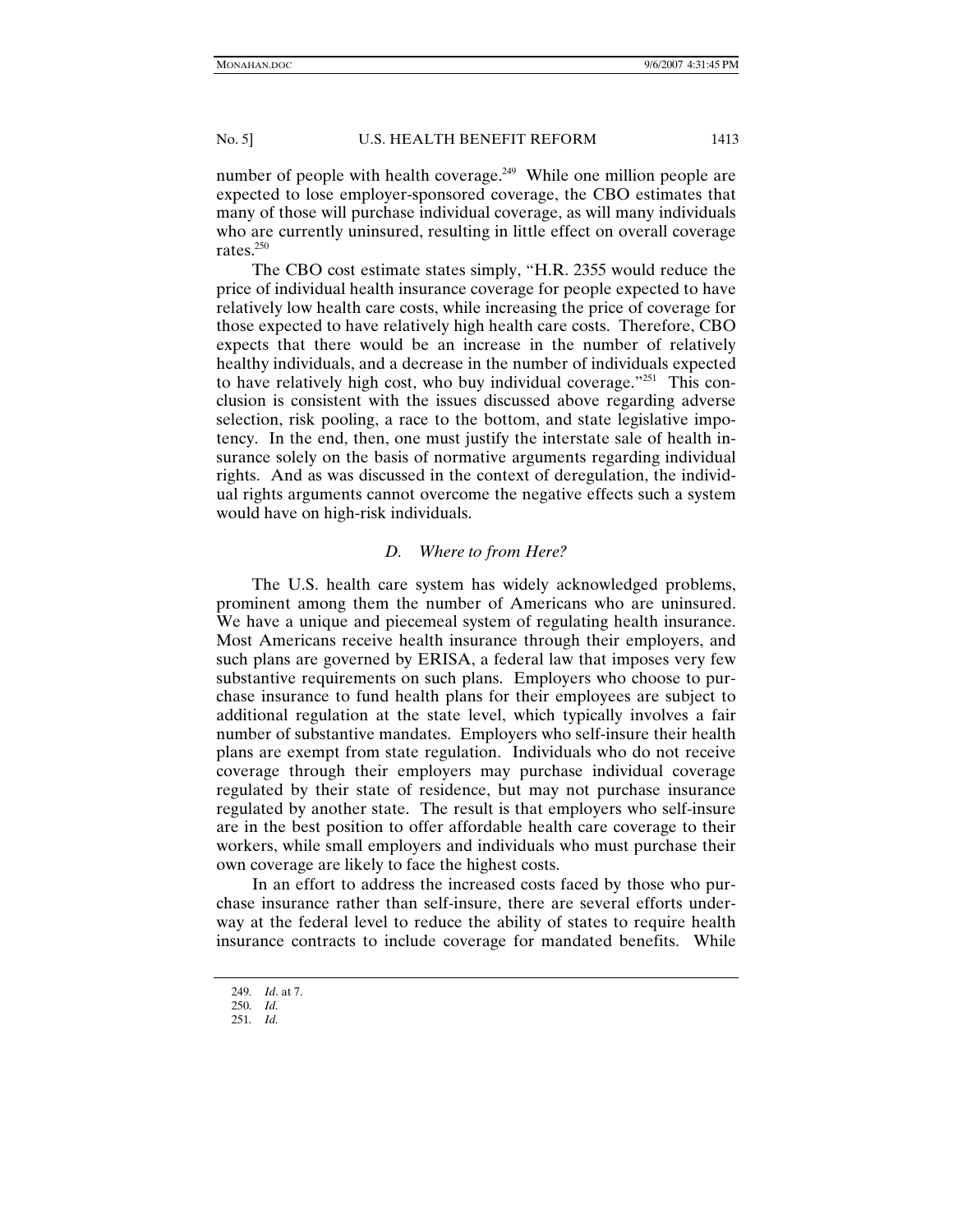much effort has gone into these reform proposals, it is unclear that the proposed reforms will have their desired effect: improving our system of health care regulation and decreasing the number of uninsured Americans.

Let us begin by accepting that a proper goal of health insurance reform is to reduce the number of uninsured Americans. Let us also assume that many Americans lack insurance due to the high cost of coverage. Given these assumptions, lowering the cost of health insurance should help us reach our goal of increasing coverage rates.<sup>252</sup> Despite the lack of reliable data, let us even assume that effectively eliminating state mandated benefits will in general decrease the costs of health insurance premiums sufficiently to increase coverage rates.

But the story does not end there. The reduction in cost would come at a price—perhaps not an easily ascertainable dollar amount, but a price nonetheless. The reduction in health premiums under a system that lacked mandated benefits would be available only for those who are not affected by, or at risk for, the medical conditions to which the benefit mandates relate. While a healthy individual with no known risk factors may well enjoy lower health insurance premiums, those with existing medical conditions or known health risks may very well be subject to *higher* insurance premiums than under our current system. And so the question becomes whether reforms that favor individual rights at the expense of high-risk individuals are worth pursuing.

If the answer is yes, we must find a way to provide medical coverage for individuals who will lose under the system. This could take many forms, from state-subsidized high-risk insurance pools to direct government grants to individuals who suffer from certain conditions that make them unattractive to insurers.253 It is beyond the scope of this article to address this issue, but it must be acknowledged as we contemplate current health reform efforts. If we move to an individualistic model of insurance, we must somehow account for those who will be left behind.

This article argues that we do not want to embrace an individualistic model of health insurance, that health risks are, at least in part, unblameworthy and appropriate to be shared within a community. This conclusion necessitates that we abandon the current reform efforts aimed at deregulating the substance of health insurance contracts. In their

 <sup>252.</sup> Some have expressed skepticism that merely reducing costs will be sufficient to materially increase rates of coverage, because for many Americans the cost of health insurance would have to drop dramatically for the purchase of insurance to become either attractive or possible. *See, e.g.*, Jacobi, *supra* note 129, at 402–03 (suggesting that positive funding would be necessary to increase coverage rates, given the high-cost coverage).

 <sup>253.</sup> There are plenty of examples of governmental programs to deal with high-risk insurance purchasers, such as existing state health insurance high-risk pools and the federal flood insurance program.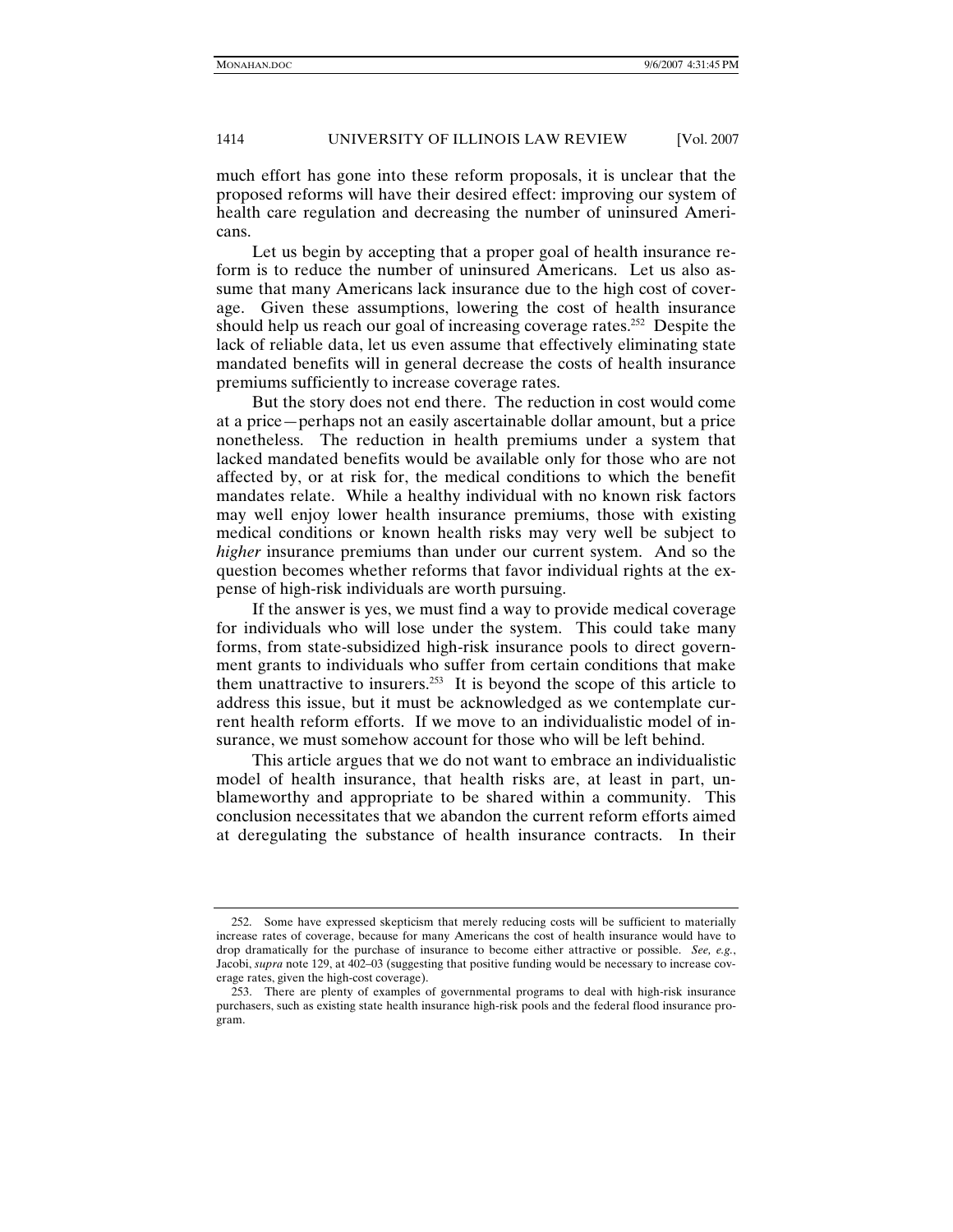place, we should seek reform that makes the federal government solely responsible for regulating the substance of health insurance contracts.<sup>254</sup>

Although federalizing mandated benefits will address the regulatory inequities of our current system while retaining an important policy tool, it does not directly address the problem of uninsurance. The large number of Americans who lack health insurance is not an easy problem to resolve, and it may involve fundamentally changing the way health insurance is taxed in this country or creating either a refundable tax credit for the purchase of health insurance or some other means of making coverage more affordable.<sup>255</sup>

Regardless of how we answer the fundamental question regarding the ends of health insurance, we must at least be willing to have an open and honest debate about the matter. We cannot examine the current reform proposals without acknowledging how they change the ends of health insurance, and what that means from both an efficiency-based and normative perspective. Only in doing so can we move the health reform debate forward.

#### IV. CONCLUSION

Critics are right to see serious flaws in our current system of health care regulation, particularly with respect to state mandated benefit laws. The disparate treatment of insured versus self-insured plans is difficult, if not impossible, to justify, particularly given the disadvantageous position in which it puts small employers and individual purchasers. The answer, however, does not lie in deregulation. There are very good reasons for the government to mandate that health insurance policies include certain benefits. Without benefit mandates, individuals with certain conditions may be unable to receive effective health insurance coverage. We may be disappointed with how states currently legislate these benefits, but the truth remains that benefit mandates can serve very important purposes. As a result, Part II of this article argues that the best reform option for mandated benefit laws is for the federal government to (1) preempt the ability of the states to regulate the content of health insurance policies and (2) enact appropriate federal-level benefit mandates. Not only would this reform preserve the policy functions that mandated benefits serve, but it would also eliminate the preferential treatment that selfinsured plans currently enjoy.

 <sup>254.</sup> I leave to a future article a discussion of the specifics of the legislative process that should be involved in mandating benefits at the federal level, what types of evidence should be sufficient to support a mandate, and what benefits (if any) might meet such requirements.

 <sup>255.</sup> President Bush has proposed eliminating the exclusion of employer-provided health insurance from taxable income and in its place offering a standard deduction for health insurance. *See* Press Release, White House Office of the Press Secretary, Fact Sheet: Affordable, Accessible, and Flexible Health Coverage (Jan. 22, 2007), *available at* http://www.whitehouse.gov/news/releases/2007/ 01/20070122-3.html.